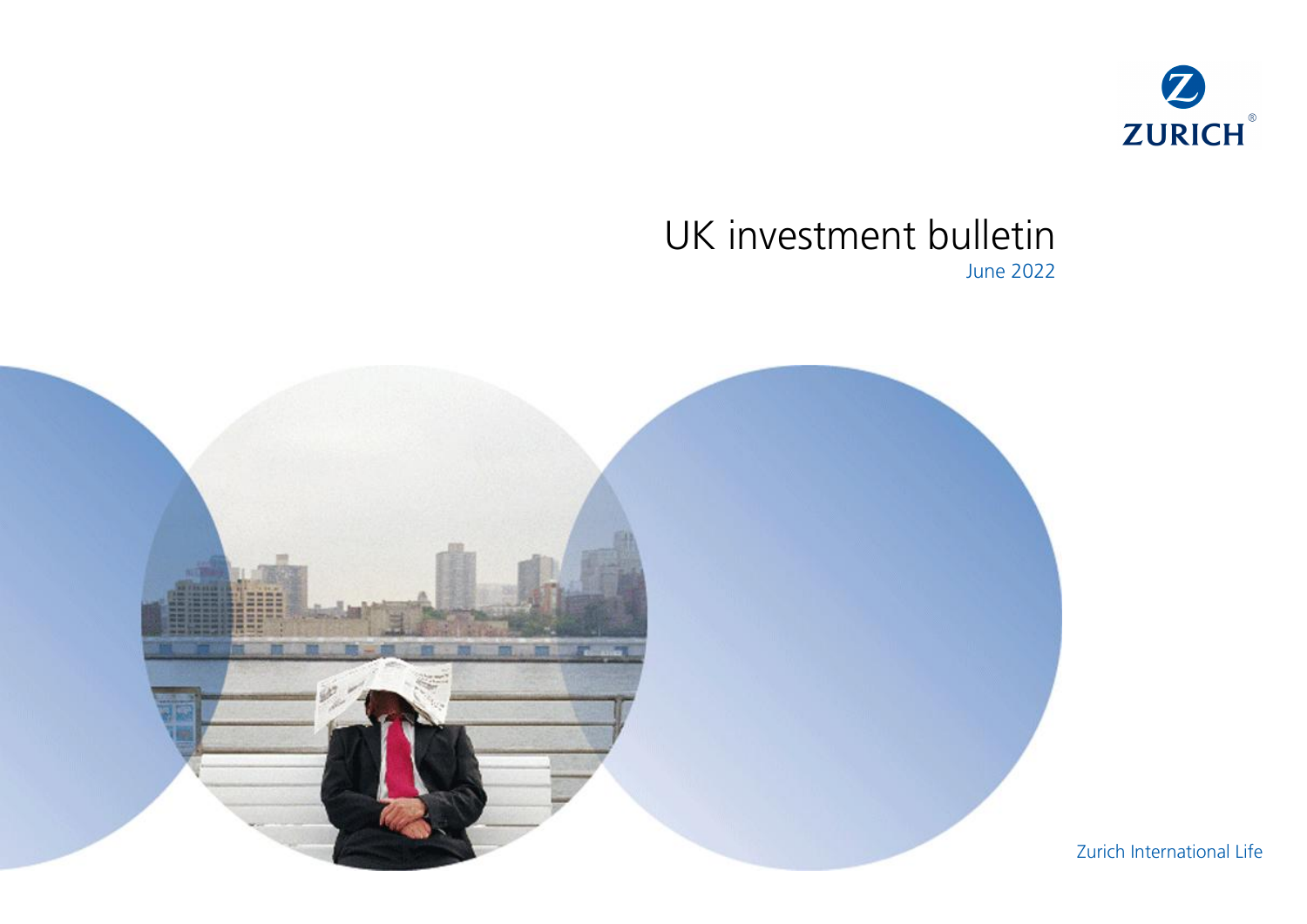This investment bulletin should be read in conjunction with the principal brochure(s) for the relevant product(s).Please refer to 'Important information' at the end of the bulletin.

- Fund performance for 3 months, 1 year, 3 years, 5 years and 5 year AGR can be found on pages 3 - 12
- Fund performance for discrete years over a 5 year period can be found on pages 13 22

For details of the available range of funds and their charges, please refer to the 'Investments-your guide' and 'Mirror funds-your guide' booklets, copies of which are available on request.

For full details of the products, please refer to the individual product brochure and individual policy terms and conditions, copies of which are available on request.

Past performance is not a guide to future performance. The value of any investment and the income from it can fall as well as rise as a result of market and currency fluctuations and you may not get back the amount originally invested.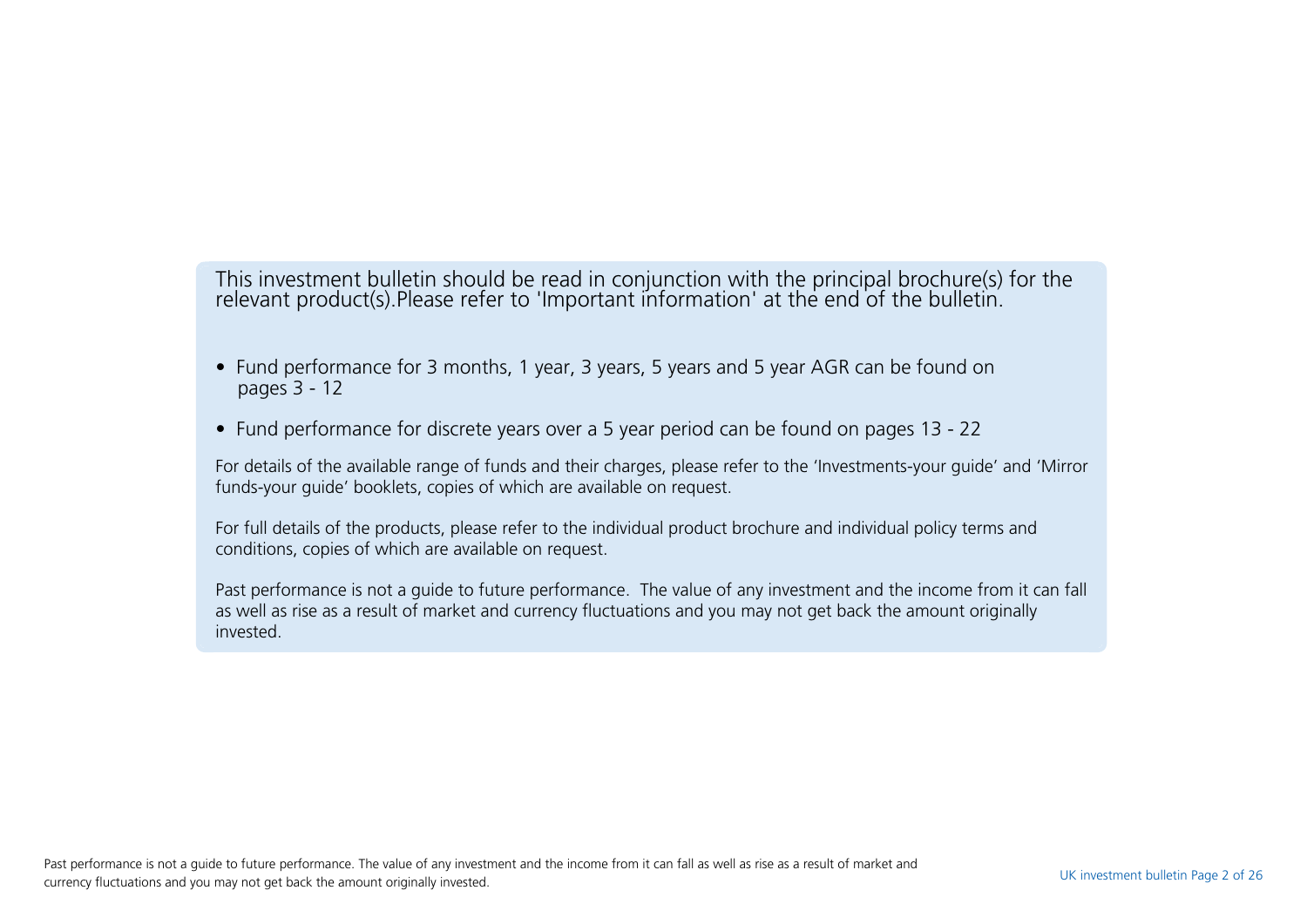| Fund name                      | <b>Fund code</b> | <b>Fund</b><br>currency | AMC (%) | bid price | Current Launch date | <b>FE Crown</b><br>rating            | <b>Risk</b><br>rating | 3 months | 1 year   | 3 years | 5 years | 5 years AGR |
|--------------------------------|------------------|-------------------------|---------|-----------|---------------------|--------------------------------------|-----------------------|----------|----------|---------|---------|-------------|
|                                |                  |                         |         |           |                     |                                      |                       |          |          |         |         |             |
| Low risk funds                 |                  |                         |         |           |                     |                                      |                       |          |          |         |         |             |
| Eagle Money Market             | SEEGL            | EGL                     | 0.75    | 11.80     | 01/03/1988          | <b>Man Market Yaty Adv</b>           | $1+$                  | $-0.3%$  | $-0.2%$  | $-9.5%$ | 1.4%    | 0.3%        |
| Euro Money Market              | <b>SEEUR</b>     | <b>EUR</b>              | 0.75    | 0.78      | 01/10/1995          | <b>Mary 12 ydy ydy</b>               | $\mathbf{1}$          | $-0.4%$  | $-1.5%$  | $-4.0%$ | $-6.3%$ | $-1.3%$     |
| Japanese yen Money Market      | <b>SEJPY</b>     | <b>JPY</b>              | 0.75    | 119.21    | 01/10/1995          | <b>May</b> ydy ydy ydy               | $\mathbf{1}$          | $-0.3%$  | $-1.1%$  | $-3.3%$ | $-5.6%$ | $-1.1%$     |
| <b>Sterling Money Market</b>   | <b>SEGBP</b>     | GBP                     | 0.75    | 2.90      | 01/03/1988          | <b>Management</b>                    | $\mathbf{1}$          | 0.0%     | $-0.5%$  | $-1.2%$ | $-1.7%$ | $-0.3%$     |
| US dollar Money Market         | SEUSD            | <b>USD</b>              | 0.75    | 2.10      | 01/03/1988          | <b>Mary Mary 11/11/11</b>            |                       | 0.0%     | $-0.6%$  | 0.1%    | 2.6%    | 0.5%        |
| ZI Singapore dollar money      | <b>HQSGD</b>     | SGD                     | 0.75    | 1.18      | 01/11/2007          | <b>Mary Market</b> Yuly Yuly         |                       | $-0.2%$  | $-0.7%$  | $-2.2%$ | $-3.6%$ | $-0.7%$     |
| <b>Managed funds</b>           |                  |                         |         |           |                     |                                      |                       |          |          |         |         |             |
| Eagle Adventurous <sup>1</sup> | ADEGL            | EGL                     | 1.50    | 62.46     | 01/03/1988          | <b>Management</b>                    | 4                     | $-1.2%$  | $-0.3%$  | 38.3%   | 54.8%   | 9.1%        |
| Eagle Blue Chip                | <b>BCEGL</b>     | EGL                     | 1.50    | 51.27     | 01/03/1988          | nda nda nda nda                      | $3-$                  | $-1.1%$  | $-0.1%$  | 20.5%   | 31.9%   | 5.7%        |
| Eagle Performance              | PFEGL            | EGL                     | 1.50    | 59.49     | 01/03/1988          | had you had your house               | 3                     | $-0.5%$  | 1.3%     | 31.2%   | 45.9%   | 7.8%        |
| Euro Adventurous               | <b>ADEUR</b>     | <b>EUR</b>              | 1.50    | 6.01      | 31/12/2002          | <b>Mary Mary Mary Mary</b>           | $\overline{4}$        | $-3.0%$  | $-2.2%$  | 37.9%   | 49.1%   | 8.3%        |
| Euro Blue Chip                 | <b>BCEUR</b>     | <b>EUR</b>              | 1.50    | 3.88      | 31/12/2002          | <b>Management</b>                    | $3-$                  | $-2.5%$  | $-4.4%$  | 18.4%   | 22.4%   | 4.1%        |
| Euro Cautious                  | <b>CAEUR</b>     | <b>EUR</b>              | 1.50    | 3.05      | 31/12/2002          | hadan hada hadan hadan kaliy         | 3                     | $-3.7%$  | $-6.5%$  | 9.6%    | 12.2%   | 2.3%        |
| Euro Defensive                 | <b>DEEUR</b>     | <b>EUR</b>              | 1.50    | 2.46      | 31/12/2002          | <b>Management</b>                    | 3                     | $-5.2%$  | $-8.7%$  | 1.0%    | 3.1%    | 0.6%        |
| Euro Performance               | <b>PFEUR</b>     | <b>EUR</b>              | 1.50    | 4.82      | 31/12/2002          | nda nda nda nda                      | 3                     | $-1.4%$  | $-1.4%$  | 29.3%   | 36.0%   | 6.3%        |
| Sterling Adventurous           | ADGBP            | GBP                     | 1.50    | 9.29      | 01/03/1988          | <b>Management</b>                    | $\overline{4}$        | $-0.9%$  | $-1.8%$  | 24.9%   | 32.7%   | 5.8%        |
| Sterling Blue Chip             | <b>BCGBP</b>     | GBP                     | 1.50    | 6.96      | 01/03/1988          | <mark>nda</mark> habi habi habi habi | 3                     | $-2.4%$  | $-6.1%$  | 2.7%    | 2.6%    | 0.5%        |
| <b>Sterling Cautious</b>       | CAGBP            | GBP                     | 1.50    | 3.10      | 03/03/2003          | <b>Mary Mar</b> Yaby Yaby            | 3                     | $-3.7%$  | $-7.8%$  | $-2.1%$ | $-2.1%$ | $-0.4%$     |
| <b>Sterling Defensive</b>      | <b>DEGBP</b>     | GBP                     | 1.50    | 2.46      | 03/03/2003          | <b>Management</b>                    | 3                     | $-5.1%$  | $-9.2%$  | $-5.9%$ | $-5.0%$ | $-1.0%$     |
| Sterling Performance           | PFGBP            | GBP                     | 1.50    | 8.63      | 01/03/1988          | <b>yddy yddy</b> yddy yddy           | 3                     | $-1.2%$  | $-4.0%$  | 10.8%   | 12.4%   | 2.4%        |
| US dollar Adventurous          | ADUSD            | <b>USD</b>              | 1.50    | 6.68      | 01/03/1988          | ndan ndan nda                        | $\overline{4}$        | $-7.2%$  | $-14.7%$ | 30.1%   | 38.6%   | 6.8%        |
| US dollar Blue Chip            | <b>BCUSD</b>     | <b>USD</b>              | 1.50    | 8.27      | 01/03/1988          | <b>Management</b>                    | 3                     | $-5.5%$  | $-7.3%$  | 26.1%   | 37.8%   | 6.6%        |
| <b>US dollar Cautious</b>      | <b>CTUSD</b>     | <b>USD</b>              | 1.50    | 3.11      | 03/03/2003          | haby had yaby haby                   | 3                     | $-5.4%$  | $-7.4%$  | 15.9%   | 24.1%   | 4.4%        |
| US dollar Defensive            | <b>DFUSD</b>     | <b>USD</b>              | 1.50    | 2.28      | 03/03/2003          | hadan hada hada hada                 | 3                     | $-5.1%$  | $-8.0%$  | 5.5%    | 10.1%   | 1.9%        |
| US dollar Performance          | PFUSD            | <b>USD</b>              | 1.50    | 8.87      | 01/03/1988          | <b>Management</b>                    | 3                     | $-5.7%$  | $-8.4%$  | 33.3%   | 46.4%   | 7.9%        |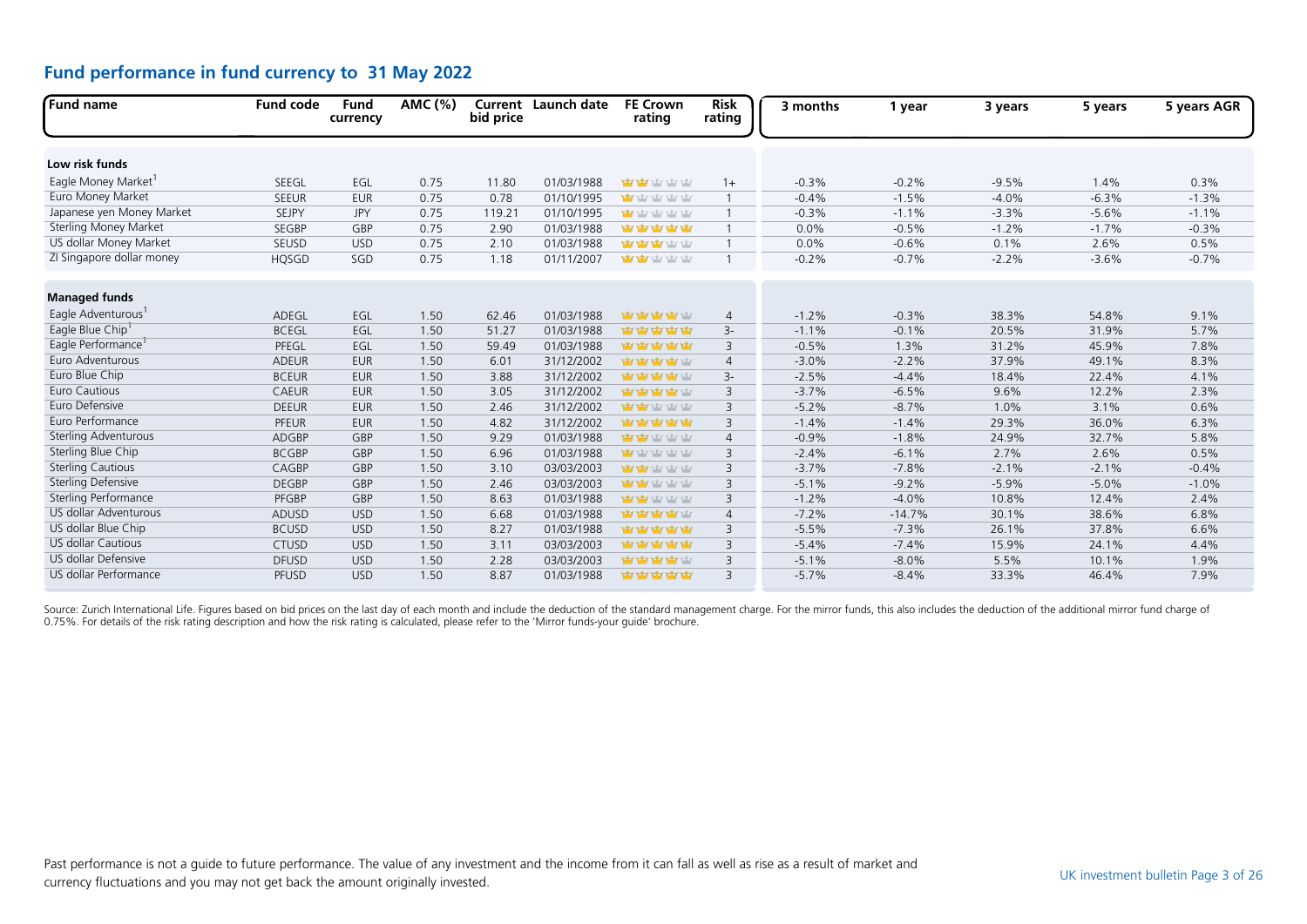| Fund name                                                            | <b>Fund code</b> | Fund<br>currency | AMC (%) | bid price | Current Launch date | <b>FE Crown</b><br>rating            | <b>Risk</b><br>rating | 3 months | 1 year   | 3 years  | 5 years  | 5 years AGR |
|----------------------------------------------------------------------|------------------|------------------|---------|-----------|---------------------|--------------------------------------|-----------------------|----------|----------|----------|----------|-------------|
|                                                                      |                  |                  |         |           |                     |                                      |                       |          |          |          |          |             |
| <b>Mirror funds</b>                                                  |                  |                  |         |           |                     |                                      |                       |          |          |          |          |             |
| <b>Money market</b>                                                  |                  |                  |         |           |                     |                                      |                       |          |          |          |          |             |
| ZI Fidelity Euro Cash                                                | <b>NDEUR</b>     | <b>EUR</b>       | 0.15    | 1.14      | 31/12/2015          | <b>Monday</b> of the Mary            | $\overline{1}$        | $-0.4%$  | $-1.6%$  | $-5.2%$  | $-7.7%$  | $-1.6%$     |
| ZI Insight USD Liquidity                                             | LOUSD            | <b>USD</b>       | 0.25    | 1.28      | 01/10/2008          |                                      | $\overline{a}$        | 0.0%     | $-0.2%$  | 0.8%     | 3.7%     | 0.7%        |
| ZI Ninety One GSF Sterling Money <sup>2</sup>                        | E6GBP            | GBP              | 0.50    | 1.25      | 01/03/2022          | <b>May to the start of the Start</b> | $\overline{1}$        | $\sim$   | $\sim$   | $\sim$   | $\sim$   | $\sim$      |
| ZI Pictet - Short-Term Money Market                                  | CDCHF            | CHF              | 0.05    | 1.12      | 01/05/2015          | <b>Mary Mary Mary Mary</b>           | $\overline{1}$        | $-0.4%$  | $-1.6%$  | $-4.5%$  | $-7.4%$  | $-1.5%$     |
| <b>Global bond</b>                                                   |                  |                  |         |           |                     |                                      |                       |          |          |          |          |             |
| ZI BlackRock Global Funds Global<br>Government Bond EUR <sup>3</sup> | <b>ALEUR</b>     | <b>EUR</b>       | 0.75    | 1.43      | 10/07/2008          | <b>Management</b>                    | $\overline{2}$        | $-5.6%$  | $-10.2%$ | $-8.2%$  | $-9.7%$  | $-2.0%$     |
| ZI BlackRock Global Funds Global<br>Government Bond USD              | <b>BPUSD</b>     | <b>USD</b>       | 0.75    | 1.63      | 10/07/2008          | <b>Mary Mary Mary Mary</b>           | $\overline{2}$        | $-5.2%$  | $-9.3%$  | $-3.9%$  | $-0.2%$  | $-0.1%$     |
| ZI Fidelity Global Bond                                              | <b>FCUSD</b>     | <b>USD</b>       | 0.75    | 1.61      | 15/12/2003          | ndan ndan nda                        | $\overline{2}$        | $-7.9%$  | $-14.2%$ | $-3.9%$  | $-1.0%$  | $-0.2%$     |
| ZI Invesco Bond                                                      | OPUSD            | <b>USD</b>       | 0.75    | 1.43      | 07/04/2009          | 查查查查查                                | $\overline{2}$        | $-9.9%$  | $-18.5%$ | $-6.6%$  | $-6.2%$  | $-1.3%$     |
| ZI Invesco Environmental Climate<br>Opporunities Bond                | OQUSD            | <b>USD</b>       | 0.75    | 1.56      | 07/04/2009          | <b>yddy ydd</b> y yddy yddy          | $\overline{2}$        | $-3.2%$  | $-10.2%$ | 2.9%     | 1.2%     | 0.3%        |
| ZI Invesco Environmental Climate<br>Opporunities Bond <sup>3</sup>   | <b>DNEUR</b>     | <b>EUR</b>       | 0.90    | 1.89      | 09/04/2009          | <mark>ndy ndy</mark> ndy ndy ndy     | $\overline{2}$        | 0.4%     | 1.6%     | 6.1%     | 4.1%     | 0.8%        |
| ZI Morgan Stanley Investment Funds<br>Global Bond                    | <b>DBUSD</b>     | <b>USD</b>       | 0.80    | 2.11      | 01/11/1998          | <b>Mary Mary Mary Mary</b>           | 2                     | $-7.4%$  | $-14.1%$ | $-5.4%$  | $-2.7%$  | $-0.5%$     |
| ZI Schroder ISF Global Convertible Bond<br><b>USD</b>                | R3USD            | <b>USD</b>       | 1.25    | 1.96      | 11/11/2009          | haday haday halay                    | $\overline{3}$        | $-7.2%$  | $-17.4%$ | 6.0%     | 8.6%     | 1.7%        |
| ZI Schroder ISF Global Inflation Linked<br><b>Bond EUR</b>           | <b>BLEUR</b>     | <b>EUR</b>       | 0.75    | 1.73      | 01/12/2008          | <b>vior vior vior vior</b>           | $\overline{2}$        | $-6.7%$  | $-6.5%$  | $-1.4%$  | $-3.2%$  | $-0.7%$     |
| ZI Schroder ISF Global Inflation Linked<br>Bond USD <sup>3</sup>     | GAUSD            | <b>USD</b>       | 0.75    | 1.94      | 01/12/2008          | <mark>nday nday h</mark> oby hoby    | $\overline{2}$        | $-6.5%$  | $-5.7%$  | 3.0%     | 6.2%     | 1.2%        |
| ZI Templeton Global Bond SEK <sup>3,5</sup>                          | <b>AJSEK</b>     | <b>SEK</b>       | 1.05    | 1.16      | 01/11/2011          | <mark>ndar</mark> hatiy hatiy hatiy  | $\overline{2}$        | $-2.7%$  | $-5.8%$  | $-16.1%$ | $-18.6%$ | $-4.0%$     |
| ZI Templeton Global Bond USD <sup>5</sup>                            | <b>TEUSD</b>     | <b>USD</b>       | 1.25    | 2.01      | 21/02/2006          | <mark>nda</mark> habi habi habi habi | $\overline{2}$        | $-2.1%$  | $-4.9%$  | $-13.3%$ | $-11.5%$ | $-2.4%$     |
| ZI Templeton Global Total Return <sup>5</sup>                        | <b>TDUSD</b>     | <b>USD</b>       | 1.05    | 2.18      | 21/02/2006          | <b>May</b> hair hair hair hair       | $\overline{2}$        | $-5.3%$  | $-9.9%$  | $-18.9%$ | $-18.9%$ | $-4.1%$     |
| ZI Threadneedle Global Bond                                          | <b>IBUSD</b>     | <b>USD</b>       | 1.00    | 1.90      | 01/10/1996          | <b>Many of your year</b>             | $2+$                  | $-8.7%$  | $-16.0%$ | $-9.4%$  | $-8.6%$  | $-1.8%$     |
| <b>Sterling bond</b>                                                 |                  |                  |         |           |                     |                                      |                       |          |          |          |          |             |
| ZI Threadneedle Sterling Bond                                        | <b>BNGBP</b>     | GBP              | 0.45    | 3.11      | 01/10/1995          | <b>YEV</b> YEV YEV YEV               | $\overline{2}$        | $-6.7%$  | $-10.9%$ | $-9.7%$  | $-8.3%$  | $-1.7%$     |
| <b>US dollar bond</b>                                                |                  |                  |         |           |                     |                                      |                       |          |          |          |          |             |
| ZI Franklin US Government <sup>5</sup>                               | <b>TCUSD</b>     | <b>USD</b>       | 0.95    | 1.70      | 01/11/2001          | <b>Management</b>                    | $\overline{2}$        | $-3.7%$  | $-7.5%$  | $-5.4%$  | $-5.2%$  | $-1.1%$     |
| ZI Threadneedle Dollar Bond                                          | <b>BNUSD</b>     | <b>USD</b>       | 1.00    | 2.47      | 01/10/1995          | <b>Management</b> of the National    | $2+$                  | $-4.6%$  | $-9.0%$  | $-0.4%$  | 2.1%     | 0.4%        |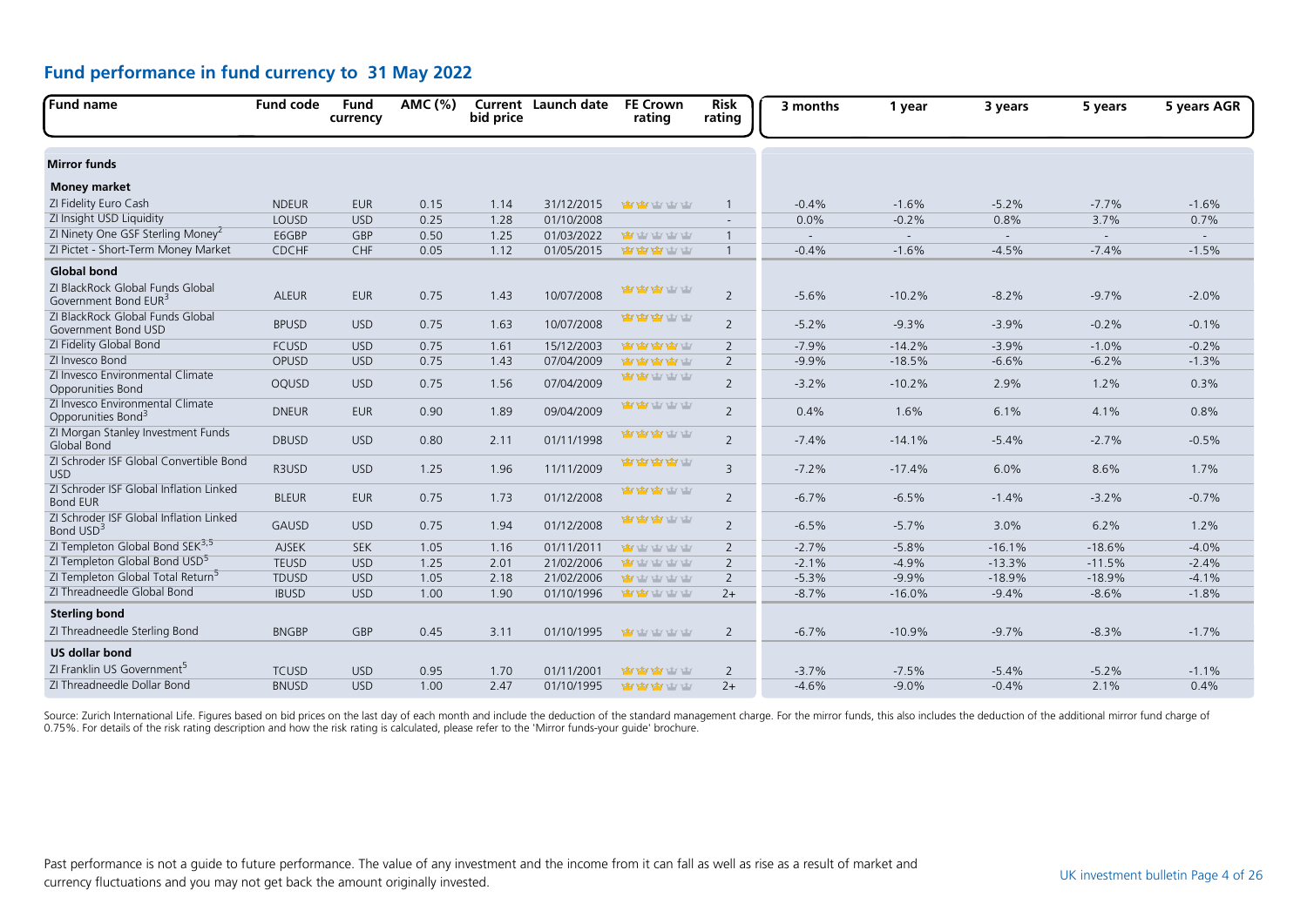| Fund name                                                             | <b>Fund code</b> | Fund<br>currency | AMC (%) | bid price | <b>Current</b> Launch date | <b>FE Crown</b><br>rating                  | Risk<br>rating | 3 months | 1 year   | 3 years  | 5 years  | 5 years AGR |
|-----------------------------------------------------------------------|------------------|------------------|---------|-----------|----------------------------|--------------------------------------------|----------------|----------|----------|----------|----------|-------------|
| <b>Mirror funds continued</b>                                         |                  |                  |         |           |                            |                                            |                |          |          |          |          |             |
| <b>Euro bond</b>                                                      |                  |                  |         |           |                            |                                            |                |          |          |          |          |             |
| ZI Invesco Euro Bond                                                  | <b>IEUSD</b>     | <b>USD</b>       | 0.75    | 2.43      | 01/11/2001                 | hadan hada hadan dagu dugu                 | 2              | $-11.2%$ | $-22.7%$ | $-12.2%$ | $-10.9%$ | $-2.3%$     |
| ZI Threadneedle European Bond                                         | <b>BNEUR</b>     | <b>EUR</b>       | 0.95    | 1.93      | 01/10/1995                 | <b>Management of the National Property</b> | 2              | $-7.0%$  | $-11.5%$ | $-7.7%$  | $-6.2%$  | $-1.3%$     |
| ZI UBS (Lux) Bond Fund - CHF                                          | <b>UBCHF</b>     | CHF              | 0.65    | 1.28      | 31/12/2002                 | <b>Management</b>                          | $2+$           | $-5.0%$  | $-10.6%$ | $-12.0%$ | $-13.2%$ | $-2.8%$     |
| <b>High yield and Corporate bond</b>                                  |                  |                  |         |           |                            |                                            |                |          |          |          |          |             |
| ZI Barings Developed and Emerging<br>Markets High Yield Bond          | <b>NBUSD</b>     | <b>USD</b>       | 1.00    | 3.48      | 01/11/1998                 | <b>Mary Mary Mary Mary</b>                 | $2+$           | $-6.6%$  | $-12.0%$ | $-0.1%$  | 4.0%     | 0.8%        |
| ZI Fidelity Funds European High Yield<br>Hedged                       | AFSEK            | <b>SEK</b>       | 1.00    | 1.91      | 05/05/2010                 | <b>ydy ydy</b> ydry ydry                   | 2              | $-4.2%$  | $-8.9%$  | 0.2%     | 0.4%     | 0.1%        |
| ZI Invesco Euro Corporate Bond                                        | <b>DMEUR</b>     | <b>EUR</b>       | 1.00    | 2.03      | 09/04/2009                 | <b>Mary Mary Mary Mary</b>                 | $\overline{2}$ | $-4.0%$  | $-8.2%$  | $-3.8%$  | $-3.0%$  | $-0.6%$     |
| ZI Invesco Sustainable Global High<br>Income                          | ORUSD            | <b>USD</b>       | 1.00    | 2.67      | 07/04/2009                 | <b>North Mar</b> Mar Mar                   | $\overline{2}$ | $-3.3%$  | $-7.4%$  | 3.2%     | 6.1%     | 1.2%        |
| ZI Ninety One GSF Investment Grade<br>Corporate Bond EUR <sup>3</sup> | <b>FTEUR</b>     | <b>EUR</b>       | 0.75    | 1.37      | 11/11/2009                 | <b>Management of the American</b>          | $\overline{2}$ | $-6.6%$  | $-13.5%$ | $-6.2%$  | $-7.3%$  | $-1.5%$     |
| ZI Ninety One GSF Investment Grade<br>Corporate Bond USD              | G3USD            | <b>USD</b>       | 0.75    | 1.62      | 11/11/2009                 | <b>Management</b>                          | $\overline{2}$ | $-6.0%$  | $-12.4%$ | $-0.8%$  | 3.4%     | 0.7%        |
| <b>Asian bond</b>                                                     |                  |                  |         |           |                            |                                            |                |          |          |          |          |             |
| ZI Templeton Asian Bond <sup>5</sup>                                  | 4QUSD            | <b>USD</b>       | 1.05    | 1.13      | 01/12/2010                 | <b>Mary 11/11/11/11/11</b>                 | $2 -$          | $-5.0%$  | $-7.7%$  | $-9.8%$  | $-9.6%$  | $-2.0%$     |
| ZI UBS (Lux) Bond Fund - AUD                                          | <b>UCAUD</b>     | <b>AUD</b>       | 0.65    | 2.32      | 15/12/2003                 | <b>Man Mar</b> Mar Mar                     | $\overline{2}$ | $-5.7%$  | $-10.2%$ | $-9.1%$  | $-2.0%$  | $-0.4%$     |
| <b>Emerging markets bond</b>                                          |                  |                  |         |           |                            |                                            |                |          |          |          |          |             |
| ZI BNP Paribas Funds Emerging Bond<br>Opportunities                   | <b>KAUSD</b>     | <b>USD</b>       | 1.50    | 1.31      | 17/03/2004                 | <b>Note Note Your Year</b>                 | $2+$           | $-12.8%$ | $-24.4%$ | $-18.9%$ | $-20.6%$ | $-4.5%$     |
| ZI Emirates MENA Fixed Income <sup>5</sup>                            | 7TUSD            | <b>USD</b>       | 1.85    | 1.60      | 01/06/2012                 | hadan hair hair hair                       | 2              | $-6.4%$  | $-9.4%$  | 3.2%     | 7.0%     | 1.4%        |
| ZI HSBC GIF Global Emerging Markets<br><b>Bond</b>                    | <b>NUUSD</b>     | <b>USD</b>       | 1.00    | 1.94      | 07/04/2009                 | <b>Mary Ma</b> ry Mary Mar                 | $\overline{2}$ | $-8.1%$  | $-18.4%$ | $-14.1%$ | $-14.8%$ | $-3.2%$     |
| ZI Threadneedle Emerging Market Bond                                  | <b>EBUSD</b>     | <b>USD</b>       | 1.45    | 5.60      | 01/11/1998                 | 查查查查查                                      | $\overline{2}$ | $-5.5%$  | $-14.9%$ | $-8.1%$  | $-7.5%$  | $-1.5%$     |
| Property                                                              |                  |                  |         |           |                            |                                            |                |          |          |          |          |             |
| ZI Janus Henderson Horizon Asia-Pacific<br><b>Property Equities</b>   | <b>EFUSD</b>     | <b>USD</b>       | 1.20    | 1.18      | 01/11/2007                 | <b>Management of the American</b>          | $\overline{4}$ | $-2.2%$  | $-13.1%$ | $-2.2%$  | 10.6%    | 2.0%        |
| ZI Janus Henderson Horizon Global<br><b>Property Equities</b>         | <b>BAUSD</b>     | <b>USD</b>       | 1.20    | 1.99      | 01/11/2006                 | <b>Management</b>                          | $\overline{4}$ | $-4.6%$  | $-6.0%$  | 15.6%    | 37.0%    | 6.5%        |
| ZI Morgan Stanley Investment Funds<br>Asian Property                  | <b>DCUSD</b>     | <b>USD</b>       | 1.40    | 3.29      | 01/11/2001                 | <b>Management</b>                          | $\overline{4}$ | $-2.4%$  | $-15.0%$ | $-16.3%$ | $-4.2%$  | $-0.9%$     |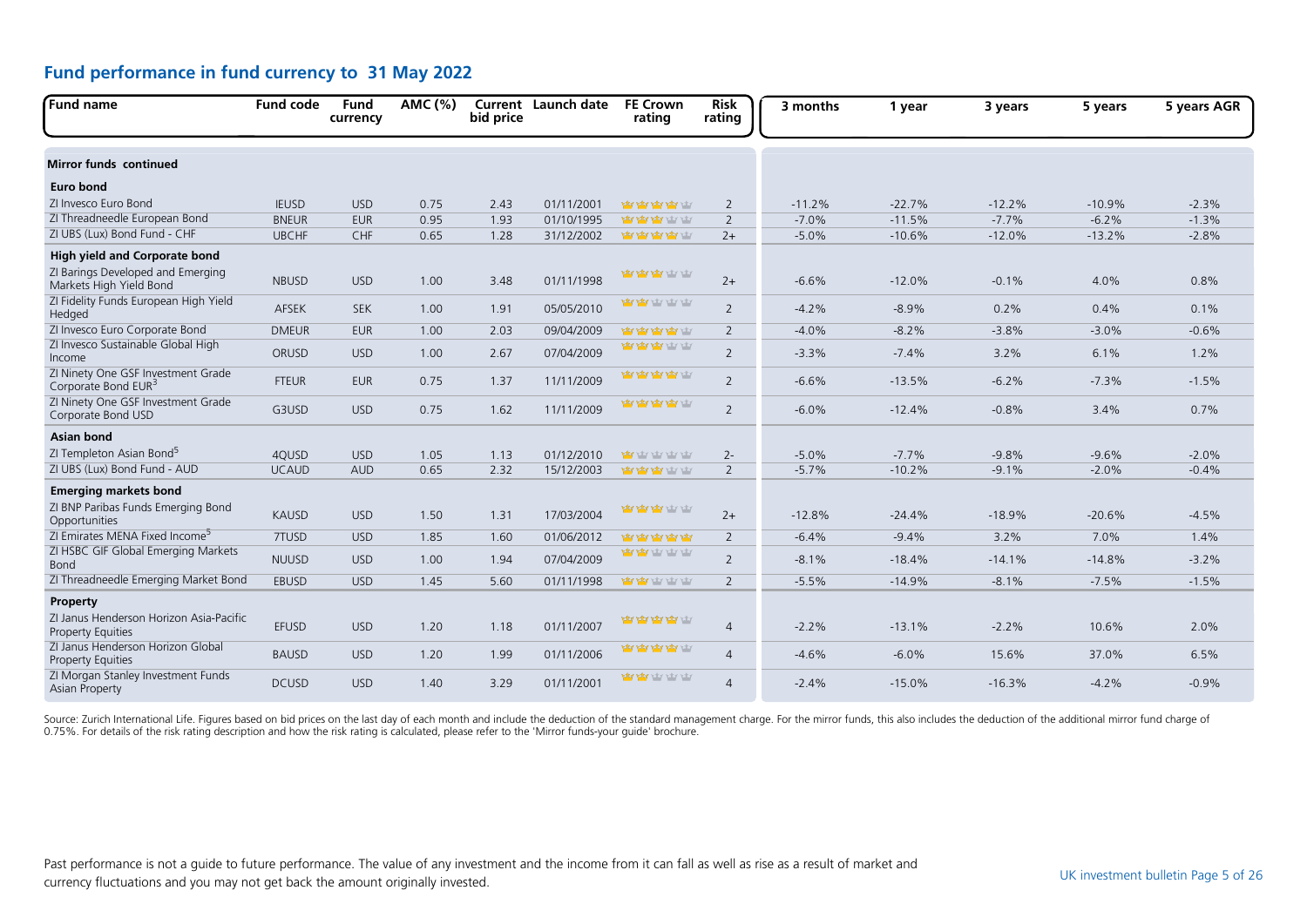| <b>Fund name</b>                                                  | <b>Fund code</b>  | Fund<br>currency | AMC (%) | bid price | <b>Current</b> Launch date | <b>FE Crown</b><br>rating  | Risk<br>rating | 3 months | 1 year   | 3 years | 5 years  | 5 years AGR |
|-------------------------------------------------------------------|-------------------|------------------|---------|-----------|----------------------------|----------------------------|----------------|----------|----------|---------|----------|-------------|
|                                                                   |                   |                  |         |           |                            |                            |                |          |          |         |          |             |
| <b>Mirror funds continued</b>                                     |                   |                  |         |           |                            |                            |                |          |          |         |          |             |
| <b>Property continued</b>                                         |                   |                  |         |           |                            |                            |                |          |          |         |          |             |
| ZI Morgan Stanley Investment Funds<br>European Property           | <b>DDUSD</b>      | <b>USD</b>       | 1.40    | 3.42      | 01/11/2001                 | <b>vity vity</b> vity vity | $4+$           | $-10.4%$ | $-19.3%$ | $-8.9%$ | $-10.4%$ | $-2.2%$     |
| ZI Morgan Stanley Investment Funds US<br>Property                 | <b>DEUSD</b>      | <b>USD</b>       | 1.40    | 4.41      | 01/11/2001                 | <b>Mar</b> yaby yaby yaby  | $4+$           | $-4.0%$  | 2.8%     | $-1.2%$ | 3.1%     | 0.6%        |
| ZI Schroder ISF Global Cities                                     | 7GUSD             | <b>USD</b>       | 1.50    | 2.00      | 01/09/2011                 | <b>ydy ydy</b> ydy ydy     | $\overline{4}$ | $-7.3%$  | $-7.4%$  | 10.8%   | 22.7%    | 4.2%        |
| <b>Managed balanced</b>                                           |                   |                  |         |           |                            |                            |                |          |          |         |          |             |
| ZI BlackRock Global Funds Global<br>Allocation EUR <sup>3</sup>   | <b>BHEUR</b>      | <b>EUR</b>       | 1.50    | 3.06      | 28/11/2008                 | ਬਾਦਾ ਬਾਬਾ                  | $3+$           | $-0.2%$  | 0.2%     | 26.1%   | 27.5%    | 5.0%        |
| ZI BlackRock Global Funds Global<br>Allocation SGD <sup>3</sup>   | ALSGD             | SGD              | 1.50    | 2.41      | 28/11/2008                 | <b>WWWWW</b>               | $3+$           | $-4.5%$  | $-11.9%$ | 19.7%   | 18.0%    | 3.4%        |
| ZI BlackRock Global Funds Global<br>Allocation USD                | <b>ERUSD</b>      | <b>USD</b>       | 1.50    | 2.59      | 28/11/2008                 | 雪中中中                       | $3+$           | $-4.3%$  | $-11.5%$ | 22.0%   | 22.6%    | 4.2%        |
| ZI Jupiter Merlin Balanced Managed<br><b>EUR</b>                  | <b>GYEUR</b>      | <b>EUR</b>       | 1.50    | 2.08      | 09/08/2010                 | 中中中中市                      | $\overline{3}$ | $-0.8%$  | $-1.6%$  | 14.7%   | 19.0%    | 3.6%        |
| ZI Jupiter Merlin Balanced Managed<br><b>USD</b>                  | Y9USD             | <b>USD</b>       | 1.50    | 1.75      | 09/08/2010                 | <b>Management</b>          | 3              | $-4.5%$  | $-13.2%$ | 10.8%   | 14.9%    | 2.8%        |
| ZI Premier Miton Cautious Multi Asset<br>GBP                      | <b>DGGBP</b>      | GBP              | 1.50    | 1.68      | 28/05/2012                 | 中中中中                       | $\overline{3}$ | 0.0%     | $-2.9%$  | 15.4%   | 11.1%    | 2.1%        |
| ZI Premier Miton Cautious Multi Asset<br><b>USD</b>               | 7LUSD             | <b>USD</b>       | 1.75    | 1.28      | 28/05/2012                 | habitan'i party nativ      | $\overline{3}$ | $-5.7%$  | $-13.3%$ | 14.6%   | 7.8%     | 1.5%        |
| <b>Managed growth</b>                                             |                   |                  |         |           |                            |                            |                |          |          |         |          |             |
| ZI Jupiter Merlin International Equity<br><b>EUR</b>              | <b>GZEUR</b>      | <b>EUR</b>       | 1.50    | 2.62      | 09/08/2010                 | <b>vity vity</b> vity vity | $\overline{4}$ | $-0.3%$  | 0.1%     | 21.0%   | 31.6%    | 5.6%        |
| ZI Jupiter Merlin International Equity<br><b>USD</b>              | Z9USD             | <b>USD</b>       | 1.50    | 2.21      | 09/08/2010                 | <b>uty uty</b> y ty y ty   | $\overline{4}$ | $-4.1%$  | $-11.7%$ | 16.9%   | 27.1%    | 4.9%        |
| <b>Global equity</b>                                              |                   |                  |         |           |                            |                            |                |          |          |         |          |             |
| ZI BlackRock Global Funds Systematic<br>Global Equity High Income | <b>FIUSD</b>      | <b>USD</b>       | 1.50    | 1.67      | 01/11/2007                 | <b>Mar</b> y to ythy ythy  | $\overline{4}$ | $-0.8%$  | $-3.6%$  | 23.1%   | 29.9%    | 5.4%        |
| ZI Fidelity Global Thematic<br>Opportunities                      | <b>FAUSD</b>      | <b>USD</b>       | 1.50    | 2.93      | 01/11/1998                 | <b>ydy ydy</b> ydy ydy     | $\overline{4}$ | $-7.4%$  | $-15.0%$ | 15.6%   | 21.2%    | 3.9%        |
| ZI Fidelity World                                                 | <b>FEEUR</b>      | <b>EUR</b>       | 1.50    | 3.67      | 03/10/2005                 | <b>Yang Yang Yang Yang</b> | $\overline{4}$ | $-1.2%$  | 2.8%     | 40.2%   | 51.3%    | 8.6%        |
| ZI Franklin Templeton Mutual Global<br>Discovery <sup>5</sup>     | R <sub>2USD</sub> | <b>USD</b>       | 1.50    | 2.22      | 11/11/2009                 | <b>ydy</b> ydy ydy ydy     | $\overline{4}$ | $-1.7%$  | $-0.6%$  | 22.1%   | 16.4%    | 3.1%        |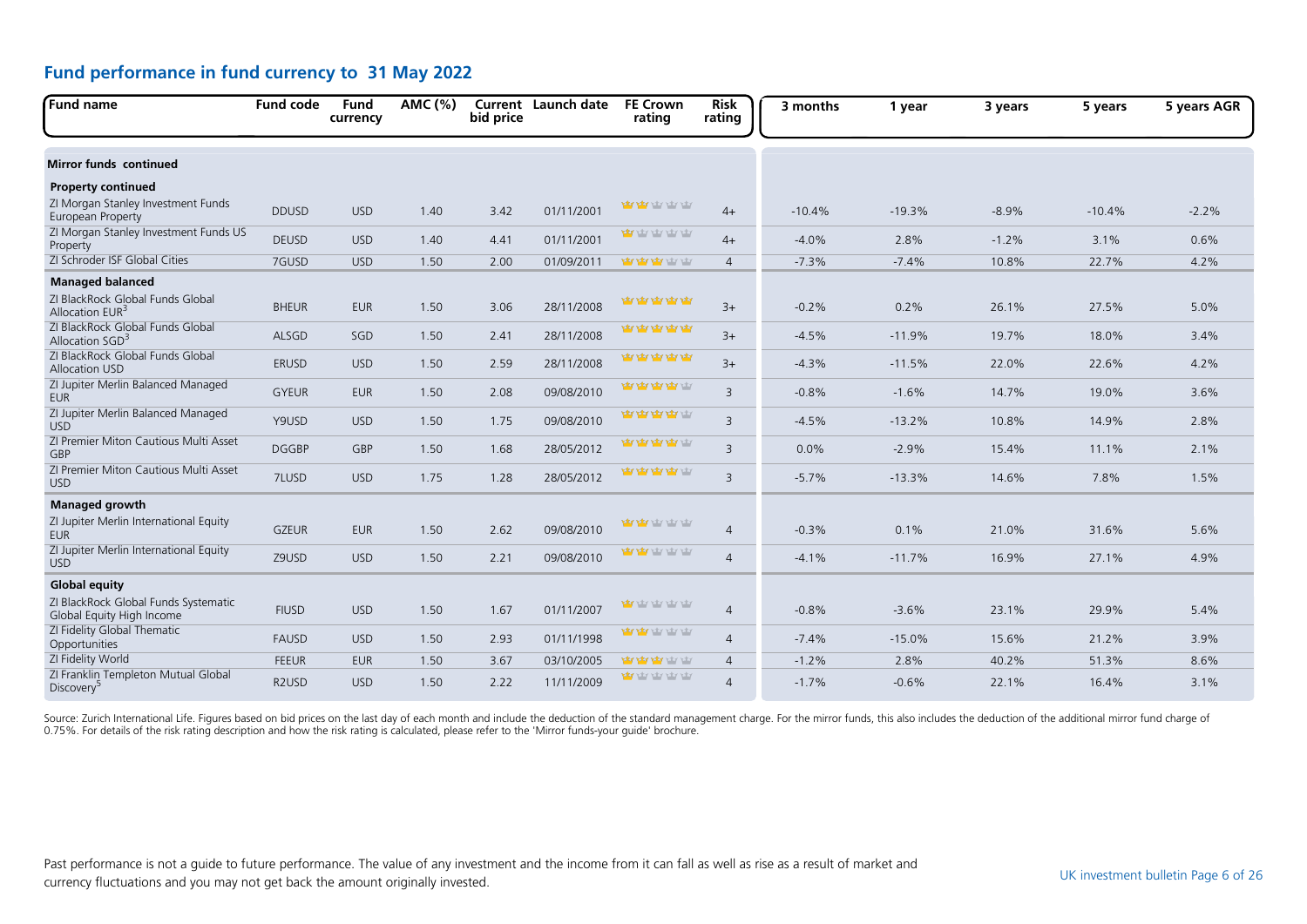| <b>Fund name</b>                                                      | <b>Fund code</b> | Fund<br>currency | AMC (%) | bid price | <b>Current</b> Launch date | <b>FE Crown</b><br>rating                                                                                                | Risk<br>rating | 3 months | 1 year   | 3 years  | 5 years  | 5 years AGR |
|-----------------------------------------------------------------------|------------------|------------------|---------|-----------|----------------------------|--------------------------------------------------------------------------------------------------------------------------|----------------|----------|----------|----------|----------|-------------|
| Mirror funds continued                                                |                  |                  |         |           |                            |                                                                                                                          |                |          |          |          |          |             |
| <b>Global equity continued</b>                                        |                  |                  |         |           |                            |                                                                                                                          |                |          |          |          |          |             |
| ZI Invesco Global Equity Income                                       | 7QUSD            | <b>USD</b>       | 1.40    | 2.44      | 01/06/2012                 | <b>Mar</b> yaby yaby yaby                                                                                                | $4+$           | $-1.0%$  | $-5.0%$  | 25.8%    | 25.9%    | 4.7%        |
| ZI JPM Global Equity                                                  | CJUSD            | <b>USD</b>       | 1.00    | 1.76      | 01/11/2007                 | <b>Mary Ma</b> ry Mary Mar                                                                                               | $\overline{4}$ | $-3.7%$  | $-6.0%$  | 29.6%    | 35.5%    | 6.3%        |
| ZI M&G Global Themes USD                                              | M3USD            | <b>USD</b>       | 1.86    | 2.46      | 11/11/2009                 | <b>Management</b>                                                                                                        | $\overline{4}$ | 0.1%     | $-3.3%$  | 42.9%    | 51.8%    | 8.7%        |
| ZI Ninety One Global Strategic Equity                                 | <b>GMUSD</b>     | <b>USD</b>       | 1.50    | 2.80      | 03/10/2005                 | <b>ydy ydy</b> ydy ydy                                                                                                   | $\overline{4}$ | $-8.8%$  | $-12.5%$ | 25.5%    | 35.2%    | 6.2%        |
| ZI Threadneedle (Lux) Global Select USD                               | <b>USDYJ</b>     | <b>USD</b>       | 1.50    | 1.68      | 28/01/2019                 | <b>Management</b>                                                                                                        | $\overline{4}$ | $-8.6%$  | $-14.5%$ | 26.3%    | 34.5%+   | $9.3%$ †    |
| <b>UK equity</b>                                                      |                  |                  |         |           |                            |                                                                                                                          |                |          |          |          |          |             |
| ZI BlackRock Global Funds United<br>Kingdom                           | CHGBP            | GBP              | 1.50    | 2.10      | 01/11/2007                 | <b>Management of the Advancement of the Advancement of the Advancement of the Advancement of the Advancement of the </b> | $\overline{4}$ | $-3.6%$  | $-11.7%$ | 2.4%     | 9.8%     | 1.9%        |
| ZI Invesco Income (UK) <sup>5</sup>                                   | <b>CIGBP</b>     | GBP              | 1.66    | 1.67      | 01/11/2007                 | <b>ydy</b> ydy ydy ydy                                                                                                   | $\overline{4}$ | 1.5%     | 2.5%     | $-12.1%$ | $-22.6%$ | $-5.0%$     |
| ZI Threadneedle UK                                                    | EQGBP            | GBP              | 1.00    | 6.03      | 01/10/1995                 | <b>Mar</b> Yatvi Yatvi Yatv                                                                                              | $\overline{4}$ | 0.3%     | $-4.4%$  | 1.2%     | $-1.4%$  | $-0.3%$     |
| <b>North American equity</b><br>ZI BlackRock Global Funds US Flexible |                  |                  |         |           |                            | <b>Mary Mar</b> Yaty Yaty                                                                                                |                |          |          |          |          |             |
| Equity                                                                | <b>MAUSD</b>     | <b>USD</b>       | 1.50    | 3.66      | 01/11/1998                 |                                                                                                                          | $\overline{4}$ | $-0.2%$  | $-2.6%$  | 51.5%    | 70.5%    | 11.3%       |
| ZI Ninety One GSF American Franchise                                  | CGUSD            | <b>USD</b>       | 1.50    | 2.55      | 01/11/2007                 | <b>Management</b>                                                                                                        | $\overline{4}$ | $-7.9%$  | $-9.8%$  | 36.9%    | 77.4%    | 12.1%       |
| <b>European equity</b>                                                |                  |                  |         |           |                            |                                                                                                                          |                |          |          |          |          |             |
| ZI Barings GUF Eastern Europe <sup>9</sup>                            | <b>NAUSD</b>     | <b>USD</b>       | 1.50    | 3.68      | 01/11/1998                 | <b>Management</b> of the National                                                                                        | 5              | $-21.6%$ | $-50.2%$ | $-43.4%$ | $-40.1%$ | $-9.7%$     |
| ZI Fidelity European Growth                                           | <b>FDEUR</b>     | <b>EUR</b>       | 1.50    | 2.75      | 18/10/2004                 | <b>viby viby</b> viby viby                                                                                               | $\overline{4}$ | $-3.1%$  | $-1.2%$  | 8.3%     | 6.7%     | 1.3%        |
| ZI Fidelity Nordic                                                    | <b>FFSEK</b>     | <b>SEK</b>       | 1.50    | 33.39     | 01/04/2007                 | <b>Yangi yai</b> y yaiy yaiy                                                                                             | $\overline{4}$ | 5.0%     | 8.1%     | 46.3%    | 38.4%    | 6.7%        |
| ZI Invesco Pan European Equity                                        | <b>IVUSD</b>     | <b>USD</b>       | 1.50    | 1.76      | 01/11/2000                 | <b>Mary Market Yelly Mark</b>                                                                                            | $4+$           | $-1.8%$  | $-6.4%$  | 18.6%    | 4.0%     | 0.8%        |
| ZI Janus Henderson Continental<br>European                            | <b>CFEUR</b>     | <b>EUR</b>       | 1.50    | 2.30      | 01/11/2007                 | <b>ydy ydy</b> ydy ydy                                                                                                   | $\overline{4}$ | $-1.1%$  | $-1.1%$  | 32.2%    | 27.2%    | 4.9%        |
| ZI Threadneedle (Lux) Pan European<br>Equities                        | <b>UXEUR</b>     | <b>EUR</b>       | 1.00    | 1.61      | 04/10/2018                 | nday nday nday nday                                                                                                      | $\overline{4}$ | $-3.0%$  | $-2.5%$  | 33.3%    | 28.9%+   | $7.2%$ †    |
| ZI UBS Swiss Equity                                                   | CMCHF            | CHF              | 0.76    | 1.89      | 01/11/2007                 | <b>vity vity</b> vity vity                                                                                               | $\overline{4}$ | $-0.8%$  | 0.8%     | 18.9%    | 31.0%    | 5.6%        |
| <b>Far Eastern equity</b>                                             |                  |                  |         |           |                            |                                                                                                                          |                |          |          |          |          |             |
| ZI Aberdeen Standard SICAV I Asia<br>Pacific Equity                   | ARUSD            | <b>USD</b>       | 1.75    | 3.45      | 04/05/2005                 | hadan hari hadi yatır                                                                                                    | $5-$           | $-10.3%$ | $-23.4%$ | 13.1%    | 16.4%    | 3.1%        |
| ZI Aberdeen Standard SICAV I Asian<br><b>Smaller Companies</b>        | 9EUSD            | <b>USD</b>       | 1.75    | 1.59      | 02/07/2012                 | <b>Mary Mary Mary Mary</b>                                                                                               | 5              | $-8.0%$  | $-15.6%$ | 11.5%    | 7.4%     | 1.4%        |
| ZI Aberdeen Standard SICAV I All China<br>Sustainable Equity          | ASUSD            | <b>USD</b>       | 1.75    | 3.05      | 15/03/2004                 | 查查查查                                                                                                                     | 5              | $-17.2%$ | $-39.3%$ | $-4.3%$  | 2.8%     | 0.6%        |

Source: Zurich International Life. Figures based on bid prices on the last day of each month and include the deduction of the standard management charge. For the mirror funds, this also includes the deduction of the additi 0.75%. For details of the risk rating description and how the risk rating is calculated, please refer to the 'Mirror funds-your guide' brochure.

NB Performance data marked with a t is since launch performance.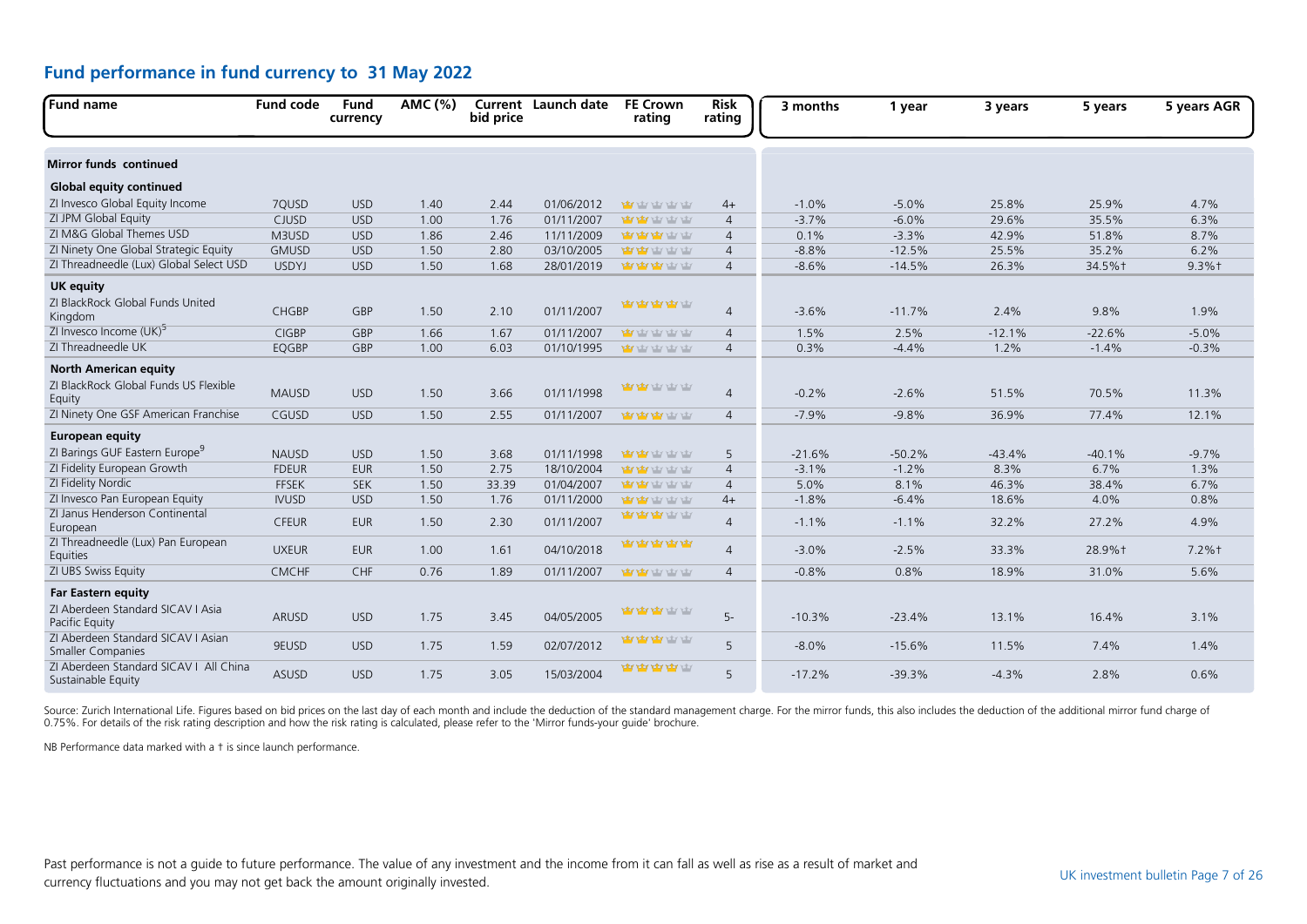| Fund name                                                       | <b>Fund code</b> | Fund<br>currency | AMC (%) | bid price | Current Launch date | <b>FE Crown</b><br>rating                                                                                      | <b>Risk</b><br>rating | 3 months | 1 year   | 3 years  | 5 years                  | 5 years AGR |
|-----------------------------------------------------------------|------------------|------------------|---------|-----------|---------------------|----------------------------------------------------------------------------------------------------------------|-----------------------|----------|----------|----------|--------------------------|-------------|
| <b>Mirror funds continued</b>                                   |                  |                  |         |           |                     |                                                                                                                |                       |          |          |          |                          |             |
| Far Eastern equity continued                                    |                  |                  |         |           |                     |                                                                                                                |                       |          |          |          |                          |             |
| ZI Allianz Oriental Income                                      | <b>KNUSD</b>     | <b>USD</b>       | 1.80    | 4.71      | 18/10/2004          | halang halam halam halam halam halam halam halam halam halam halam halam halam halam halam halam halam halam h | $\overline{4}$        | $-10.4%$ | $-19.8%$ | 61.1%    | 61.6%                    | 10.1%       |
| ZI Allianz Thailand Equity                                      | <b>KMUSD</b>     | <b>USD</b>       | 2.25    | 4.27      | 18/10/2004          | <b>Management</b>                                                                                              | 5                     | $-5.8%$  | $-7.6%$  | $-12.9%$ | $-3.9%$                  | $-0.8%$     |
| ZI Allianz Total Return Asian Equity                            | <b>BZUSD</b>     | <b>USD</b>       | 2.05    | 2.80      | 16/02/2006          | 查查查查                                                                                                           | 5                     | $-10.7%$ | $-28.9%$ | 26.6%    | 24.8%                    | 4.5%        |
| ZI Barings Hong Kong China                                      | <b>BXUSD</b>     | <b>USD</b>       | 1.25    | 1.59      | 20/03/2008          | <b>yddy yddy</b> yddy yddy                                                                                     | 5                     | $-15.3%$ | $-36.3%$ | 17.2%    | 20.1%                    | 3.7%        |
| ZI Fidelity China Focus                                         | <b>FKUSD</b>     | <b>USD</b>       | 1.50    | 1.84      | 20/03/2008          | <b>Mar</b> Yahy Yahy Yahy                                                                                      | $5-$                  | $-7.6%$  | $-15.0%$ | $-1.8%$  | 4.6%                     | 0.9%        |
| ZI Fidelity India Focus                                         | <b>FGUSD</b>     | <b>USD</b>       | 1.50    | 1.97      | 20/03/2008          | wwww                                                                                                           | $5-$                  | $-7.7%$  | $-2.9%$  | 19.6%    | 36.1%                    | 6.4%        |
| ZI Fidelity Pacific                                             | <b>EMUSD</b>     | <b>USD</b>       | 1.50    | 1.65      | 01/11/2007          | <b>North Ma</b> rk Mar                                                                                         | $4+$                  | $-10.0%$ | $-24.6%$ | 13.5%    | 15.5%                    | 2.9%        |
| ZI Fidelity ASEAN <sup>Z</sup>                                  | <b>DFSGD</b>     | SGD              | 1.50    | 1.25      | 31/01/2022          | <b>Mary the right year</b>                                                                                     | 5                     | $\sim$   | $\sim$   | $\sim$   | $\overline{\phantom{a}}$ | $\sim$      |
| ZI FSSA Asian Equity Plus                                       | <b>FOUSD</b>     | <b>USD</b>       | 1.50    | 5.16      | 03/10/2005          | <b>Management</b>                                                                                              | $5-$                  | $-9.8%$  | $-17.4%$ | 15.1%    | 31.3%                    | 5.6%        |
| ZI FSSA China Growth                                            | <b>FNUSD</b>     | <b>USD</b>       | 2.00    | 6.69      | 03/10/2005          | <b>Management</b>                                                                                              | $5-$                  | $-18.3%$ | $-32.0%$ | 10.9%    | 30.3%                    | 5.4%        |
| ZI FSSA Hong Kong Growth                                        | <b>FMUSD</b>     | <b>USD</b>       | 1.50    | 4.69      | 27/09/2005          | habitat patriotic habitat                                                                                      | $5-$                  | $-11.8%$ | $-27.0%$ | $-1.5%$  | 19.0%                    | 3.5%        |
| ZI HSBC GIF Chinese Equity                                      | <b>HBUSD</b>     | <b>USD</b>       | 1.50    | 6.99      | 01/11/1998          | <b>Management</b>                                                                                              | 5                     | $-12.2%$ | $-33.4%$ | 6.4%     | 6.7%                     | 1.3%        |
| ZI HSBC GIF Hong Kong Equity                                    | <b>HAUSD</b>     | <b>USD</b>       | 1.00    | 4.40      | 01/11/1998          | <b>Management</b>                                                                                              | 5                     | $-8.0%$  | $-28.0%$ | $-2.5%$  | $-0.9%$                  | $-0.2%$     |
| ZI HSBC GIF Indian Equity                                       | <b>HCUSD</b>     | <b>USD</b>       | 1.50    | 12.21     | 23/07/2001          | <b>Mar</b> Yaty Yaty Yaty                                                                                      | 5                     | $-5.1%$  | 1.0%     | 16.3%    | 20.5%                    | 3.8%        |
| ZI HSBC GIF Thai Equity                                         | <b>HGUSD</b>     | <b>USD</b>       | 1.50    | 2.79      | 27/09/2005          | <b>Management</b>                                                                                              | 5                     | $-6.3%$  | $-4.0%$  | $-2.4%$  | 11.5%                    | 2.2%        |
| ZI JPM India                                                    | <b>JIUSD</b>     | <b>USD</b>       | 1.50    | 2.09      | 01/11/2006          | <b>Ma</b> y day day day                                                                                        | 5                     | $-4.0%$  | 0.0%     | 3.8%     | 8.1%                     | 1.6%        |
| ZI JPM Taiwan                                                   | <b>IYUSD</b>     | <b>USD</b>       | 1.50    | 3.01      | 01/11/2006          | <b>Management</b>                                                                                              | 5                     | $-14.3%$ | $-12.7%$ | 72.0%    | 57.8%                    | 9.6%        |
| ZI JPMorgan ASEAN                                               | <b>JCUSD</b>     | <b>USD</b>       | 1.50    | 7.17      | 01/11/1998          | <b>Mar</b> Yahy Yahy Yahy                                                                                      | 5                     | $-6.3%$  | $-3.9%$  | 4.7%     | 11.3%                    | 2.2%        |
| ZI JPMorgan Asia Growth                                         | <b>APUSD</b>     | <b>USD</b>       | 1.50    | 1.53      | 01/11/2007          | haby haby haby his                                                                                             | 5                     | $-11.0%$ | $-28.2%$ | 19.2%    | 33.7%                    | 6.0%        |
| ZI JPMorgan Indonesia                                           | <b>JRUSD</b>     | <b>USD</b>       | 1.50    | 1.81      | 20/03/2008          | ₩±r±r±r±                                                                                                       | 5                     | 4.4%     | 15.5%    | 1.2%     | $-1.1%$                  | $-0.2%$     |
| ZI JPMorgan Korea                                               | <b>JEUSD</b>     | <b>USD</b>       | 1.50    | 5.74      | 18/10/2004          |                                                                                                                | 5                     | $-4.4%$  | $-17.7%$ | 44.9%    | 35.6%                    | 6.3%        |
| ZI JPMorgan Malaysia                                            | <b>DIUSD</b>     | <b>USD</b>       | 1.50    | 1.40      | 01/11/2007          | <b>Mary Mary Mary Mary Mary</b>                                                                                | 5                     | $-6.3%$  | $-6.6%$  | 3.6%     | $-0.3%$                  | $-0.1%$     |
| ZI JPMorgan Pacific Securities                                  | <b>JAUSD</b>     | <b>USD</b>       | 1.50    | 10.46     | 01/11/1998          | hatiy hatiy hatiy miy                                                                                          | $\overline{4}$        | $-9.9%$  | $-22.9%$ | 24.2%    | 34.6%                    | 6.1%        |
| ZI Threadneedle (Lux) Asia Equities                             | <b>USDYF</b>     | <b>USD</b>       | 1.00    | 1.51      | 28/01/2019          | <b>what will you you</b>                                                                                       | 5                     | $-11.5%$ | $-23.9%$ | 20.0%    | 20.9%+                   | 5.9%+       |
| Japanese equity                                                 |                  |                  |         |           |                     |                                                                                                                |                       |          |          |          |                          |             |
| ZI BlackRock Global Funds Japan Small<br>& MidCap Opportunities | <b>MCUSD</b>     | <b>USD</b>       | 1.50    | 1.55      | 01/11/2000          | 查查查查                                                                                                           | 5                     | $-9.6%$  | $-20.3%$ | 4.3%     | 1.3%                     | 0.3%        |
| ZI Threadneedle Japan                                           | <b>EQJPY</b>     | <b>JPY</b>       | 1.00    | 156.04    | 01/10/1995          | <b>Management</b>                                                                                              | $\overline{4}$        | 1.5%     | $-1.7%$  | 42.8%    | 47.7%                    | 8.1%        |
| <b>Emerging markets equity</b>                                  |                  |                  |         |           |                     |                                                                                                                |                       |          |          |          |                          |             |
| ZI Alquity Africa <sup>4</sup>                                  | VGUSD            | <b>USD</b>       | 1.90    | 0.83      | 21/01/2012          | <b>THE TABLE TO THE TABLE</b>                                                                                  | $\sim$                | $-10.4%$ | $-10.9%$ | $-10.5%$ | $-17.2%$                 | $-3.7%$     |
| ZI BlackRock Global Funds Latin<br>American                     | <b>MIUSD</b>     | <b>USD</b>       | 1.75    | 1.79      | 27/09/2005          | <mark>nday nday hatiy hatiy</mark>                                                                             | 5                     | 8.0%     | $-0.9%$  | $-9.5%$  | $-0.3%$                  | $-0.1%$     |

Source: Zurich International Life. Figures based on bid prices on the last day of each month and include the deduction of the standard management charge. For the mirror funds, this also includes the deduction of the additi

NB Performance data marked with a † is since launch performance.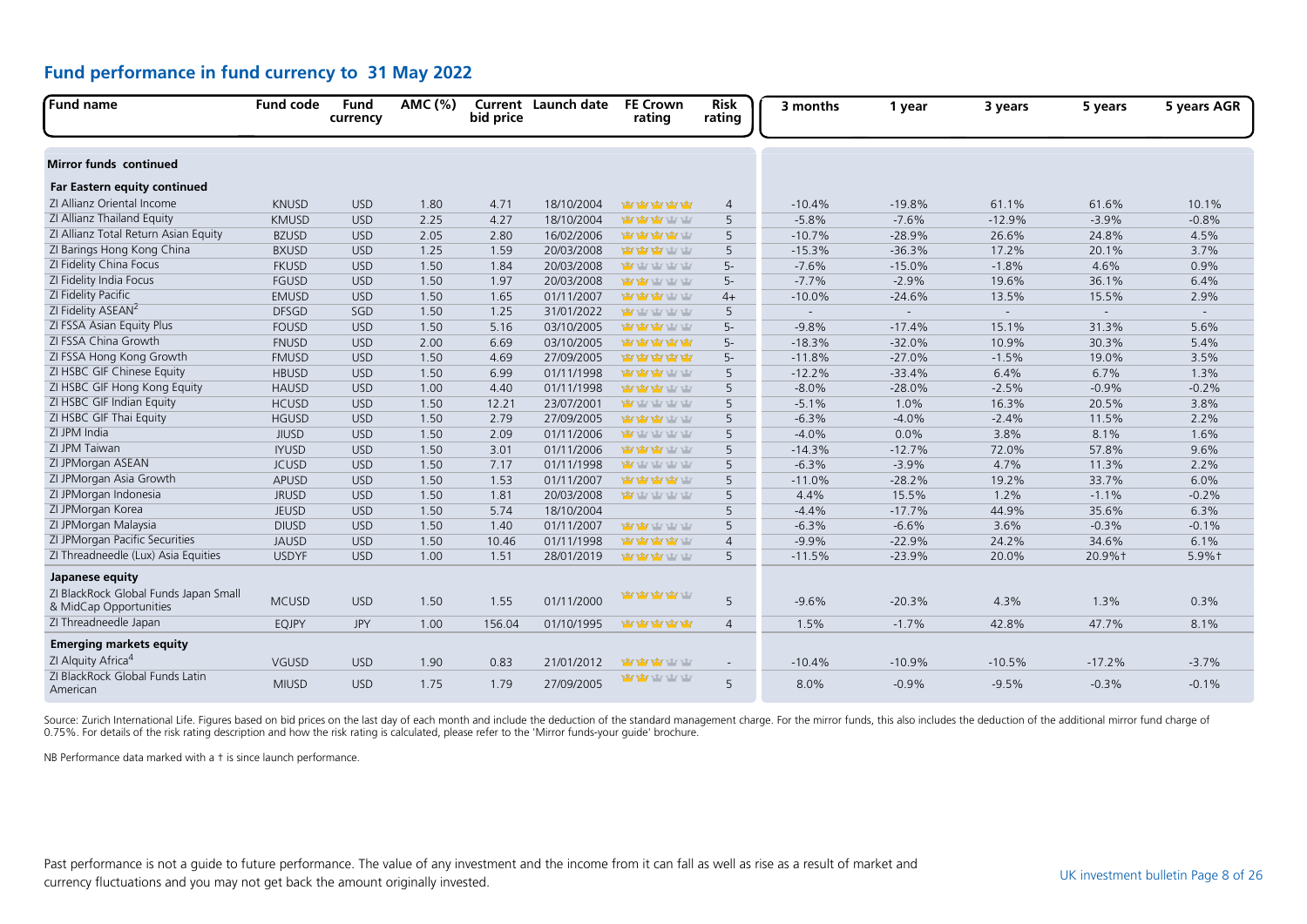| <b>Fund name</b>                                                     | <b>Fund code</b>               | Fund<br>currency | AMC (%) | bid price | Current Launch date | <b>FE Crown</b><br>rating            | <b>Risk</b><br>rating | 3 months | 1 year   | 3 years  | 5 years  | 5 years AGR |
|----------------------------------------------------------------------|--------------------------------|------------------|---------|-----------|---------------------|--------------------------------------|-----------------------|----------|----------|----------|----------|-------------|
| <b>Mirror funds continued</b>                                        |                                |                  |         |           |                     |                                      |                       |          |          |          |          |             |
| Emerging markets equity continued                                    |                                |                  |         |           |                     |                                      |                       |          |          |          |          |             |
| ZI BNP Paribas Funds Brazil Equity                                   | 4TUSD                          | <b>USD</b>       | 1.75    | 0.65      | 21/03/2011          | <b>Mar</b> yaby yaby yaby            | 5                     | 6.9%     | $-4.8%$  | $-8.2%$  | 3.2%     | 0.6%        |
| ZI Fidelity Emerging Europe, Middle East<br>and Africa               | <b>FBEUR</b>                   | <b>EUR</b>       | 1.50    | 1.36      | 20/03/2008          | <mark>ndar hala</mark> r halar halar | 5                     | $-29.3%$ | $-41.8%$ | $-27.0%$ | $-27.5%$ | $-6.2%$     |
| ZI Franklin MENA USD <sup>5</sup>                                    | GCUSD                          | <b>USD</b>       | 2.00    | 2.58      | 01/12/2008          | 查查查查                                 | 5                     | $-1.6%$  | 17.3%    | 31.0%    | 53.7%    | 9.0%        |
| ZI HSBC GIF Brazil Equity USD                                        | Z6USD                          | <b>USD</b>       | 1.75    | 0.52      | 05/05/2010          | <b>Mar</b> Yahy Yahy Yahy            | 5                     | 6.4%     | $-11.2%$ | $-25.7%$ | $-15.4%$ | $-3.3%$     |
| ZI JPM Africa Equity                                                 | EPUSD                          | <b>USD</b>       | 1.50    | 2.33      | 01/12/2008          | <b>Mary Mary Mary Mary</b>           | $\sim$                | $-4.8%$  | $-4.8%$  | 6.3%     | 0.7%     | 0.1%        |
| ZI JPM Emerging Middle East Equity                                   | <b>JGUSD</b>                   | <b>USD</b>       | 1.50    | 3.46      | 04/05/2005          | <b>Management</b>                    | $5-$                  | 4.5%     | 25.0%    | 49.5%    | 78.5%    | 12.3%       |
| ZI Jupiter India Select                                              | 6FUSD                          | <b>USD</b>       | 1.75    | 1.57      | 03/05/2011          | <b>Many of your year</b>             | $5-$                  | $-4.2%$  | $-1.6%$  | 9.6%     | $-7.8%$  | $-1.6%$     |
| ZI Morgan Stanley Investment Funds<br><b>Emerging Markets Equity</b> | CUUSD                          | <b>USD</b>       | 1.60    | 0.92      | 01/11/2007          | <b>oby oby</b> oby oby               | 5                     | $-9.2%$  | $-22.4%$ | 6.9%     | 0.4%     | 0.1%        |
| ZI Pinebridge India Equity                                           | 9KUSD                          | <b>USD</b>       | 1.80    | 3.30      | 02/07/2012          | <mark>ndan ndan</mark> halam hala    | $5-$                  | $-5.7%$  | $-6.6%$  | 24.4%    | 29.2%    | 5.3%        |
| ZI Schroder ISF BRIC <sup>5</sup>                                    | CCUSD                          | <b>USD</b>       | 2.00    | 1.69      | 01/11/2006          | <b>WWWWW</b>                         | 5                     | $-11.6%$ | $-31.7%$ | $-5.1%$  | 9.3%     | 1.8%        |
| ZI Templeton BRIC <sup>5</sup>                                       | <b>TFUSD</b>                   | <b>USD</b>       | 2.10    | 1.42      | 01/09/2006          | www.ww                               | 5                     | $-15.3%$ | $-32.1%$ | $-3.0%$  | 7.8%     | 1.5%        |
| ZI Templeton Emerging Markets <sup>5</sup>                           | <b>TBUSD</b>                   | <b>USD</b>       | 1.65    | 4.08      | 01/11/1998          | <b>Management</b> of the National    | 5                     | $-11.7%$ | $-27.9%$ | 4.6%     | 6.5%     | 1.3%        |
| ZI Threadneedle Latin America                                        | LAUSD                          | <b>USD</b>       | 1.00    | 4.48      | 01/10/1996          | <b>yddy yddy</b> yddy yddy           | 5                     | 4.9%     | $-12.6%$ | $-10.5%$ | $-5.8%$  | $-1.2%$     |
| <b>Closed to new business</b>                                        |                                |                  |         |           |                     |                                      |                       |          |          |          |          |             |
| ZI BlackRock Global Funds Emerging<br>Europe <sup>7,9,10</sup>       | <b>MKUSD</b>                   | <b>USD</b>       | 0.00    | 0.59      | 21/02/2006          | <b>Yang Yang Yang Yang</b>           | 5                     | $-37.8%$ | $-60.3%$ | $-49.6%$ | $-47.8%$ | $-12.2%$    |
| ZI BNP Paribas Funds Russia Equity <sup>9,10</sup>                   | <b>KHEUR</b>                   | <b>EUR</b>       | 0.00    | 1.09      | 01/11/2006          | <b>Mary Mar</b> y Mary Mary          | $\overline{4}$        | $-0.2%$  | $-40.4%$ | $-31.0%$ | $-18.0%$ | $-3.9%$     |
| ZI HSBC GIF BRIC Equity <sup>8</sup>                                 | <b>HIUSD</b>                   | <b>USD</b>       | 1.00    | 2.12      | 27/09/2005          | <b>Ma</b> y day day day              | 5                     | $-12.6%$ | $-28.1%$ | $-13.3%$ | 2.2%     | 0.4%        |
| <b>Specialist</b>                                                    |                                |                  |         |           |                     |                                      |                       |          |          |          |          |             |
| ZI Aberdeen Standard SICAV I Global<br>Innovation Equity             | <b>ATUSD</b>                   | <b>USD</b>       | 1.75    | 1.20      | 01/11/2000          | hair hair hair hair                  | $\overline{4}$        | $-20.8%$ | $-37.3%$ | 16.8%    | 36.9%    | 6.5%        |
| ZI Amundi Funds Volatility World <sup>4</sup>                        | N <sub>2</sub> U <sub>SD</sub> | <b>USD</b>       | 1.20    | 0.91      | 11/11/2009          | <b>ydy</b> ydy ydy ydy               | 2                     | 1.9%     | 4.1%     | 16.5%    | 3.1%     | 0.6%        |
| ZI BlackRock Global Funds Sustainable<br>Energy                      | <b>MEUSD</b>                   | <b>USD</b>       | 1.65    | 2.20      | 01/11/2001          | <b>Mary of y</b> the stay            | $\overline{4}$        | $-1.5%$  | $-10.0%$ | 67.5%    | 67.0%    | 10.8%       |
| ZI BlackRock Global Funds World Energy                               | <b>MHUSD</b>                   | <b>USD</b>       | 1.75    | 1.78      | 04/05/2005          | <b>vity vity</b> vity vity           | $\overline{4}$        | 25.3%    | 63.7%    | 51.8%    | 43.3%    | 7.5%        |
| ZI BlackRock Global Funds World<br>Financials                        | <b>MJUSD</b>                   | <b>USD</b>       | 1.50    | 1.38      | 01/04/2007          | <b>ydy ydy</b> ydy ydy               | $\overline{4}$        | $-10.6%$ | $-19.0%$ | 20.5%    | 33.9%    | 6.0%        |
| ZI BlackRock Global Funds World Gold -<br>SGD hedged <sup>3</sup>    | AOSGD                          | SGD              | 1.75    | 1.01      | 09/04/2009          | <b>uty</b> uty uty uty               | $\overline{4}$        | $-10.9%$ | $-23.3%$ | 35.5%    | 5.7%     | 1.1%        |
| ZI BlackRock Global Funds World Gold<br><b>USD</b>                   | <b>MDUSD</b>                   | <b>USD</b>       | 1.75    | 4.88      | 01/11/2001          | <b>Mar</b> y to ythy ythy            | $\overline{4}$        | $-10.6%$ | $-22.6%$ | 39.0%    | 10.9%    | 2.1%        |

Source: Zurich International Life. Figures based on bid prices on the last day of each month and include the deduction of the standard management charge. For the mirror funds, this also includes the deduction of the additi

NB Performance data marked with a † is since launch performance.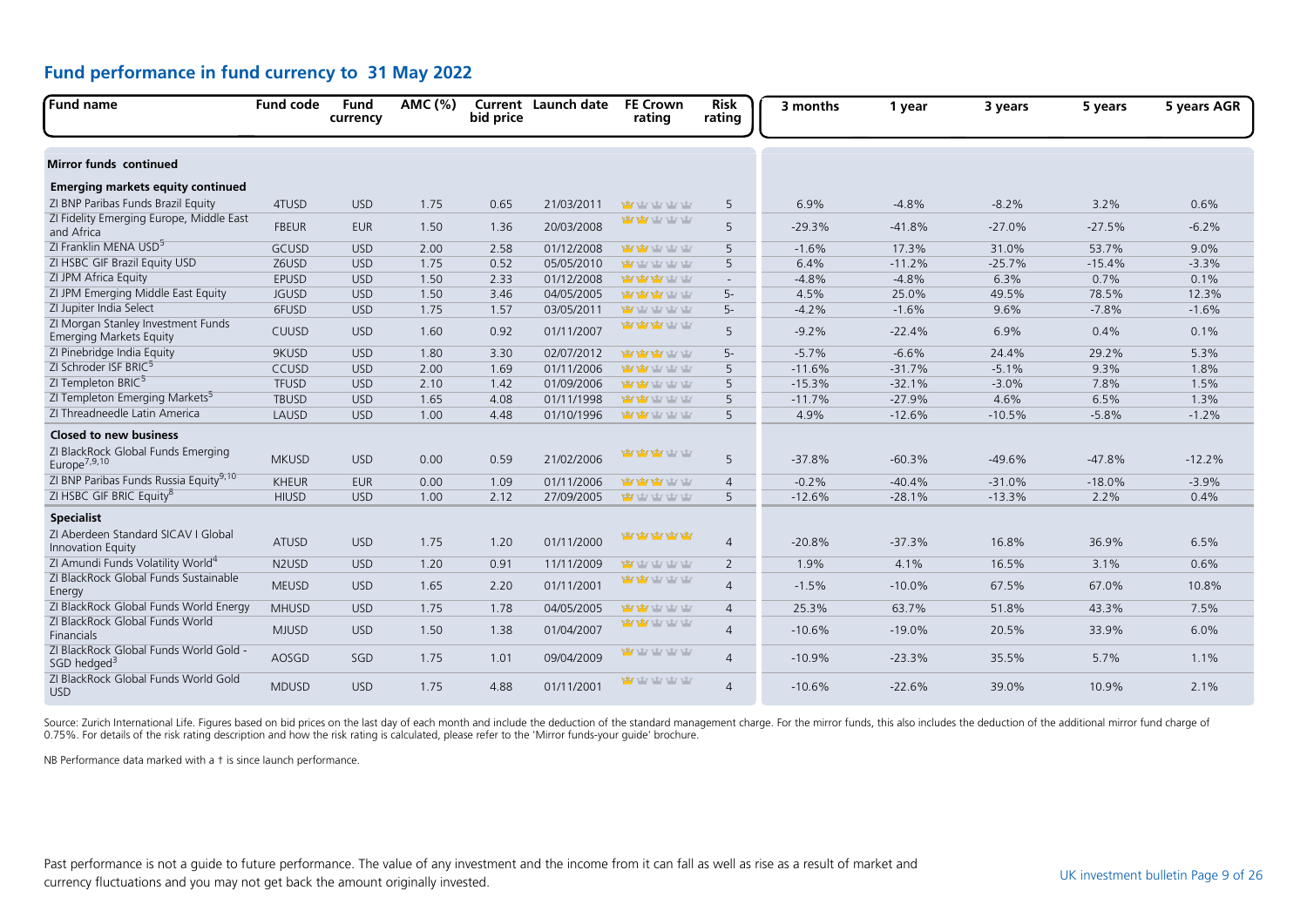| <b>Fund name</b>                                                     | <b>Fund code</b> | <b>Fund</b><br>currency | AMC (%) | bid price | <b>Current</b> Launch date | <b>FE Crown</b><br>rating           | <b>Risk</b><br>rating | 3 months | 1 year   | 3 years        | 5 years        | 5 years AGR |
|----------------------------------------------------------------------|------------------|-------------------------|---------|-----------|----------------------------|-------------------------------------|-----------------------|----------|----------|----------------|----------------|-------------|
| <b>Mirror funds continued</b>                                        |                  |                         |         |           |                            |                                     |                       |          |          |                |                |             |
| <b>Specialist continued</b>                                          |                  |                         |         |           |                            |                                     |                       |          |          |                |                |             |
| ZI BlackRock Global Funds World<br>Healthscience                     | ONUSD            | <b>USD</b>              | 1.50    | 6.21      | 07/04/2009                 | <mark>ydy ydy ydy</mark> ydy ydy    | $\overline{4}$        | 3.0%     | $-0.1%$  | 42.7%          | 63.6%          | 10.3%       |
| ZI BlackRock Global Funds World<br>Mining SGD hedged <sup>3</sup>    | AASGD            | SGD                     | 1.75    | 2.09      | 28/11/2008                 | <mark>nday nday</mark> natiy natiy  | $\overline{4}$        | 1.6%     | 2.7%     | 90.4%          | 94.2%          | 14.2%       |
| ZI BlackRock Global Funds World<br>Mining USD                        | <b>MGUSD</b>     | <b>USD</b>              | 1.75    | 2.95      | 18/10/2004                 | <mark>ydy ydy</mark> ydy ydy        | $\overline{4}$        | 1.9%     | 3.3%     | 96.7%          | 106.4%         | 15.6%       |
| ZI BlackRock Global Funds World<br><b>Technology EUR</b>             | <b>FLEUR</b>     | <b>EUR</b>              | 1.50    | 9.19      | 11/11/2009                 | <mark>nday nday h</mark> oby hoby   | 5                     | $-8.2%$  | $-13.7%$ | 65.2%          | 136.8%         | 18.8%       |
| ZI BlackRock Global Funds World<br>Technology USD                    | K2USD            | <b>USD</b>              | 1.50    | 6.70      | 11/11/2009                 | <mark>nday nday h</mark> oby hoby   | 5                     | $-11.9%$ | $-23.8%$ | 59.7%          | 127.9%         | 17.9%       |
| ZI DWS Invest Global Agribusiness                                    | <b>EVUSD</b>     | <b>USD</b>              | 1.50    | 1.51      | 01/11/2007                 | hadan hada hada hada                | $\overline{4}$        | 8.0%     | 6.2%     | 41.3%          | 51.2%          | 8.6%        |
| ZI Franklin Templeton Gold and Precious<br>Metals EUR <sup>3,5</sup> | <b>HTEUR</b>     | <b>EUR</b>              | 1.50    | 0.51      | 03/05/2011                 | <b>vity vity</b> vity vity          | $\overline{4}$        | $-9.2%$  | $-17.5%$ | 76.7%          | 25.3%          | 4.6%        |
| ZI Franklin Templeton Gold and Precious<br>Metals USD <sup>5</sup>   | 6CUSD            | <b>USD</b>              | 1.50    | 0.63      | 03/05/2011                 | ₩₩₩₩₩                               | $\overline{4}$        | $-8.3%$  | $-15.6%$ | 85.6%          | 41.2%          | 7.1%        |
| ZI Invesco Asia Consumer Demand                                      | <b>CFUSD</b>     | <b>USD</b>              | 1.50    | 2.01      | 10/07/2008                 | nday nday nday nday                 | $\overline{4}$        | $-11.3%$ | $-32.9%$ | $-2.0%$        | $-2.1%$        | $-0.4%$     |
| ZI Janus Henderson Horizon Global<br>Technology <sup>4</sup>         | 9HUSD            | <b>USD</b>              | 1.20    | 4.45      | 02/07/2012                 | wwww                                | 5                     | $-11.4%$ | $-18.2%$ | 47.0%          | 79.9%          | 12.5%       |
| ZI JPM Global Natural Resources EUR                                  | <b>ILEUR</b>     | <b>EUR</b>              | 1.50    | 1.25      | 01/04/2007                 | <b>Management</b>                   | $\overline{4}$        | 17.9%    | 41.5%    | 67.7%          | 80.2%          | 12.5%       |
| ZI JPM Global Natural Resources USD                                  | CIUSD            | <b>USD</b>              | 1.50    | 0.80      | 10/07/2008                 | <b>Mary Mary Mary Mary</b>          | $\overline{4}$        | 12.8%    | 24.6%    | 61.9%          | 73.0%          | 11.6%       |
| ZI Jupiter Ecology                                                   | GDGBP            | GBP                     | 1.50    | 5.05      | 18/10/2004                 | <b>Management</b>                   | $\overline{4}$        | 1.0%     | $-3.3%$  | 33.3%          | 33.7%          | 6.0%        |
| ZI Jupiter Global Ecology Growth USD                                 | 6JUSD            | <b>USD</b>              | 1.50    | 1.99      | 03/05/2011                 | 中中中中                                | $\overline{4}$        | $-4.9%$  | $-13.3%$ | 31.6%          | 29.7%          | 5.3%        |
| ZI Jupiter Financial Innovation                                      | K3USD            | <b>USD</b>              | 1.50    | 2.05      | 11/11/2009                 | 查查查查查                               | $\overline{4}$        | $-17.5%$ | $-30.2%$ | $-0.8%$        | 11.2%          | 2.2%        |
| ZI Ninety One GSF Global Enviroment                                  | USD9X            | <b>USD</b>              | 1.50    | 1.03      | 30/09/2021                 |                                     | $4+$                  |          |          | $\blacksquare$ | $\blacksquare$ |             |
| ZI Schroder ISF Global Climate Change<br>Equity                      | <b>CLUSD</b>     | <b>USD</b>              | 1.50    | 2.50      | 10/07/2008                 | 中中中中                                | $4+$                  | $-6.4%$  | $-15.1%$ | 52.3%          | 66.1%          | 10.7%       |
| <b>Islamic</b>                                                       |                  |                         |         |           |                            |                                     |                       |          |          |                |                |             |
| ZI Emirates Global Sukuk                                             | <b>I3USD</b>     | <b>USD</b>              | 1.25    | 1.53      | 21/01/2012                 | 查查查查                                | $\overline{2}$        | $-4.6%$  | $-9.0%$  | $-0.2%$        | 3.1%           | 0.6%        |
| ZI Emirates Emerging Markets Equity <sup>5</sup>                     | 7VUSD            | <b>USD</b>              | 2.00    | 1.01      | 01/06/2012                 | <b>Mary Mary Mary Mary</b>          | 5                     | $-10.4%$ | $-23.2%$ | 3.4%           | $-8.7%$        | $-1.8%$     |
| <b>Smaller companies</b>                                             |                  |                         |         |           |                            |                                     |                       |          |          |                |                |             |
| ZI Schroder (SISF) US Smaller<br>Companies <sup>5</sup>              | CAUSD            | <b>USD</b>              | 2.00    | 8.26      | 01/11/1998                 | <mark>nday</mark> haday haday haday | 5                     | $-6.1%$  | $-10.1%$ | 27.1%          | 32.8%          | 5.8%        |
| ZI Templeton Global Smaller<br>Companies <sup>5</sup>                | <b>TAUSD</b>     | <b>USD</b>              | 1.50    | 3.28      | 01/11/1998                 | <mark>ndy ndy</mark> ndy ndy ndy    | $\overline{4}$        | $-10.3%$ | $-19.8%$ | 18.8%          | 16.8%          | 3.2%        |

Source: Zurich International Life. Figures based on bid prices on the last day of each month and include the deduction of the standard management charge. For the mirror funds, this also includes the deduction of the additi

NB Performance data marked with a t is since launch performance.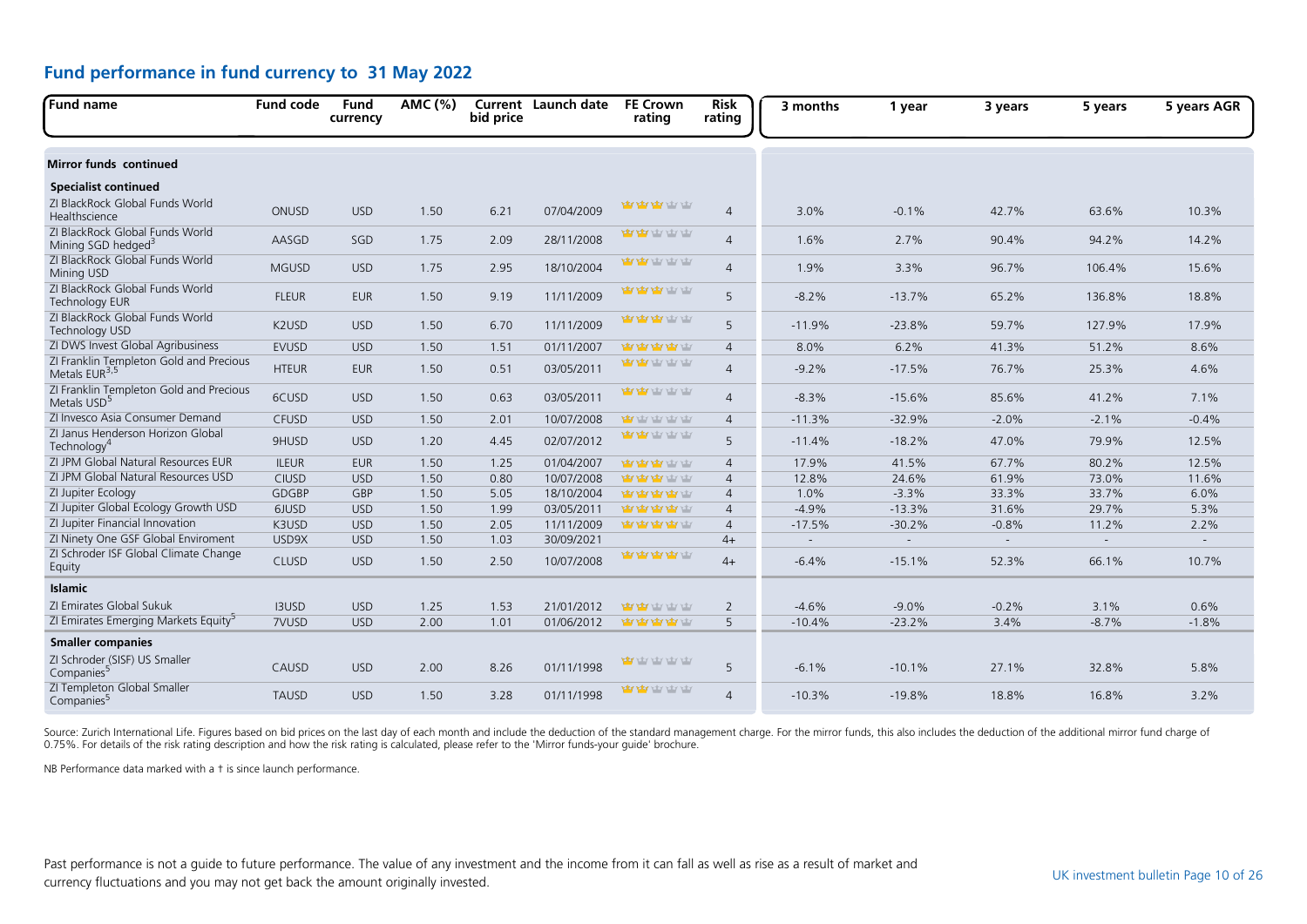| <b>Fund name</b>                                | <b>Fund code</b>               | Fund<br>currency | AMC (%) | Current<br>bid price | Launch date | <b>FE Crown</b><br>rating | <b>Risk</b><br>rating | 3 months | year     | 3 years | 5 years | 5 years AGR |
|-------------------------------------------------|--------------------------------|------------------|---------|----------------------|-------------|---------------------------|-----------------------|----------|----------|---------|---------|-------------|
|                                                 |                                |                  |         |                      |             |                           |                       |          |          |         |         |             |
| <b>Mirror funds continued</b>                   |                                |                  |         |                      |             |                           |                       |          |          |         |         |             |
| <b>Smaller companies continued</b>              |                                |                  |         |                      |             |                           |                       |          |          |         |         |             |
| ZI Threadneedle UK Smaller Companies            | <b>SCGBP</b>                   | GBP              | 1.00    | 12.22                | 01/11/1998  | <b>Management</b>         | $\overline{4}$        | $-4.6%$  | $-16.6%$ | 19.6%   | 19.7%   | 3.7%        |
| <b>Alternative investments</b>                  |                                |                  |         |                      |             |                           |                       |          |          |         |         |             |
| ZI BNY Mellon Multi-Asset Diversified<br>Return | <b>LNGBP</b>                   | GBP              | 1.50    | 2.66                 | 18/10/2004  | <b>My</b> yty yty yty     | $\sim$                | 2.5%     | 1.9%     | 20.1%   | 19.1%   | 3.6%        |
| ZI Janus Henderson Horizon China <sup>b</sup>   | T <sub>2</sub> U <sub>SD</sub> | <b>USD</b>       | 1.20    | 1.62                 | 11/11/2009  | www.ww                    |                       | $-14.0%$ | $-35.6%$ | $-5.0%$ | $-4.0%$ | $-0.8%$     |
| ZI Schroder ISF Asian Bond Total Return         | <b>CBUSD</b>                   | <b>USD</b>       | 1.00    | 1.65                 | 15/03/2004  | <b>Why why with yith</b>  |                       | $-2.3%$  | $-5.9\%$ | 4.3%    | 8.5%    | 1.6%        |
| ZI Threadneedle (Lux) Enhanced<br>Commodities   | 9XUSD                          | <b>USD</b>       | 1.00    | 1.96                 | 01/08/2012  | had you had you had you   | 4                     | 19.1%    | 39.6%    | 63.2%   | 51.0%   | 8.6%        |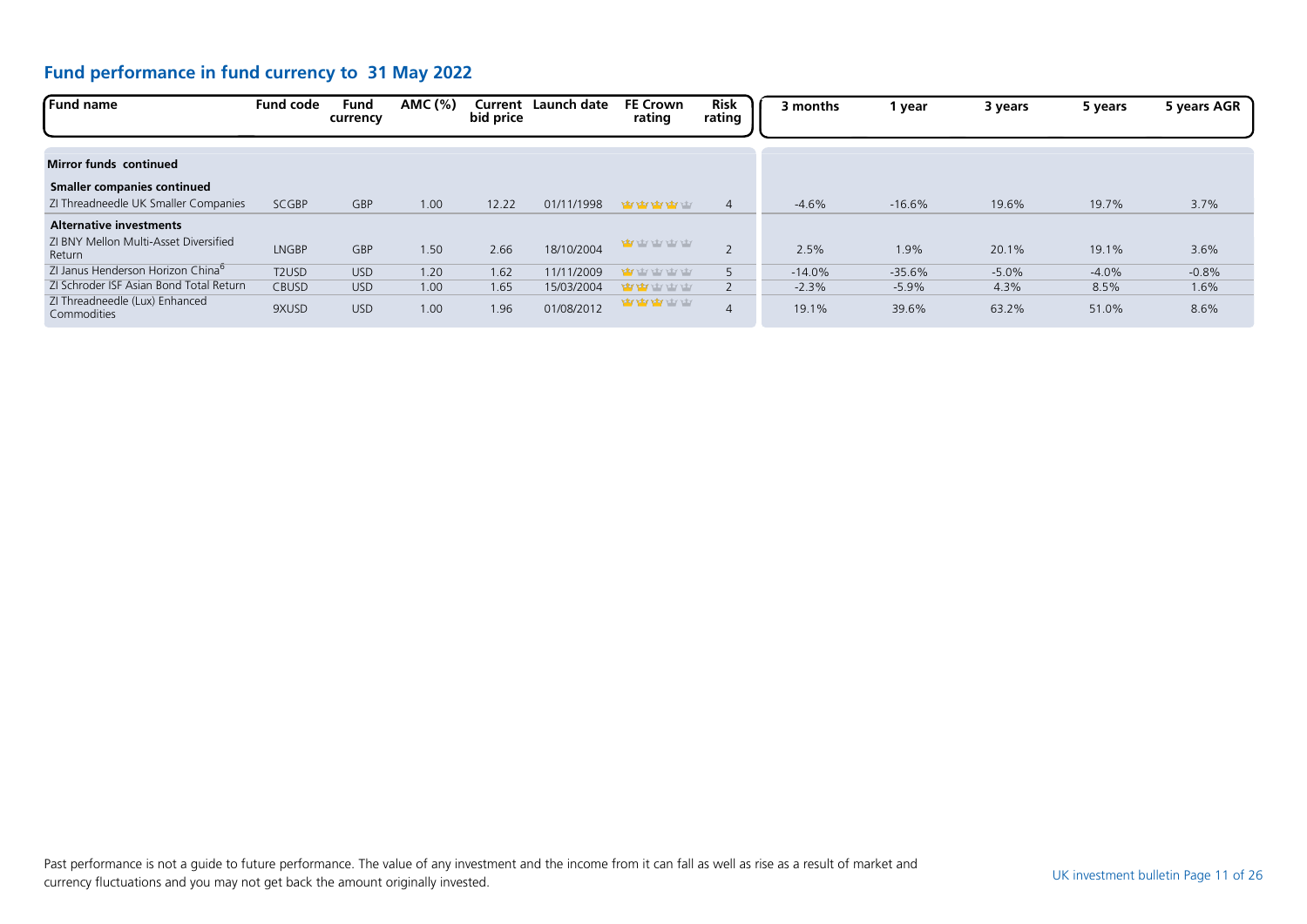Source: Zurich International Life. Figures based on bid prices on the last day of each month and include the deduction of the standard management charge. For the mirror funds, this also includes the deduction of the additi 0.75%. You should note that investing in some of these markets could result in the possibility of large and sudden falls in the price of units. The shortfalls on cancellation or loss on realisation could be considerable. D performances are available on request. Mirror fund performance may not completely reflect the underlying fund performance due to some management charges incurred. The charges expenses and taxation of the underlying fund ar performance may differ. Please refer to the Mirror funds - your guide brochure for details. Details of the risk rating and description and how the risk rating is calculated can also be found in this brochure.

NB Performance data marked with a † is since launch performance.

#### FE Crown Fund Ratings is a quantitative based ratings system founded on historical performance, volatility and consistency. Funds are ranked against a relative benchmark chosen by FE with the lowest-rated funds **carrying a single crown, and the highest awarded five crowns. Funds without a three-year track record are not rated. However, in some cases a rating is applied to funds whose underlying fund carries a three-year track record. FE Crown Ratings are produced solely by FE and its accuracy or completeness cannot be guaranteed.**

- $1$  For the Eagle funds, the fund price and performance is shown in sterling.
- <sup>2</sup> Where less than 12 months performance is available, performance figures will not be shown due to a regulatory guideline by the United Kingdom Financial Services Authority.
- <sup>3</sup> This fund is a hedged share class which aims to provide investors with a return correlated to the base currency performance of the fund, by reducing the effect of exchange rate fluctuations between the base and hedged note that the hedge is not perfect - it aims to reduce, not eliminate, currency risk.
- <sup>4</sup> The manager of this fund may deduct a performance based fee from this fund. This charge is additional to the total yearly charge shown. For further information please refer to the fund manager's literature.
- <sup>5</sup> The annual management charge (AMC) quoted, contains an additional charge that is deducted by the Management Company to cover the fund's ongoing distributor/ servicing/ maintenance costs. These charges may be listed sep in the fund's prospectus but for the purposes of this bulletin are displayed collectively. This is not the funds total expense ratio/ongoing charge figure.
- <sup>6</sup> As the fund employs both long and short strategies, extreme market conditions could theoretically expose the fund to unlimited losses. Such extreme conditions could result in little or no growth and may result in losse Only investors seeking long-term growth over a five to ten year horizon with at least moderate volatility should consider this fund. With every investment, there is a risk to your capital and you may not get back what you
- $<sup>7</sup>$  This fund is not available in the Middle East region.</sup>
- <sup>8</sup> The ZI HSBC BRIC Equity fund was closed to new business on 26 May 2006. Existing investments in this fund are unaffected.
- <sup>9</sup> Due to the escalating conflict between Russia and the Ukraine, normal market trading conditions have been significantly impaired. As a result, all trades will be suspended until further notice. At this stage, the Fund the Fund will be suspended for, but the decision will be reviewed on an ongoing basis.

 $10$ Following the suspension of trading, the Fund Manager has decided to temporarily waiver the Management charges.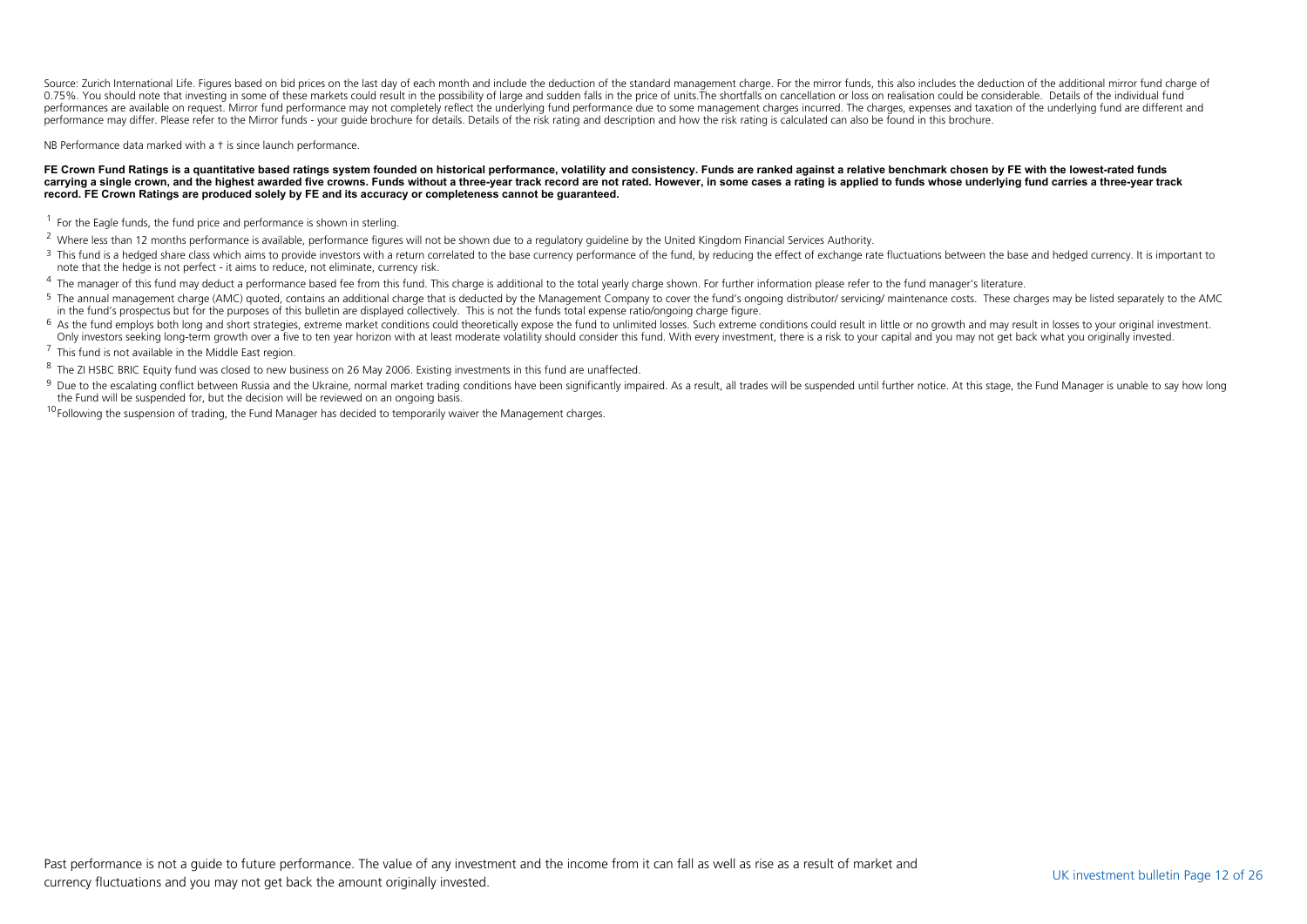| Fund name                      | <b>Fund code</b> | Fund<br>currency | AMC (%) | bid price | <b>Current</b> Launch date | <b>FE Crown</b><br>rating          | <b>Risk</b><br>rating | <b>May 21</b><br>-May 22 | <b>May 20</b><br>-May 21 | May 19<br>-May 20 | May 18<br>-May 19 | <b>May 17</b><br>-May 18 |
|--------------------------------|------------------|------------------|---------|-----------|----------------------------|------------------------------------|-----------------------|--------------------------|--------------------------|-------------------|-------------------|--------------------------|
|                                |                  |                  |         |           |                            |                                    |                       |                          |                          |                   |                   |                          |
| Low risk funds                 |                  |                  |         |           |                            |                                    |                       |                          |                          |                   |                   |                          |
| Eagle Money Market             | SEEGL            | EGL              | 0.75    | 11.80     | 01/03/1988                 | <b>Mary Mary Mary Mary</b>         | $1+$                  | $-0.2%$                  | $-11.1%$                 | 1.9%              | 3.6%              | 8.1%                     |
| Euro Money Market              | <b>SEEUR</b>     | <b>EUR</b>       | 0.75    | 0.78      | 01/10/1995                 | <b>ydy</b> ydy ydy ydy             | $\overline{1}$        | $-1.5%$                  | $-1.3%$                  | $-1.3%$           | $-1.3%$           | $-1.2%$                  |
| Japanese yen Money Market      | <b>SEJPY</b>     | <b>JPY</b>       | 0.75    | 119.21    | 01/10/1995                 | <b>uty</b> vity vity vity          | $\overline{1}$        | $-1.1%$                  | $-1.1%$                  | $-1.2%$           | $-1.2%$           | $-1.2%$                  |
| <b>Sterling Money Market</b>   | SEGBP            | GBP              | 0.75    | 2.90      | 01/03/1988                 | <b>Management</b>                  | $\mathbf{1}$          | $-0.5%$                  | $-0.7%$                  | 0.0%              | 0.0%              | $-0.5%$                  |
| US dollar Money Market         | SEUSD            | <b>USD</b>       | 0.75    | 2.10      | 01/03/1988                 | <b>Management</b> of the           |                       | $-0.6%$                  | $-0.6%$                  | 1.2%              | 1.8%              | 0.7%                     |
| ZI Singapore dollar money      | <b>HQSGD</b>     | SGD              | 0.75    | 1.18      | 01/11/2007                 | <b>Mary Market</b> Yuly Yuly       | $\mathbf 1$           | $-0.7%$                  | $-0.7%$                  | $-0.8%$           | $-0.7%$           | $-0.7%$                  |
| <b>Managed funds</b>           |                  |                  |         |           |                            |                                    |                       |                          |                          |                   |                   |                          |
| Eagle Adventurous <sup>1</sup> | ADEGL            | EGL              | 1.50    | 62.46     | 01/03/1988                 | <b>Management</b>                  | $\overline{4}$        | $-0.3%$                  | 22.6%                    | 13.2%             | 3.3%              | 8.3%                     |
| Eagle Blue Chip                | <b>BCEGL</b>     | EGL              | 1.50    | 51.27     | 01/03/1988                 | nda nda nda nda                    | $3-$                  | $-0.1%$                  | 8.6%                     | 11.0%             | 5.1%              | 4.2%                     |
| Eagle Performance <sup>1</sup> | PFEGL            | EGL              | 1.50    | 59.49     | 01/03/1988                 | habing habing habing habing habing | 3                     | 1.3%                     | 16.7%                    | 11.0%             | 4.0%              | 6.9%                     |
| Euro Adventurous               | <b>ADEUR</b>     | <b>EUR</b>       | 1.50    | 6.01      | 31/12/2002                 | ndan ndan nda                      | $\overline{4}$        | $-2.2%$                  | 28.0%                    | 10.1%             | 1.8%              | 6.3%                     |
| Euro Blue Chip                 | <b>BCEUR</b>     | <b>EUR</b>       | 1.50    | 3.88      | 31/12/2002                 | <b>halang halamatan satu</b>       | $3-$                  | $-4.4%$                  | 17.9%                    | 5.0%              | 1.5%              | 1.8%                     |
| Euro Cautious                  | <b>CAEUR</b>     | <b>EUR</b>       | 1.50    | 3.05      | 31/12/2002                 | hadan habi habi habi               | 3                     | $-6.5%$                  | 11.8%                    | 4.8%              | 1.9%              | 0.5%                     |
| Euro Defensive                 | <b>DEEUR</b>     | <b>EUR</b>       | 1.50    | 2.46      | 31/12/2002                 | <b>Mary Mar</b> Yaby Yaby          | 3                     | $-8.7%$                  | 5.7%                     | 4.7%              | 2.3%              | $-0.2%$                  |
| Euro Performance               | <b>PFEUR</b>     | <b>EUR</b>       | 1.50    | 4.82      | 31/12/2002                 | nda nda nda nda                    | 3                     | $-1.4%$                  | 24.4%                    | 5.4%              | 1.4%              | 3.7%                     |
| Sterling Adventurous           | ADGBP            | GBP              | 1.50    | 9.29      | 01/03/1988                 | <b>Mary Mar</b> Yaby Yaby          | $\overline{4}$        | $-1.8%$                  | 21.5%                    | 4.7%              | 0.0%              | 6.3%                     |
| Sterling Blue Chip             | <b>BCGBP</b>     | GBP              | 1.50    | 6.96      | 01/03/1988                 | <mark>nda</mark> hiday hiday hiday | 3                     | $-6.1%$                  | 10.5%                    | $-1.0%$           | $-1.8%$           | 1.6%                     |
| <b>Sterling Cautious</b>       | CAGBP            | GBP              | 1.50    | 3.10      | 03/03/2003                 | <b>Mary Mar</b> Yaby Yaby          | 3                     | $-7.8%$                  | 3.9%                     | 2.3%              | $-0.5%$           | 0.4%                     |
| <b>Sterling Defensive</b>      | <b>DEGBP</b>     | GBP              | 1.50    | 2.46      | 03/03/2003                 | <b>Mary Mar</b> Yaby Yaby          | 3                     | $-9.2%$                  | $-2.6%$                  | 6.5%              | 1.4%              | $-0.4%$                  |
| Sterling Performance           | PFGBP            | GBP              | 1.50    | 8.63      | 01/03/1988                 | <mark>nday nday</mark> nday nday   | 3                     | $-4.0%$                  | 18.0%                    | $-2.2%$           | $-2.0%$           | 3.6%                     |
| US dollar Adventurous          | <b>ADUSD</b>     | <b>USD</b>       | 1.50    | 6.68      | 01/03/1988                 | ndan ndan nda                      | $\overline{4}$        | $-14.7%$                 | 40.2%                    | 8.7%              | $-4.4%$           | 11.5%                    |
| US dollar Blue Chip            | <b>BCUSD</b>     | <b>USD</b>       | 1.50    | 8.27      | 01/03/1988                 | nda nda nda nda                    | 3                     | $-7.3%$                  | 22.1%                    | 11.4%             | 1.4%              | 7.8%                     |
| <b>US dollar Cautious</b>      | <b>CTUSD</b>     | <b>USD</b>       | 1.50    | 3.11      | 03/03/2003                 | ydy ydy ydy ydy                    | 3                     | $-7.4%$                  | 12.5%                    | 11.3%             | 2.5%              | 4.5%                     |
| US dollar Defensive            | <b>DFUSD</b>     | <b>USD</b>       | 1.50    | 2.28      | 03/03/2003                 | <b>halang halamatan satu</b>       | 3                     | $-8.0%$                  | 3.5%                     | 10.7%             | 3.2%              | 1.1%                     |
| US dollar Performance          | <b>PFUSD</b>     | <b>USD</b>       | 1.50    | 8.87      | 01/03/1988                 | <b>Management</b>                  | 3                     | $-8.4%$                  | 32.8%                    | 9.6%              | $-0.8%$           | 10.7%                    |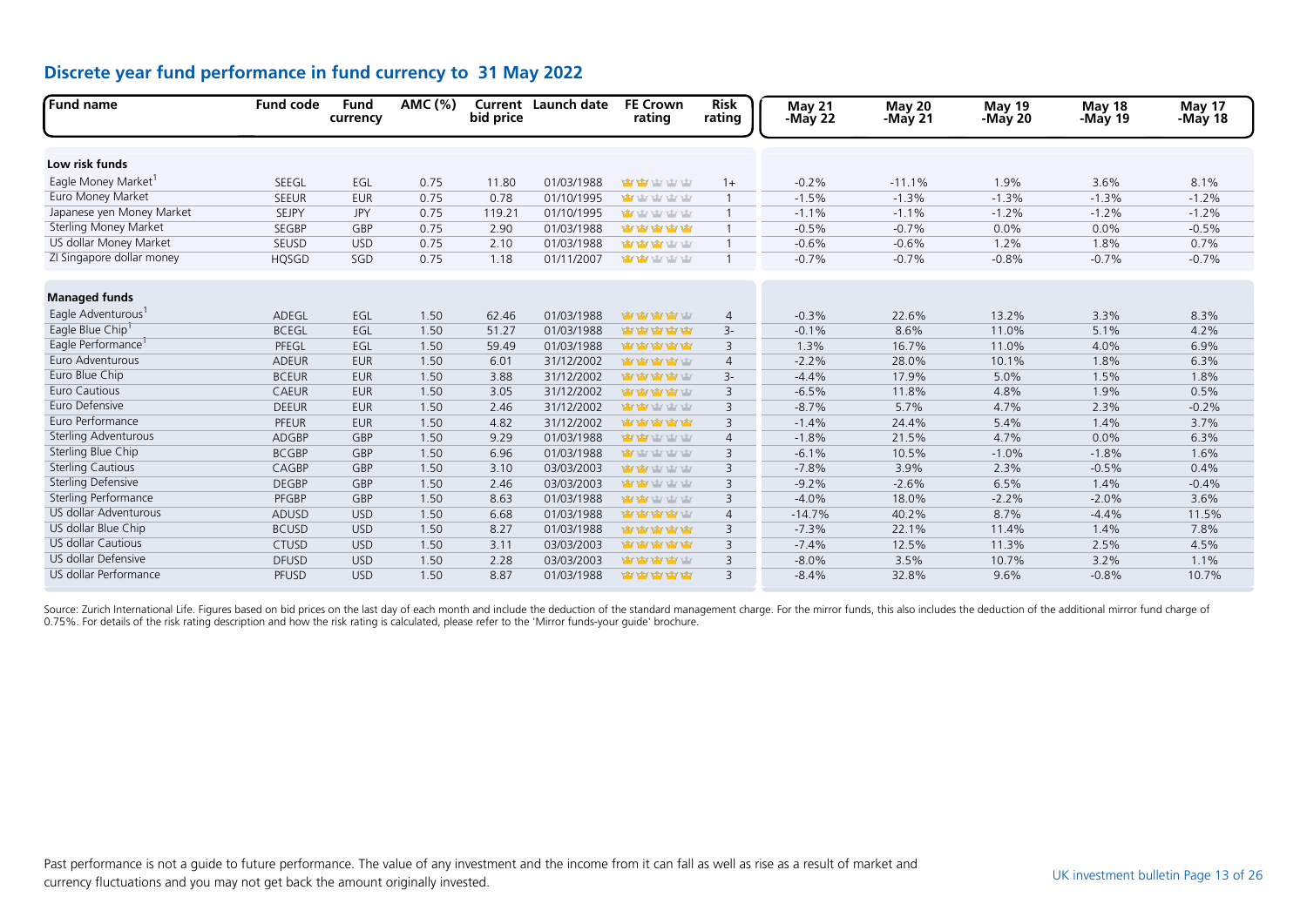| <b>Fund name</b>                                                     | <b>Fund code</b> | Fund<br>currency | AMC (%) | bid price | Current Launch date | <b>FE Crown</b><br>rating            | <b>Risk</b><br>rating | May 21<br>-May 22 | May 20<br>-May $21$ | May 19<br>-May $20$ | May 18<br>-May 19 | May 17<br>-May 18 |
|----------------------------------------------------------------------|------------------|------------------|---------|-----------|---------------------|--------------------------------------|-----------------------|-------------------|---------------------|---------------------|-------------------|-------------------|
|                                                                      |                  |                  |         |           |                     |                                      |                       |                   |                     |                     |                   |                   |
| <b>Mirror funds</b>                                                  |                  |                  |         |           |                     |                                      |                       |                   |                     |                     |                   |                   |
| <b>Money market</b>                                                  |                  |                  |         |           |                     |                                      |                       |                   |                     |                     |                   |                   |
| ZI Fidelity Euro Cash                                                | <b>NDEUR</b>     | <b>EUR</b>       | 0.15    | 1.14      | 31/12/2015          | <b>Mary Ma</b> ry Mary Mary          | $\overline{1}$        | $-1.6%$           | $-1.8%$             | $-1.8%$             | $-1.4%$           | $-1.3%$           |
| ZI Insight USD Liquidity                                             | LOUSD            | <b>USD</b>       | 0.25    | 1.28      | 01/10/2008          |                                      | $\blacksquare$        | $-0.2%$           | $-0.2%$             | 1.3%                | 1.9%              | 1.0%              |
| ZI Ninety One GSF Sterling Money <sup>2</sup>                        | E6GBP            | GBP              | 0.50    | 1.25      | 01/03/2022          | <b>May to the vity time</b>          | $\mathbf{1}$          | $\overline{a}$    | $\sim$              | $\sim$              | $\sim$            | $\sim$            |
| ZI Pictet - Short-Term Money Market                                  | <b>CDCHF</b>     | CHF              | 0.05    | 1.12      | 01/05/2015          | had you have had your                | $\mathbf{1}$          | $-1.6%$           | $-1.5%$             | $-1.5%$             | $-1.5%$           | $-1.6%$           |
| <b>Global bond</b>                                                   |                  |                  |         |           |                     |                                      |                       |                   |                     |                     |                   |                   |
| ZI BlackRock Global Funds Global<br>Government Bond EUR <sup>3</sup> | <b>ALEUR</b>     | <b>EUR</b>       | 0.75    | 1.43      | 10/07/2008          | <b>Yang Yang Yang Yang</b>           | $\overline{2}$        | $-10.2%$          | $-1.0%$             | 3.3%                | 1.1%              | $-2.7%$           |
| ZI BlackRock Global Funds Global<br>Government Bond USD              | <b>BPUSD</b>     | <b>USD</b>       | 0.75    | 1.63      | 10/07/2008          | <b>Mary Mar</b> y Mary Mary          | $\overline{2}$        | $-9.3%$           | $-0.1%$             | 6.1%                | 4.2%              | $-0.4%$           |
| ZI Fidelity Global Bond                                              | <b>FCUSD</b>     | <b>USD</b>       | 0.75    | 1.61      | 15/12/2003          | ndan ndan nda                        | $\overline{2}$        | $-14.2%$          | 3.8%                | 7.9%                | 2.2%              | 0.8%              |
| ZI Invesco Bond                                                      | OPUSD            | <b>USD</b>       | 0.75    | 1.43      | 07/04/2009          | 中中中中                                 | $\overline{2}$        | $-18.5%$          | 7.2%                | 6.9%                | 1.1%              | $-0.6%$           |
| ZI Invesco Environmental Climate<br>Opporunities Bond                | OQUSD            | <b>USD</b>       | 0.75    | 1.56      | 07/04/2009          | <mark>ndy ndy</mark> ndy ndy ndy     | 2                     | $-10.2%$          | 12.5%               | 1.9%                | $-1.9%$           | 0.3%              |
| ZI Invesco Environmental Climate<br>Opporunities Bond <sup>3</sup>   | <b>DNEUR</b>     | <b>EUR</b>       | 0.90    | 1.89      | 09/04/2009          | <mark>ndy ndy</mark> ndy ndy ndy     | $\overline{2}$        | 1.6%              | 1.3%                | 3.1%                | 2.1%              | $-3.9%$           |
| ZI Morgan Stanley Investment Funds<br>Global Bond                    | <b>DBUSD</b>     | <b>USD</b>       | 0.80    | 2.11      | 01/11/1998          | why why why why                      | 2                     | $-14.1%$          | 5.9%                | 4.0%                | 1.9%              | 1.0%              |
| ZI Schroder ISF Global Convertible Bond<br><b>USD</b>                | R3USD            | <b>USD</b>       | 1.25    | 1.96      | 11/11/2009          | haday haday haday haday              | $\overline{3}$        | $-17.4%$          | 20.6%               | 6.4%                | $-0.2%$           | 2.6%              |
| ZI Schroder ISF Global Inflation Linked<br><b>Bond EUR</b>           | <b>BLEUR</b>     | <b>EUR</b>       | 0.75    | 1.73      | 01/12/2008          | <mark>ydy ydy ydy</mark> ydy ydy     | 2                     | $-6.5%$           | 2.1%                | 3.3%                | 1.4%              | $-3.2%$           |
| ZI Schroder ISF Global Inflation Linked<br>Bond USD <sup>3</sup>     | GAUSD            | <b>USD</b>       | 0.75    | 1.94      | 01/12/2008          | <mark>nday nday h</mark> oby hoby    | $\overline{2}$        | $-5.7%$           | 3.0%                | 6.1%                | 4.3%              | $-1.1%$           |
| ZI Templeton Global Bond SEK <sup>3,5</sup>                          | <b>AJSEK</b>     | <b>SEK</b>       | 1.05    | 1.16      | 01/11/2011          | <mark>nday halv halv halv</mark>     | 2                     | $-5.8%$           | $-2.6%$             | $-8.6%$             | 0.6%              | $-3.6%$           |
| ZI Templeton Global Bond USD <sup>5</sup>                            | <b>TEUSD</b>     | <b>USD</b>       | 1.25    | 2.01      | 21/02/2006          | <mark>nda</mark> r hatir hatir hatir | $\overline{2}$        | $-4.9%$           | $-2.4%$             | $-6.5%$             | 3.5%              | $-1.4%$           |
| ZI Templeton Global Total Return <sup>5</sup>                        | <b>TDUSD</b>     | <b>USD</b>       | 1.05    | 2.18      | 21/02/2006          | 查查查查                                 | 2                     | $-9.9%$           | $-1.0%$             | $-9.2%$             | 2.0%              | $-1.9%$           |
| ZI Threadneedle Global Bond                                          | <b>IBUSD</b>     | <b>USD</b>       | 1.00    | 1.90      | 01/10/1996          | <b>Many of your year</b>             | $2+$                  | $-16.0%$          | $-0.5%$             | 8.4%                | 0.5%              | 0.3%              |
| <b>Sterling bond</b>                                                 |                  |                  |         |           |                     |                                      |                       |                   |                     |                     |                   |                   |
| ZI Threadneedle Sterling Bond                                        | <b>BNGBP</b>     | GBP              | 0.45    | 3.11      | 01/10/1995          | <b>May</b> ydy ydy ydy               | $\overline{2}$        | $-10.9%$          | $-8.8%$             | 11.1%               | 3.0%              | $-1.5%$           |
| <b>US dollar bond</b>                                                |                  |                  |         |           |                     |                                      |                       |                   |                     |                     |                   |                   |
| ZI Franklin US Government <sup>5</sup>                               | <b>TCUSD</b>     | <b>USD</b>       | 0.95    | 1.70      | 01/11/2001          | <b>Yang Yang Yang Yang</b>           | 2                     | $-7.5%$           | $-2.3%$             | 4.7%                | 2.5%              | $-2.3%$           |
| ZI Threadneedle Dollar Bond                                          | <b>BNUSD</b>     | <b>USD</b>       | 1.00    | 2.47      | 01/10/1995          | <b>Management</b> of the National    | $2+$                  | $-9.0%$           | 0.4%                | 9.1%                | 4.2%              | $-1.6%$           |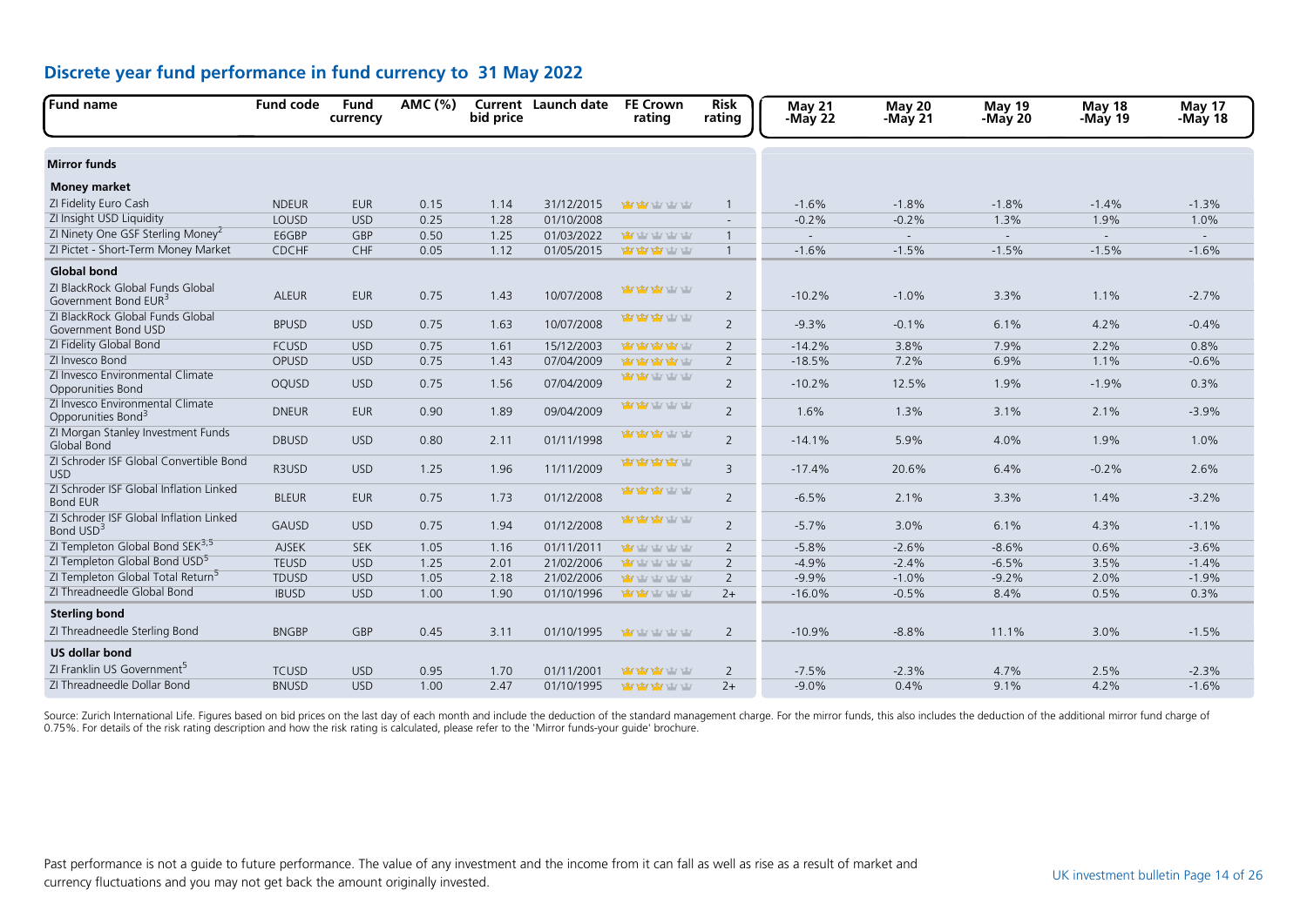| Fund name                                                             | <b>Fund code</b> | Fund<br>currency | AMC (%) | bid price | <b>Current</b> Launch date | <b>FE Crown</b><br>rating         | <b>Risk</b><br>rating | May 21<br>-May 22 | May 20<br>-May 21 | May 19<br>-May $20$ | May 18<br>-May 19 | May 17<br>-May 18 |
|-----------------------------------------------------------------------|------------------|------------------|---------|-----------|----------------------------|-----------------------------------|-----------------------|-------------------|-------------------|---------------------|-------------------|-------------------|
| <b>Mirror funds continued</b>                                         |                  |                  |         |           |                            |                                   |                       |                   |                   |                     |                   |                   |
|                                                                       |                  |                  |         |           |                            |                                   |                       |                   |                   |                     |                   |                   |
| <b>Euro bond</b>                                                      |                  |                  |         |           |                            |                                   |                       |                   |                   |                     |                   |                   |
| ZI Invesco Euro Bond                                                  | <b>IEUSD</b>     | <b>USD</b>       | 0.75    | 2.43      | 01/11/2001                 | haday haday haday haday           | 2                     | $-22.7%$          | 11.9%             | 1.5%                | $-1.8%$           | 3.4%              |
| ZI Threadneedle European Bond                                         | <b>BNEUR</b>     | <b>EUR</b>       | 0.95    | 1.93      | 01/10/1995                 | <b>Management</b>                 | $\overline{2}$        | $-11.5%$          | $-0.4%$           | 4.6%                | 3.0%              | $-1.3%$           |
| ZI UBS (Lux) Bond Fund - CHF                                          | <b>UBCHF</b>     | CHF              | 0.65    | 1.28      | 31/12/2002                 | <b>Management</b>                 | $2+$                  | $-10.6%$          | 1.9%              | $-3.4%$             | 0.7%              | $-2.1%$           |
| <b>High yield and Corporate bond</b>                                  |                  |                  |         |           |                            |                                   |                       |                   |                   |                     |                   |                   |
| ZI Barings Developed and Emerging<br>Markets High Yield Bond          | <b>NBUSD</b>     | <b>USD</b>       | 1.00    | 3.48      | 01/11/1998                 | had you have had your             | $2+$                  | $-12.0%$          | 21.6%             | $-6.5%$             | 3.3%              | 0.7%              |
| ZI Fidelity Funds European High Yield<br>Hedged                       | AFSEK            | <b>SEK</b>       | 1.00    | 1.91      | 05/05/2010                 | <b>Mary Mary Yaty Yaty</b>        | 2                     | $-8.9%$           | 13.0%             | $-2.7%$             | 1.4%              | $-1.1%$           |
| ZI Invesco Euro Corporate Bond                                        | <b>DMEUR</b>     | <b>EUR</b>       | 1.00    | 2.03      | 09/04/2009                 | haday haday haday haday           | $\overline{2}$        | $-8.2%$           | 3.6%              | 1.1%                | 1.7%              | $-0.9%$           |
| ZI Invesco Sustainable Global High<br>Income                          | ORUSD            | <b>USD</b>       | 1.00    | 2.67      | 07/04/2009                 | <b>ydy ydy ydy</b> ydy            | $\overline{2}$        | $-7.4%$           | 15.2%             | $-3.3%$             | 3.8%              | $-1.0%$           |
| ZI Ninety One GSF Investment Grade<br>Corporate Bond EUR <sup>3</sup> | <b>FTEUR</b>     | <b>EUR</b>       | 0.75    | 1.37      | 11/11/2009                 | <b>Mary Mary Mary Mary</b>        | 2                     | $-13.5%$          | 3.0%              | 5.2%                | 2.4%              | $-3.4%$           |
| ZI Ninety One GSF Investment Grade<br>Corporate Bond USD              | G3USD            | <b>USD</b>       | 0.75    | 1.62      | 11/11/2009                 | <b>Management</b>                 | 2                     | $-12.4%$          | 4.3%              | 8.6%                | 5.4%              | $-1.2%$           |
| <b>Asian bond</b>                                                     |                  |                  |         |           |                            |                                   |                       |                   |                   |                     |                   |                   |
| ZI Templeton Asian Bond <sup>5</sup>                                  | 4QUSD            | <b>USD</b>       | 1.05    | 1.13      | 01/12/2010                 | <b>Mary 11 ydy ydy</b>            | $2 -$                 | $-7.7%$           | $-0.5%$           | $-1.8%$             | 0.5%              | $-0.3%$           |
| ZI UBS (Lux) Bond Fund - AUD                                          | <b>UCAUD</b>     | <b>AUD</b>       | 0.65    | 2.32      | 15/12/2003                 | <b>Management</b>                 | $\overline{2}$        | $-10.2%$          | $-1.8%$           | 3.2%                | 7.0%              | 0.7%              |
| <b>Emerging markets bond</b>                                          |                  |                  |         |           |                            |                                   |                       |                   |                   |                     |                   |                   |
| ZI BNP Paribas Funds Emerging Bond<br>Opportunities                   | <b>KAUSD</b>     | <b>USD</b>       | 1.50    | 1.31      | 17/03/2004                 | <mark>ndan ndan</mark> halam hala | $2+$                  | $-24.4%$          | 11.7%             | $-3.9%$             | $-1.1%$           | $-1.0%$           |
| ZI Emirates MENA Fixed Income <sup>5</sup>                            | 7TUSD            | <b>USD</b>       | 1.85    | 1.60      | 01/06/2012                 | haday hada hada hada              | 2                     | $-9.4%$           | 12.5%             | 1.2%                | 6.2%              | $-2.4%$           |
| ZI HSBC GIF Global Emerging Markets<br><b>Bond</b>                    | <b>NUUSD</b>     | <b>USD</b>       | 1.00    | 1.94      | 07/04/2009                 | <b>ydy ydy</b> ydy ydy            | $\overline{2}$        | $-18.4%$          | 9.7%              | $-4.1%$             | 2.9%              | $-3.6%$           |
| ZI Threadneedle Emerging Market Bond                                  | <b>EBUSD</b>     | <b>USD</b>       | 1.45    | 5.60      | 01/11/1998                 | <b>ydy ydy</b> ydy ydy            | $\overline{2}$        | $-14.9%$          | 9.9%              | $-1.8%$             | 2.6%              | $-1.8%$           |
| Property                                                              |                  |                  |         |           |                            |                                   |                       |                   |                   |                     |                   |                   |
| ZI Janus Henderson Horizon Asia-Pacific<br><b>Property Equities</b>   | <b>EFUSD</b>     | <b>USD</b>       | 1.20    | 1.18      | 01/11/2007                 | <b>Mary Mary Mary Mary</b>        | $\overline{4}$        | $-13.1%$          | 23.5%             | $-8.9%$             | 5.1%              | 7.6%              |
| ZI Janus Henderson Horizon Global<br><b>Property Equities</b>         | <b>BAUSD</b>     | <b>USD</b>       | 1.20    | 1.99      | 01/11/2006                 | <b>Mary Mary Mary Mary</b>        | $\overline{4}$        | $-6.0%$           | 31.5%             | $-6.5%$             | 10.5%             | 7.3%              |
| ZI Morgan Stanley Investment Funds<br>Asian Property                  | <b>DCUSD</b>     | <b>USD</b>       | 1.40    | 3.29      | 01/11/2001                 | <b>Management</b>                 | $\overline{4}$        | $-15.0%$          | 25.8%             | $-21.7%$            | 6.3%              | 7.6%              |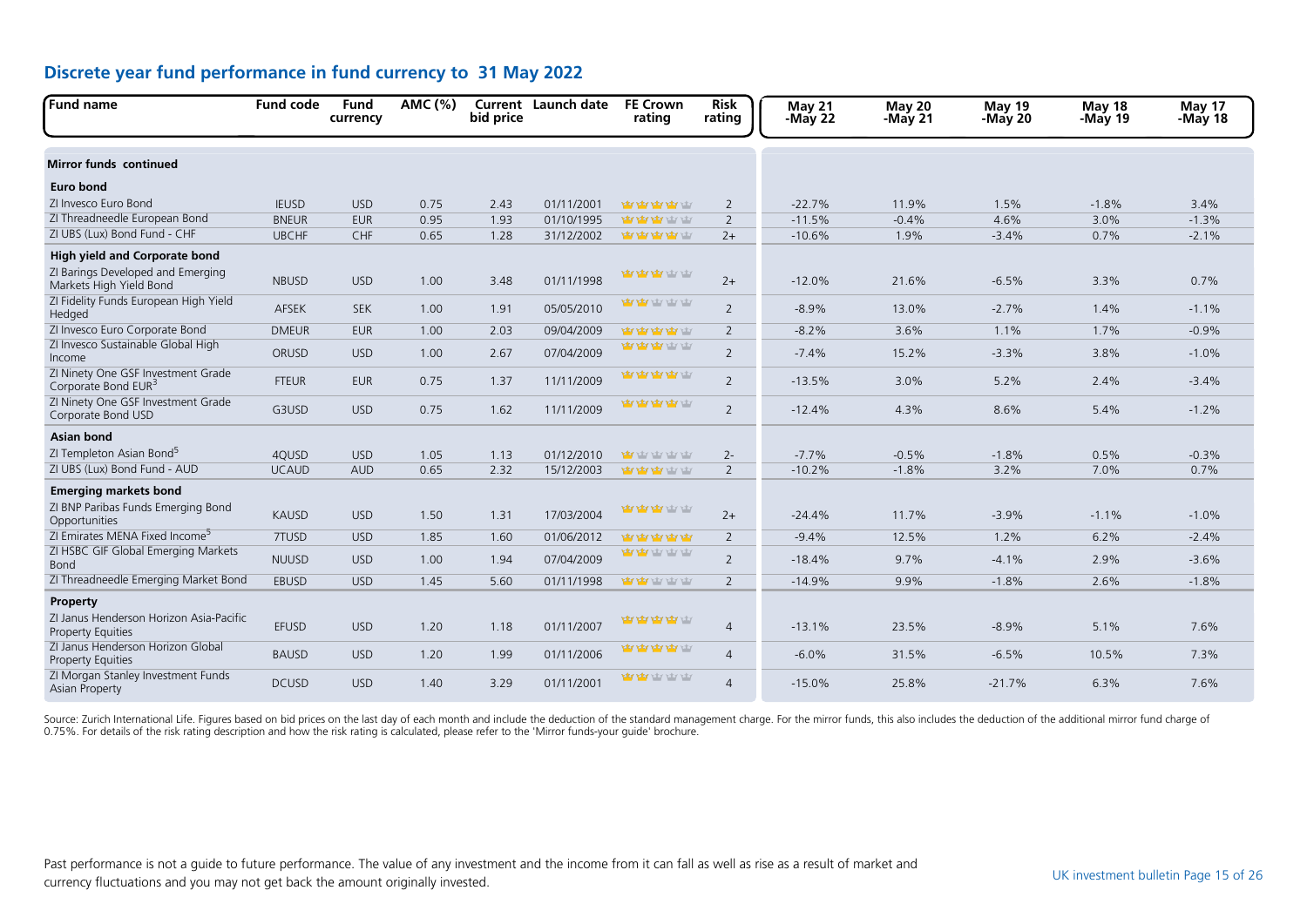| <b>Fund name</b>                                                  | <b>Fund code</b>   | <b>Fund</b><br>currency | AMC (%) | bid price | <b>Current</b> Launch date | <b>FE Crown</b><br>rating           | <b>Risk</b><br>rating | May 21<br>-May 22 | May 20<br>-May 21 | <b>May 19</b><br>-May 20 | <b>May 18</b><br>-May 19 | May 17<br>-May 18 |
|-------------------------------------------------------------------|--------------------|-------------------------|---------|-----------|----------------------------|-------------------------------------|-----------------------|-------------------|-------------------|--------------------------|--------------------------|-------------------|
| <b>Mirror funds continued</b>                                     |                    |                         |         |           |                            |                                     |                       |                   |                   |                          |                          |                   |
| <b>Property continued</b>                                         |                    |                         |         |           |                            |                                     |                       |                   |                   |                          |                          |                   |
| ZI Morgan Stanley Investment Funds<br>European Property           | <b>DDUSD</b>       | <b>USD</b>              | 1.40    | 3.42      | 01/11/2001                 | <mark>ndan nda</mark> n hatar hatar | $4+$                  | $-19.3%$          | 42.6%             | $-20.8%$                 | $-8.0%$                  | 6.8%              |
| ZI Morgan Stanley Investment Funds US<br>Property                 | <b>DEUSD</b>       | <b>USD</b>              | 1.40    | 4.41      | 01/11/2001                 | <mark>nday</mark> haday haday haday | $4+$                  | 2.8%              | 30.1%             | $-26.1%$                 | 5.7%                     | $-1.3%$           |
| ZI Schroder ISF Global Cities                                     | 7GUSD              | <b>USD</b>              | 1.50    | 2.00      | 01/09/2011                 | <mark>nday nday h</mark> atiy hatiy | $\overline{4}$        | $-7.4%$           | 27.7%             | $-6.4%$                  | 6.4%                     | 4.0%              |
| <b>Managed balanced</b>                                           |                    |                         |         |           |                            |                                     |                       |                   |                   |                          |                          |                   |
| ZI BlackRock Global Funds Global<br>Allocation EUR <sup>3</sup>   | <b>BHEUR</b>       | <b>EUR</b>              | 1.50    | 3.06      | 28/11/2008                 | 山中中中                                | $3+$                  | 0.2%              | 16.5%             | 8.1%                     | 1.9%                     | $-0.9%$           |
| ZI BlackRock Global Funds Global<br>Allocation SGD <sup>3</sup>   | ALSGD              | SGD                     | 1.50    | 2.41      | 28/11/2008                 | 查查查查查                               | $3+$                  | $-11.9%$          | 28.4%             | 5.9%                     | $-3.3%$                  | 1.9%              |
| ZI BlackRock Global Funds Global<br>Allocation USD                | <b>ERUSD</b>       | <b>USD</b>              | 1.50    | 2.59      | 28/11/2008                 | 山中中中                                | $3+$                  | $-11.5%$          | 28.7%             | 7.1%                     | $-2.2%$                  | 2.8%              |
| ZI Jupiter Merlin Balanced Managed<br><b>EUR</b>                  | <b>GYEUR</b>       | <b>EUR</b>              | 1.50    | 2.08      | 09/08/2010                 | 中中中中                                | $\overline{3}$        | $-1.6%$           | 12.1%             | 4.0%                     | 0.0%                     | 3.8%              |
| ZI Jupiter Merlin Balanced Managed<br><b>USD</b>                  | Y9USD              | <b>USD</b>              | 1.50    | 1.75      | 09/08/2010                 | <b>Mary Mary Mary Mary</b>          | $\overline{3}$        | $-13.2%$          | 24.3%             | 2.6%                     | $-4.1%$                  | 8.2%              |
| ZI Premier Miton Cautious Multi Asset<br>GBP                      | <b>DGGBP</b>       | GBP                     | 1.50    | 1.68      | 28/05/2012                 | <b>Management of the Adventure</b>  | $\overline{3}$        | $-2.9%$           | 16.8%             | 1.8%                     | $-5.5%$                  | 1.8%              |
| ZI Premier Miton Cautious Multi Asset<br><b>USD</b>               | 7LUSD              | <b>USD</b>              | 1.75    | 1.28      | 28/05/2012                 | <b>Mary Mary Mary Mary</b>          | $\overline{3}$        | $-13.3%$          | 34.4%             | $-1.7%$                  | $-10.3%$                 | 4.8%              |
| Managed growth                                                    |                    |                         |         |           |                            |                                     |                       |                   |                   |                          |                          |                   |
| ZI Jupiter Merlin International Equity<br><b>EUR</b>              | <b>GZEUR</b>       | <b>EUR</b>              | 1.50    | 2.62      | 09/08/2010                 | <b>yddy yddy</b> yddy yddy          | $\overline{4}$        | 0.1%              | 19.3%             | 1.4%                     | 0.3%                     | 8.4%              |
| ZI Jupiter Merlin International Equity<br><b>USD</b>              | Z9USD              | <b>USD</b>              | 1.50    | 2.21      | 09/08/2010                 | <b>ydy ydy</b> ydy ydy              | $\overline{4}$        | $-11.7%$          | 32.2%             | 0.1%                     | $-3.7%$                  | 12.9%             |
| <b>Global equity</b>                                              |                    |                         |         |           |                            |                                     |                       |                   |                   |                          |                          |                   |
| ZI BlackRock Global Funds Systematic<br>Global Equity High Income | <b>FIUSD</b>       | <b>USD</b>              | 1.50    | 1.67      | 01/11/2007                 | <b>ydy</b> ydy ydy ydy              | $\overline{4}$        | $-3.6%$           | 30.0%             | $-1.8%$                  | 0.7%                     | 4.7%              |
| ZI Fidelity Global Thematic<br>Opportunities                      | <b>FAUSD</b>       | <b>USD</b>              | 1.50    | 2.93      | 01/11/1998                 | <b>ydy ydy</b> ydy ydy              | $\overline{4}$        | $-15.0%$          | 36.1%             | $-0.1%$                  | $-3.2%$                  | 8.4%              |
| ZI Fidelity World                                                 | <b>FEEUR</b>       | <b>EUR</b>              | 1.50    | 3.67      | 03/10/2005                 | <b>ydy ydy</b> ydy ydy              | $\overline{4}$        | 2.8%              | 27.1%             | 7.3%                     | 1.5%                     | 6.4%              |
| ZI Franklin Templeton Mutual Global<br>Discovery <sup>5</sup>     | R <sub>2</sub> USD | <b>USD</b>              | 1.50    | 2.22      | 11/11/2009                 | ndy y dry y dry y dry               | $\overline{4}$        | $-0.6%$           | 42.4%             | $-13.7%$                 | $-5.4%$                  | 0.7%              |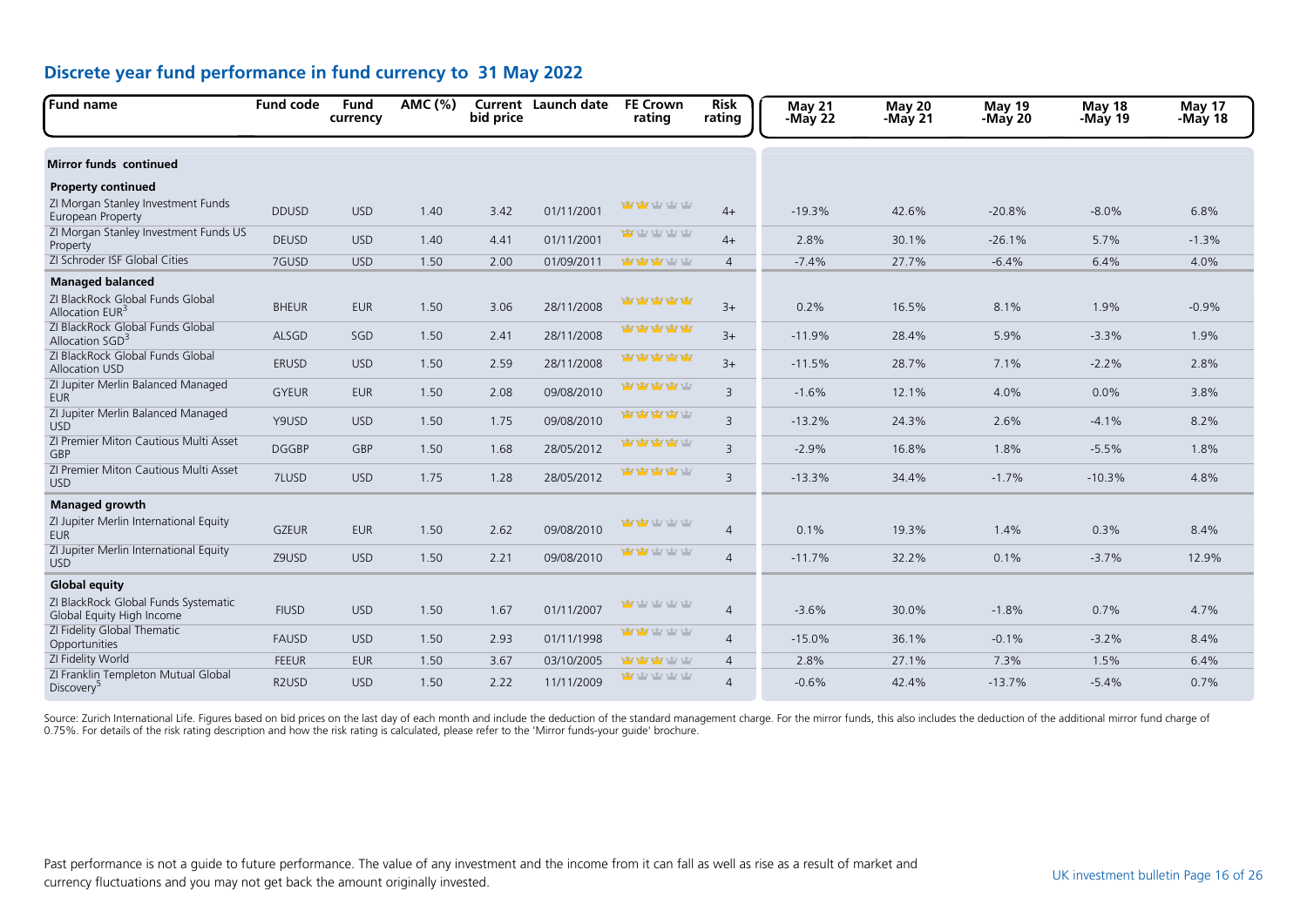| <b>Fund name</b>                                                      | <b>Fund code</b> | <b>Fund</b><br>currency | AMC (%) | bid price | <b>Current</b> Launch date | <b>FE Crown</b><br>rating                  | <b>Risk</b><br>rating | <b>May 21</b><br>-May 22 | <b>May 20</b><br>-May 21 | May 19<br>$-May20$ | May 18<br>-May 19        | May 17<br>-May 18        |
|-----------------------------------------------------------------------|------------------|-------------------------|---------|-----------|----------------------------|--------------------------------------------|-----------------------|--------------------------|--------------------------|--------------------|--------------------------|--------------------------|
| <b>Mirror funds continued</b>                                         |                  |                         |         |           |                            |                                            |                       |                          |                          |                    |                          |                          |
| <b>Global equity continued</b>                                        |                  |                         |         |           |                            |                                            |                       |                          |                          |                    |                          |                          |
| ZI Invesco Global Equity Income                                       | 7QUSD            | <b>USD</b>              | 1.40    | 2.44      | 01/06/2012                 | <mark>nda</mark> n habi habi habi habi     | $4+$                  | $-5.0%$                  | 44.7%                    | $-8.4%$            | $-7.1%$                  | 7.7%                     |
| ZI JPM Global Equity                                                  | CJUSD            | <b>USD</b>              | 1.00    | 1.76      | 01/11/2007                 | <b>ydy ydy</b> ydy ydy                     | $\overline{4}$        | $-6.0%$                  | 39.8%                    | $-1.5%$            | $-8.1%$                  | 13.8%                    |
| ZI M&G Global Themes USD                                              | M3USD            | <b>USD</b>              | 1.86    | 2.46      | 11/11/2009                 | <b>Management of the National Property</b> | $\overline{4}$        | $-3.3%$                  | 40.8%                    | 5.0%               | $-1.4%$                  | 7.7%                     |
| ZI Ninety One Global Strategic Equity                                 | <b>GMUSD</b>     | <b>USD</b>              | 1.50    | 2.80      | 03/10/2005                 | <b>yddy yddy</b> yddy yddy                 | $\overline{4}$        | $-12.5%$                 | 48.0%                    | $-3.1%$            | $-5.9%$                  | 14.5%                    |
| ZI Threadneedle (Lux) Global Select USD                               | <b>USDYJ</b>     | <b>USD</b>              | 1.50    | 1.68      | 28/01/2019                 | <b>Management of the National Property</b> | $\overline{4}$        | $-14.5%$                 | 33.9%                    | 10.4%              | $\sim$                   | $\sim$                   |
| <b>UK equity</b>                                                      |                  |                         |         |           |                            |                                            |                       |                          |                          |                    |                          |                          |
| ZI BlackRock Global Funds United<br>Kingdom                           | <b>CHGBP</b>     | GBP                     | 1.50    | 2.10      | 01/11/2007                 | 查查查查查                                      | $\overline{4}$        | $-11.7%$                 | 15.2%                    | 0.7%               | $-2.2%$                  | 9.6%                     |
| ZI Invesco Income (UK) <sup>5</sup>                                   | <b>CIGBP</b>     | GBP                     | 1.66    | 1.67      | 01/11/2007                 | <b>ydy</b> ydy ydy ydy                     | $\overline{4}$        | 2.5%                     | 22.3%                    | $-29.9%$           | $-6.8%$                  | $-5.6%$                  |
| ZI Threadneedle UK                                                    | EQGBP            | GBP                     | 1.00    | 6.03      | 01/10/1995                 | <mark>nda</mark> n habi habi habi habi     | $\overline{4}$        | $-4.4%$                  | 20.9%                    | $-12.5%$           | $-4.6%$                  | 2.2%                     |
| <b>North American equity</b><br>ZI BlackRock Global Funds US Flexible |                  |                         |         |           |                            | <b>ydy ydy</b> ydry ydry                   |                       |                          |                          |                    |                          |                          |
| Equity                                                                | <b>MAUSD</b>     | <b>USD</b>              | 1.50    | 3.66      | 01/11/1998                 |                                            | $\overline{4}$        | $-2.6%$                  | 45.5%                    | 6.8%               | $-1.2%$                  | 13.9%                    |
| ZI Ninety One GSF American Franchise                                  | CGUSD            | <b>USD</b>              | 1.50    | 2.55      | 01/11/2007                 | <b>Management of the National Property</b> | $\overline{4}$        | $-9.8%$                  | 32.1%                    | 14.8%              | 8.4%                     | 19.5%                    |
| <b>European equity</b>                                                |                  |                         |         |           |                            |                                            |                       |                          |                          |                    |                          |                          |
| ZI Barings GUF Eastern Europe <sup>9</sup>                            | <b>NAUSD</b>     | <b>USD</b>              | 1.50    | 3.68      | 01/11/1998                 | 查查查查查                                      | 5                     | $-50.2%$                 | 29.5%                    | $-12.3%$           | 3.4%                     | 2.4%                     |
| ZI Fidelity European Growth                                           | <b>FDEUR</b>     | <b>EUR</b>              | 1.50    | 2.75      | 18/10/2004                 | <b>ydy ydy</b> ydy ydy                     | $\overline{4}$        | $-1.2%$                  | 19.7%                    | $-8.5%$            | $-2.1%$                  | 0.7%                     |
| ZI Fidelity Nordic                                                    | <b>FFSEK</b>     | <b>SEK</b>              | 1.50    | 33.39     | 01/04/2007                 | 查查查查查                                      | $\overline{4}$        | 8.1%                     | 54.1%                    | $-12.2%$           | $-8.6%$                  | 3.5%                     |
| ZI Invesco Pan European Equity                                        | <b>IVUSD</b>     | <b>USD</b>              | 1.50    | 1.76      | 01/11/2000                 | <b>ydy ydy</b> ydy ydy                     | $4+$                  | $-6.4%$                  | 46.8%                    | $-13.7%$           | $-17.1%$                 | 5.7%                     |
| ZI Janus Henderson Continental<br>European                            | <b>CFEUR</b>     | <b>EUR</b>              | 1.50    | 2.30      | 01/11/2007                 | <b>yddy yddy</b> yddy yddy                 | $\overline{4}$        | $-1.1%$                  | 28.8%                    | 3.9%               | $-2.2%$                  | $-1.6%$                  |
| ZI Threadneedle (Lux) Pan European<br>Equities                        | <b>UXEUR</b>     | <b>EUR</b>              | 1.00    | 1.61      | 04/10/2018                 | habing hang habing habing habing           | $\overline{4}$        | $-2.5%$                  | 32.8%                    | 2.9%               | $\overline{\phantom{a}}$ | $\overline{\phantom{a}}$ |
| ZI UBS Swiss Equity                                                   | <b>CMCHF</b>     | CHF                     | 0.76    | 1.89      | 01/11/2007                 | <b>yddy yddy</b> yddy yddy                 | $\overline{4}$        | 0.8%                     | 13.8%                    | 3.6%               | 11.2%                    | $-0.9%$                  |
| <b>Far Eastern equity</b>                                             |                  |                         |         |           |                            |                                            |                       |                          |                          |                    |                          |                          |
| ZI Aberdeen Standard SICAV I Asia<br>Pacific Equity                   | <b>ARUSD</b>     | <b>USD</b>              | 1.75    | 3.45      | 04/05/2005                 | <b>halay halay</b> halay halay             | $5-$                  | $-23.4%$                 | 54.4%                    | $-4.4%$            | $-5.7%$                  | 9.1%                     |
| ZI Aberdeen Standard SICAV I Asian<br><b>Smaller Companies</b>        | 9EUSD            | <b>USD</b>              | 1.75    | 1.59      | 02/07/2012                 | <b>halay halay</b> halay halay             | 5                     | $-15.6%$                 | 43.1%                    | $-7.8%$            | $-9.6%$                  | 6.6%                     |
| ZI Aberdeen Standard SICAV I All China<br>Sustainable Equity          | <b>ASUSD</b>     | <b>USD</b>              | 1.75    | 3.05      | 15/03/2004                 | <b>Manazarta</b> Manazarta                 | 5                     | $-39.3%$                 | 56.1%                    | 1.0%               | $-7.1%$                  | 15.7%                    |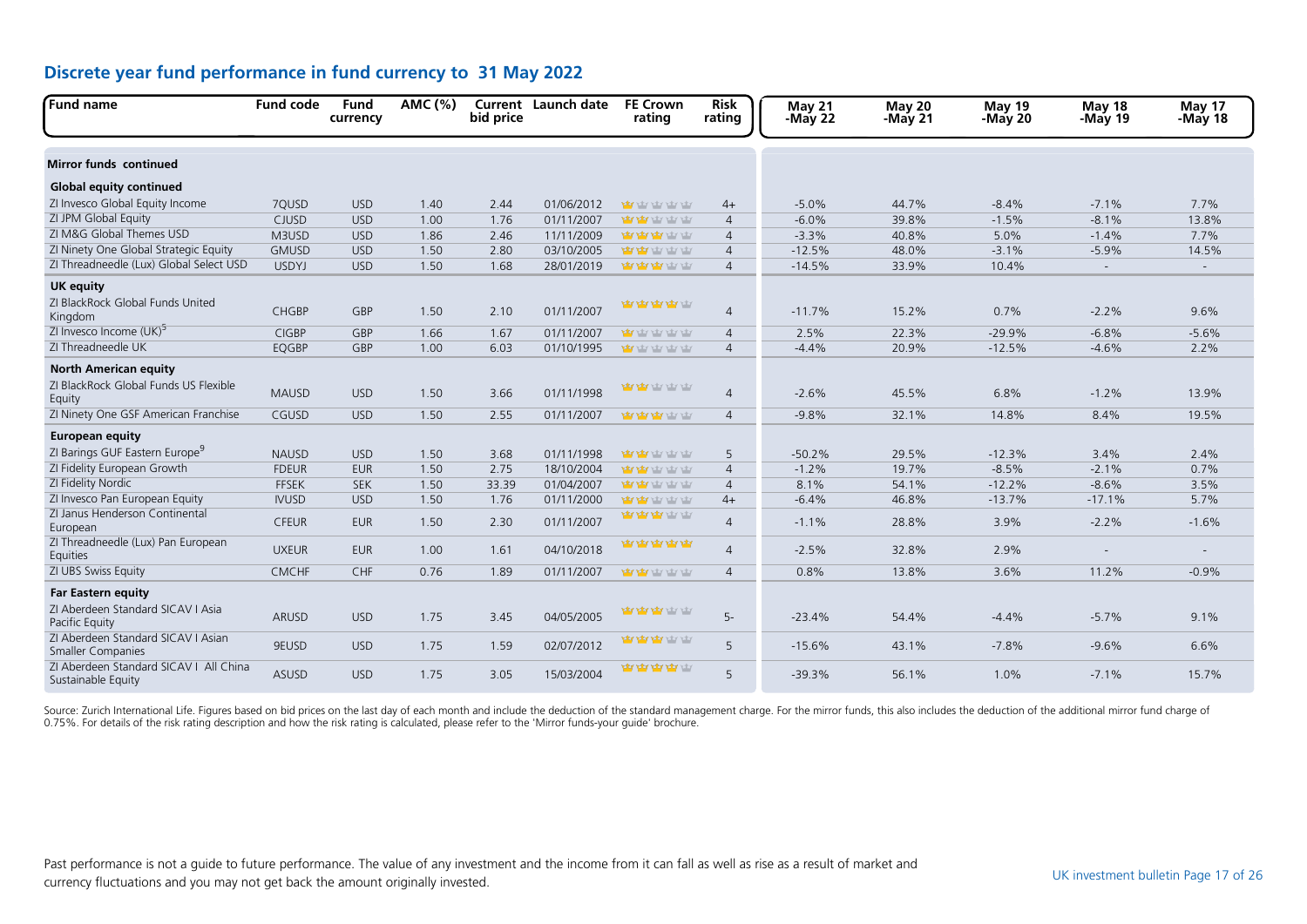| Fund name                                                       | <b>Fund code</b> | Fund<br>currency | AMC (%) | bid price | Current Launch date | <b>FE Crown</b><br>rating        | <b>Risk</b><br>rating | May 21<br>-May 22        | <b>May 20</b><br>-May 21 | <b>May 19</b><br>-May 20 | May 18<br>-May 19        | May 17<br>-May 18 |
|-----------------------------------------------------------------|------------------|------------------|---------|-----------|---------------------|----------------------------------|-----------------------|--------------------------|--------------------------|--------------------------|--------------------------|-------------------|
|                                                                 |                  |                  |         |           |                     |                                  |                       |                          |                          |                          |                          |                   |
| <b>Mirror funds continued</b>                                   |                  |                  |         |           |                     |                                  |                       |                          |                          |                          |                          |                   |
| Far Eastern equity continued                                    |                  |                  |         |           |                     |                                  |                       |                          |                          |                          |                          |                   |
| ZI Allianz Oriental Income                                      | <b>KNUSD</b>     | <b>USD</b>       | 1.80    | 4.71      | 18/10/2004          | had yahat yahat yahat            | $\overline{4}$        | $-19.8%$                 | 51.9%                    | 32.3%                    | $-14.2%$                 | 16.9%             |
| ZI Allianz Thailand Equity                                      | <b>KMUSD</b>     | <b>USD</b>       | 2.25    | 4.27      | 18/10/2004          | <b>Mary Mar</b> y Mary Mary      | 5                     | $-7.6%$                  | 13.9%                    | $-17.3%$                 | $-6.3%$                  | 17.6%             |
| ZI Allianz Total Return Asian Equity                            | <b>BZUSD</b>     | <b>USD</b>       | 2.05    | 2.80      | 16/02/2006          | 中中中中                             | 5                     | $-28.9%$                 | 59.1%                    | 11.8%                    | $-14.7%$                 | 15.6%             |
| ZI Barings Hong Kong China                                      | <b>BXUSD</b>     | <b>USD</b>       | 1.25    | 1.59      | 20/03/2008          | <b>yddy yddy</b> yddy yddy       | 5                     | $-36.3%$                 | 59.1%                    | 15.7%                    | $-16.5%$                 | 22.7%             |
| ZI Fidelity China Focus                                         | <b>FKUSD</b>     | <b>USD</b>       | 1.50    | 1.84      | 20/03/2008          | <b>May</b> hair hair hair hair   | $5-$                  | $-15.0%$                 | 24.9%                    | $-7.5%$                  | $-12.8%$                 | 22.2%             |
| ZI Fidelity India Focus                                         | FGUSD            | <b>USD</b>       | 1.50    | 1.97      | 20/03/2008          | <b>Many of your year</b>         | $5-$                  | $-2.9%$                  | 64.6%                    | $-25.2%$                 | 5.8%                     | 7.6%              |
| ZI Fidelity Pacific                                             | <b>EMUSD</b>     | <b>USD</b>       | 1.50    | 1.65      | 01/11/2007          | <b>Management</b>                | $4+$                  | $-24.6%$                 | 59.9%                    | $-5.9%$                  | $-14.4%$                 | 18.8%             |
| ZI Fidelity ASEAN <sup>2</sup>                                  | <b>DFSGD</b>     | SGD              | 1.50    | 1.25      | 31/01/2022          | <b>ydy</b> ydy ydy ydy           | 5                     | $\overline{\phantom{a}}$ | $\sim$                   | $\sim$                   | $\sim$                   | $\sim$            |
| ZI FSSA Asian Equity Plus                                       | <b>FOUSD</b>     | <b>USD</b>       | 1.50    | 5.16      | 03/10/2005          | <b>Man Market Yaty Man</b>       | $5-$                  | $-17.4%$                 | 44.5%                    | $-3.6%$                  | $-2.8%$                  | 17.3%             |
| ZI FSSA China Growth                                            | <b>FNUSD</b>     | <b>USD</b>       | 2.00    | 6.69      | 03/10/2005          | <b>Man Man Man Man</b>           | $5-$                  | $-32.0%$                 | 55.4%                    | 4.9%                     | $-14.2%$                 | 37.0%             |
| ZI FSSA Hong Kong Growth                                        | <b>FMUSD</b>     | <b>USD</b>       | 1.50    | 4.69      | 27/09/2005          | had yahat yahat yahat            | $5-$                  | $-27.0%$                 | 46.9%                    | $-8.2%$                  | $-9.2%$                  | 33.0%             |
| ZI HSBC GIF Chinese Equity                                      | <b>HBUSD</b>     | <b>USD</b>       | 1.50    | 6.99      | 01/11/1998          | 查查查查查                            | 5                     | $-33.4%$                 | 43.9%                    | 11.0%                    | $-19.5%$                 | 24.5%             |
| ZI HSBC GIF Hong Kong Equity                                    | <b>HAUSD</b>     | <b>USD</b>       | 1.00    | 4.40      | 01/11/1998          | <b>Mary Mar</b> y Mary Mary      | 5                     | $-28.0%$                 | 39.1%                    | $-2.6%$                  | $-13.7%$                 | 17.8%             |
| ZI HSBC GIF Indian Equity                                       | <b>HCUSD</b>     | <b>USD</b>       | 1.50    | 12.21     | 23/07/2001          | why why why why                  | 5                     | 1.0%                     | 67.7%                    | $-31.3%$                 | 2.4%                     | 1.1%              |
| ZI HSBC GIF Thai Equity                                         | <b>HGUSD</b>     | <b>USD</b>       | 1.50    | 2.79      | 27/09/2005          | 中中中中                             | 5                     | $-4.0%$                  | 23.7%                    | $-17.8%$                 | $-2.0%$                  | 16.5%             |
| ZI JPM India                                                    | <b>JIUSD</b>     | <b>USD</b>       | 1.50    | 2.09      | 01/11/2006          | 查查查查                             | 5                     | 0.0%                     | 53.9%                    | $-32.5%$                 | $-0.4%$                  | 4.5%              |
| ZI JPM Taiwan                                                   | <b>IYUSD</b>     | <b>USD</b>       | 1.50    | 3.01      | 01/11/2006          | <b>Management</b> of the Male    | 5                     | $-12.7%$                 | 59.0%                    | 24.0%                    | $-18.5%$                 | 12.6%             |
| ZI JPMorgan ASEAN                                               | <b>JCUSD</b>     | <b>USD</b>       | 1.50    | 7.17      | 01/11/1998          | <b>May to the vity time</b>      | 5                     | $-3.9%$                  | 32.0%                    | $-17.5%$                 | $-5.6%$                  | 12.6%             |
| ZI JPMorgan Asia Growth                                         | <b>APUSD</b>     | <b>USD</b>       | 1.50    | 1.53      | 01/11/2007          | <b>Management</b>                | 5                     | $-28.2%$                 | 58.4%                    | 4.9%                     | $-6.1%$                  | 19.4%             |
| ZI JPMorgan Indonesia                                           | <b>JRUSD</b>     | <b>USD</b>       | 1.50    | 1.81      | 20/03/2008          | <b>ydy</b> ydy ydy ydy           | 5                     | 15.5%                    | 23.6%                    | $-29.1%$                 | 2.0%                     | $-4.1%$           |
| ZI JPMorgan Korea                                               | <b>JEUSD</b>     | <b>USD</b>       | 1.50    | 5.74      | 18/10/2004          |                                  | 5                     | $-17.7%$                 | 85.9%                    | $-5.2%$                  | $-16.6%$                 | 12.2%             |
| ZI JPMorgan Malaysia                                            | <b>DIUSD</b>     | <b>USD</b>       | 1.50    | 1.40      | 01/11/2007          | <b>Man Market Yaty Man</b>       | 5                     | $-6.6%$                  | 19.1%                    | $-6.9%$                  | $-10.4%$                 | 7.5%              |
| ZI JPMorgan Pacific Securities                                  | <b>JAUSD</b>     | <b>USD</b>       | 1.50    | 10.46     | 01/11/1998          | ndan ndan nda                    | $\overline{4}$        | $-22.9%$                 | 48.3%                    | 8.6%                     | $-7.6%$                  | 17.2%             |
| ZI Threadneedle (Lux) Asia Equities                             | <b>USDYF</b>     | <b>USD</b>       | 1.00    | 1.51      | 28/01/2019          | <b>Mary Mary Mary Mary</b>       | 5                     | $-23.9%$                 | 53.4%                    | 2.8%                     | $\overline{\phantom{a}}$ | $\sim$            |
| Japanese equity                                                 |                  |                  |         |           |                     |                                  |                       |                          |                          |                          |                          |                   |
| ZI BlackRock Global Funds Japan Small<br>& MidCap Opportunities | <b>MCUSD</b>     | <b>USD</b>       | 1.50    | 1.55      | 01/11/2000          | 查查查查查                            | 5                     | $-20.3%$                 | 17.0%                    | 11.8%                    | $-20.6%$                 | 22.4%             |
| ZI Threadneedle Japan                                           | <b>EQJPY</b>     | <b>JPY</b>       | 1.00    | 156.04    | 01/10/1995          | <b>Man Man Man Man</b>           | $\overline{4}$        | $-1.7%$                  | 29.1%                    | 12.6%                    | $-9.3%$                  | 14.0%             |
| <b>Emerging markets equity</b>                                  |                  |                  |         |           |                     |                                  |                       |                          |                          |                          |                          |                   |
| ZI Alguity Africa <sup>4</sup>                                  | VGUSD            | <b>USD</b>       | 1.90    | 0.83      | 21/01/2012          | <b>Man March 1979</b>            | $\sim$                | $-10.9%$                 | 28.5%                    | $-21.8%$                 | $-12.9%$                 | 6.2%              |
| ZI BlackRock Global Funds Latin<br>American                     | <b>MIUSD</b>     | <b>USD</b>       | 1.75    | 1.79      | 27/09/2005          | <mark>ndy ndy</mark> ndy ndy ndy | 5                     | $-0.9%$                  | 32.4%                    | $-31.0%$                 | 8.3%                     | 1.7%              |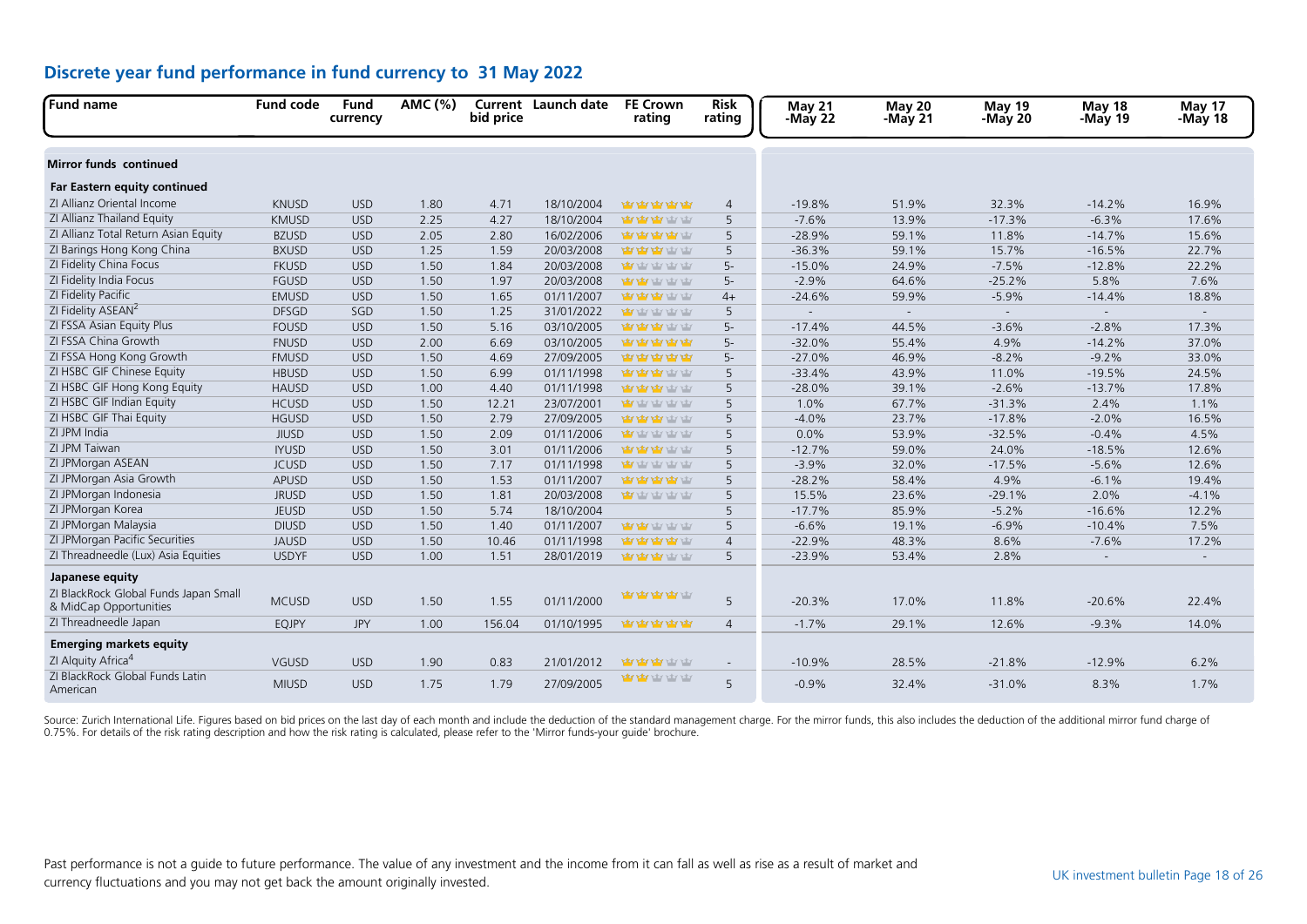| <b>Fund name</b>                                                     | <b>Fund code</b>               | Fund<br>currency | AMC (%) | bid price | Current Launch date | <b>FE Crown</b><br>rating            | <b>Risk</b><br>rating | May 21<br>-May 22 | <b>May 20</b><br>-May 21 | <b>May 19</b><br>-May 20 | May 18<br>-May 19 | May 17<br>-May 18 |
|----------------------------------------------------------------------|--------------------------------|------------------|---------|-----------|---------------------|--------------------------------------|-----------------------|-------------------|--------------------------|--------------------------|-------------------|-------------------|
| <b>Mirror funds continued</b>                                        |                                |                  |         |           |                     |                                      |                       |                   |                          |                          |                   |                   |
| <b>Emerging markets equity continued</b>                             |                                |                  |         |           |                     |                                      |                       |                   |                          |                          |                   |                   |
| ZI BNP Paribas Funds Brazil Equity                                   | 4TUSD                          | <b>USD</b>       | 1.75    | 0.65      | 21/03/2011          | <b>Mar</b> yaby yaby yaby            | 5                     | $-4.8%$           | 33.2%                    | $-27.6%$                 | 13.3%             | $-0.8%$           |
| ZI Fidelity Emerging Europe, Middle East<br>and Africa               | <b>FBEUR</b>                   | <b>EUR</b>       | 1.50    | 1.36      | 20/03/2008          | <mark>ndar hala</mark> r halar halar | 5                     | $-41.8%$          | 50.5%                    | $-16.7%$                 | 0.3%              | $-1.0%$           |
| ZI Franklin MENA USD <sup>5</sup>                                    | GCUSD                          | <b>USD</b>       | 2.00    | 2.58      | 01/12/2008          | <b>Mary Market Yelly Mark</b>        | 5                     | 17.3%             | 43.7%                    | $-22.3%$                 | 3.5%              | 13.4%             |
| ZI HSBC GIF Brazil Equity USD                                        | Z6USD                          | <b>USD</b>       | 1.75    | 0.52      | 05/05/2010          | <b>Mar</b> Yahy Yahy Yahy            | 5                     | $-11.2%$          | 28.3%                    | $-34.8%$                 | 16.1%             | $-1.9%$           |
| ZI JPM Africa Equity                                                 | <b>EPUSD</b>                   | <b>USD</b>       | 1.50    | 2.33      | 01/12/2008          | <b>Mary Mary Mary Mary</b>           | $\sim$                | $-4.8%$           | 31.0%                    | $-14.8%$                 | $-15.0%$          | 11.5%             |
| ZI JPM Emerging Middle East Equity                                   | <b>JGUSD</b>                   | <b>USD</b>       | 1.50    | 3.46      | 04/05/2005          | <b>Management</b>                    | $5-$                  | 25.0%             | 40.1%                    | $-14.7%$                 | 6.6%              | 12.0%             |
| ZI Jupiter India Select                                              | 6FUSD                          | <b>USD</b>       | 1.75    | 1.57      | 03/05/2011          | <b>Mary to your your</b>             | $5-$                  | $-1.6%$           | 64.6%                    | $-32.4%$                 | $-11.4%$          | $-5.0%$           |
| ZI Morgan Stanley Investment Funds<br><b>Emerging Markets Equity</b> | CUUSD                          | <b>USD</b>       | 1.60    | 0.92      | 01/11/2007          | <mark>nday nday h</mark> oby hoby    | 5                     | $-22.4%$          | 48.8%                    | $-7.4%$                  | $-10.1%$          | 4.5%              |
| ZI Pinebridge India Equity                                           | 9KUSD                          | <b>USD</b>       | 1.80    | 3.30      | 02/07/2012          | <mark>nday nday h</mark> oby hoby    | $5-$                  | $-6.6%$           | 59.2%                    | $-16.3%$                 | $-0.7%$           | 4.6%              |
| ZI Schroder ISF BRIC <sup>5</sup>                                    | CCUSD                          | <b>USD</b>       | 2.00    | 1.69      | 01/11/2006          | <b>vity yity</b> yity yity           | 5                     | $-31.7%$          | 38.1%                    | 0.6%                     | $-5.6%$           | 21.9%             |
| ZI Templeton BRIC <sup>5</sup>                                       | <b>TFUSD</b>                   | <b>USD</b>       | 2.10    | 1.42      | 01/09/2006          | <b>Mary Mary Mary Mary</b>           | 5                     | $-32.1%$          | 47.8%                    | $-3.3%$                  | $-6.1%$           | 18.3%             |
| ZI Templeton Emerging Markets <sup>5</sup>                           | <b>TBUSD</b>                   | <b>USD</b>       | 1.65    | 4.08      | 01/11/1998          | <b>Management</b> of the National    | 5                     | $-27.9%$          | 51.9%                    | $-4.5%$                  | $-7.1%$           | 9.7%              |
| ZI Threadneedle Latin America                                        | LAUSD                          | <b>USD</b>       | 1.00    | 4.48      | 01/10/1996          | <b>yddy yddy</b> yddy yddy           | 5                     | $-12.6%$          | 38.7%                    | $-26.2%$                 | 7.0%              | $-1.6%$           |
| <b>Closed to new business</b>                                        |                                |                  |         |           |                     |                                      |                       |                   |                          |                          |                   |                   |
| ZI BlackRock Global Funds Emerging<br>Europe <sup>7,9,10</sup>       | <b>MKUSD</b>                   | <b>USD</b>       | 0.00    | 0.59      | 21/02/2006          | <b>Yang Yang Yang Yang</b>           | 5                     | $-60.3%$          | 48.5%                    | $-14.3%$                 | $-0.2%$           | 3.6%              |
| ZI BNP Paribas Funds Russia Equity <sup>9,10</sup>                   | <b>KHEUR</b>                   | <b>EUR</b>       | 0.00    | 1.09      | 01/11/2006          | <b>ydy ydy ydy</b> ydy               | $\overline{4}$        | $-40.4%$          | 19.7%                    | $-3.3%$                  | 11.8%             | 6.3%              |
| ZI HSBC GIF BRIC Equity <sup>8</sup>                                 | <b>HIUSD</b>                   | <b>USD</b>       | 1.00    | 2.12      | 27/09/2005          | <b>Ma</b> y day day day              | 5                     | $-28.1%$          | 41.9%                    | $-15.0%$                 | 6.2%              | 11.0%             |
| <b>Specialist</b>                                                    |                                |                  |         |           |                     |                                      |                       |                   |                          |                          |                   |                   |
| ZI Aberdeen Standard SICAV I Global<br>Innovation Equity             | <b>ATUSD</b>                   | <b>USD</b>       | 1.75    | 1.20      | 01/11/2000          | hair hair hair hair                  | $\overline{4}$        | $-37.3%$          | 47.5%                    | 26.3%                    | 4.2%              | 12.5%             |
| ZI Amundi Funds Volatility World <sup>4</sup>                        | N <sub>2</sub> U <sub>SD</sub> | <b>USD</b>       | 1.20    | 0.91      | 11/11/2009          | <b>ydy</b> ydy ydy ydy               | 2                     | 4.1%              | $-4.8%$                  | 17.4%                    | $-2.1%$           | $-9.7%$           |
| ZI BlackRock Global Funds Sustainable<br>Energy                      | <b>MEUSD</b>                   | <b>USD</b>       | 1.65    | 2.20      | 01/11/2001          | <b>Yangi yai</b> y yaiy yaiy         | $\overline{4}$        | $-10.0%$          | 66.0%                    | 12.1%                    | $-5.1%$           | 5.0%              |
| ZI BlackRock Global Funds World Energy                               | <b>MHUSD</b>                   | <b>USD</b>       | 1.75    | 1.78      | 04/05/2005          | <b>vity vity</b> vity vity           | $\overline{4}$        | 63.7%             | 30.8%                    | $-29.1%$                 | $-19.9%$          | 17.8%             |
| ZI BlackRock Global Funds World<br>Financials                        | <b>MJUSD</b>                   | <b>USD</b>       | 1.50    | 1.38      | 01/04/2007          | <b>ydy ydy</b> ydy ydy               | $\overline{4}$        | $-19.0%$          | 74.0%                    | $-14.5%$                 | $-3.9%$           | 15.6%             |
| ZI BlackRock Global Funds World Gold -<br>SGD hedged <sup>3</sup>    | AOSGD                          | SGD              | 1.75    | 1.01      | 09/04/2009          | <b>uty</b> vir vir vir               | $\overline{4}$        | $-23.3%$          | 13.9%                    | 55.0%                    | $-9.5%$           | $-13.8%$          |
| ZI BlackRock Global Funds World Gold<br><b>USD</b>                   | <b>MDUSD</b>                   | <b>USD</b>       | 1.75    | 4.88      | 01/11/2001          | <b>Mar</b> y to ythy ythy            | $\overline{4}$        | $-22.6%$          | 14.2%                    | 57.2%                    | $-8.4%$           | $-13.0%$          |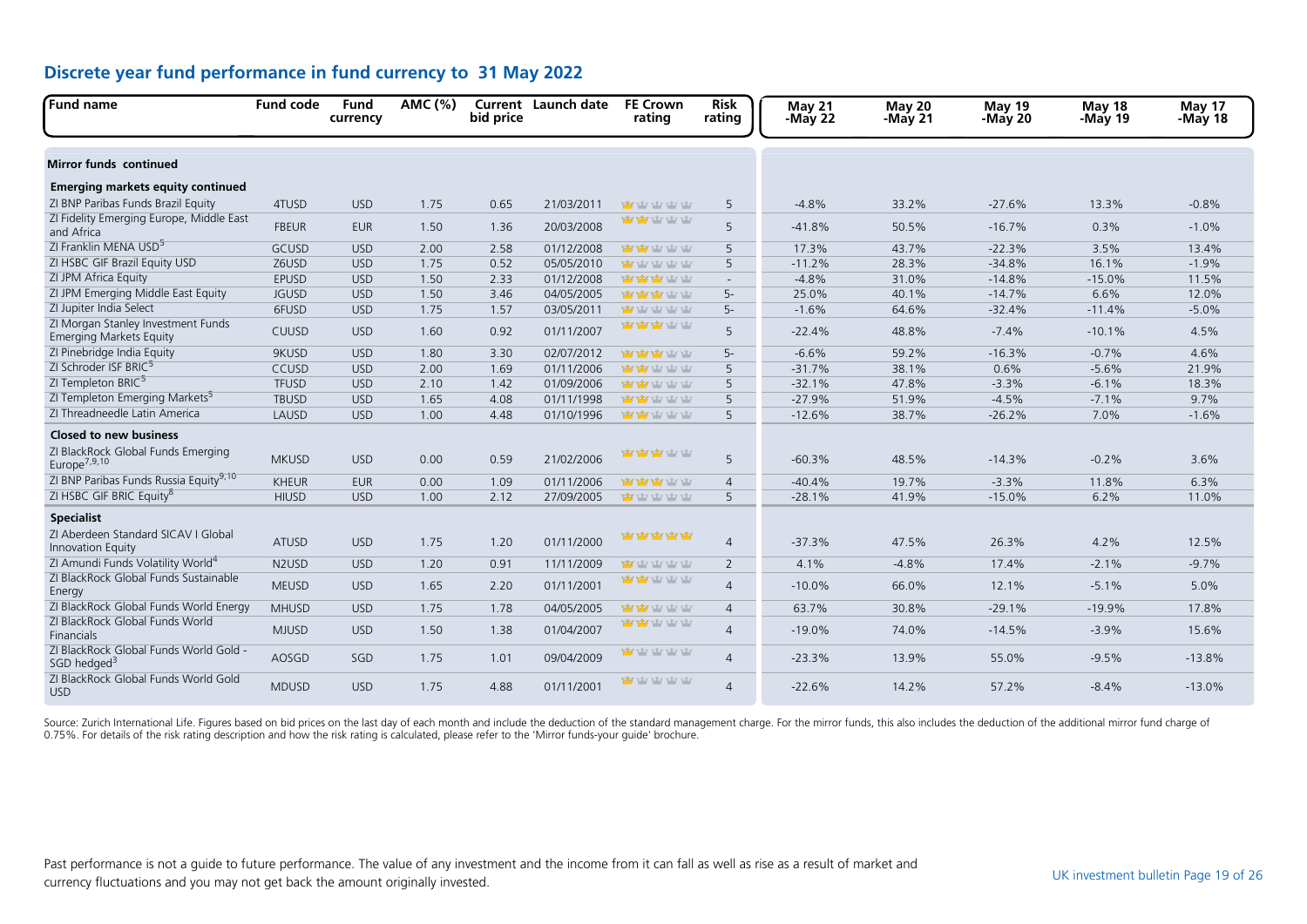| <b>Fund name</b>                                                   | <b>Fund code</b> | <b>Fund</b><br>currency | AMC (%) | bid price | <b>Current</b> Launch date | <b>FE Crown</b><br>rating           | <b>Risk</b><br>rating | <b>May 21</b><br>-May 22 | <b>May 20</b><br>-May 21 | <b>May 19</b><br>-May 20 | <b>May 18</b><br>-May 19 | May 17<br>-May 18 |
|--------------------------------------------------------------------|------------------|-------------------------|---------|-----------|----------------------------|-------------------------------------|-----------------------|--------------------------|--------------------------|--------------------------|--------------------------|-------------------|
| <b>Mirror funds continued</b>                                      |                  |                         |         |           |                            |                                     |                       |                          |                          |                          |                          |                   |
| <b>Specialist continued</b>                                        |                  |                         |         |           |                            |                                     |                       |                          |                          |                          |                          |                   |
| ZI BlackRock Global Funds World<br>Healthscience                   | ONUSD            | <b>USD</b>              | 1.50    | 6.21      | 07/04/2009                 | <mark>nday nday h</mark> atiy hatiy | $\overline{4}$        | $-0.1%$                  | 17.2%                    | 21.9%                    | 5.9%                     | 8.3%              |
| ZI BlackRock Global Funds World<br>Mining SGD hedged <sup>3</sup>  | AASGD            | SGD                     | 1.75    | 2.09      | 28/11/2008                 | <b>ydy ydy</b> ydy ydy              | $\overline{4}$        | 2.7%                     | 77.9%                    | 4.2%                     | $-16.2%$                 | 21.7%             |
| ZI BlackRock Global Funds World<br>Mining USD                      | <b>MGUSD</b>     | <b>USD</b>              | 1.75    | 2.95      | 18/10/2004                 | <b>ydy ydy</b> ydry ydry            | $\overline{4}$        | 3.3%                     | 79.0%                    | 6.3%                     | $-14.6%$                 | 22.9%             |
| ZI BlackRock Global Funds World<br><b>Technology EUR</b>           | <b>FLEUR</b>     | <b>EUR</b>              | 1.50    | 9.19      | 11/11/2009                 | www.ww                              | 5                     | $-13.7%$                 | 40.2%                    | 36.5%                    | 10.7%                    | 29.6%             |
| ZI BlackRock Global Funds World<br>Technology USD                  | K2USD            | <b>USD</b>              | 1.50    | 6.70      | 11/11/2009                 | <b>vior vior vior vior</b>          | 5                     | $-23.8%$                 | 54.9%                    | 35.2%                    | 6.1%                     | 34.5%             |
| ZI DWS Invest Global Agribusiness                                  | <b>EVUSD</b>     | <b>USD</b>              | 1.50    | 1.51      | 01/11/2007                 | hadan hada hada hada g              | $\overline{4}$        | 6.2%                     | 44.1%                    | $-7.7%$                  | $-1.9%$                  | 9.0%              |
| ZI Franklin Templeton Gold and Precious<br>Metals $EUR3,5$         | <b>HTEUR</b>     | <b>EUR</b>              | 1.50    | 0.51      | 03/05/2011                 | <b>yddy yddy</b> yddy yddy          | $\overline{4}$        | $-17.5%$                 | 34.7%                    | 59.0%                    | $-15.7%$                 | $-15.9%$          |
| ZI Franklin Templeton Gold and Precious<br>Metals USD <sup>5</sup> | 6CUSD            | <b>USD</b>              | 1.50    | 0.63      | 03/05/2011                 | <b>YEV YEV</b> YEV YEV              | $\overline{4}$        | $-15.6%$                 | 37.4%                    | 60.0%                    | $-12.1%$                 | $-13.4%$          |
| ZI Invesco Asia Consumer Demand                                    | CFUSD            | <b>USD</b>              | 1.50    | 2.01      | 10/07/2008                 | <b>Mo</b> y by y by y by            | $\overline{4}$        | $-32.9%$                 | 33.5%                    | 9.4%                     | $-16.3%$                 | 19.3%             |
| ZI Janus Henderson Horizon Global<br>Technology <sup>4</sup>       | 9HUSD            | <b>USD</b>              | 1.20    | 4.45      | 02/07/2012                 | <b>ydy ydy</b> ydry ydry            | 5                     | $-18.2%$                 | 45.9%                    | 23.1%                    | $-0.9%$                  | 23.5%             |
| ZI JPM Global Natural Resources EUR                                | <b>ILEUR</b>     | <b>EUR</b>              | 1.50    | 1.25      | 01/04/2007                 | <b>Mary Mary Mary Mar</b>           | $\overline{4}$        | 41.5%                    | 33.7%                    | $-11.3%$                 | $-8.5%$                  | 17.4%             |
| ZI JPM Global Natural Resources USD                                | <b>CIUSD</b>     | <b>USD</b>              | 1.50    | 0.80      | 10/07/2008                 | <b>Note Note Your Year</b>          | $\overline{4}$        | 24.6%                    | 47.7%                    | $-12.0%$                 | $-12.4%$                 | 21.9%             |
| ZI Jupiter Ecology                                                 | <b>GDGBP</b>     | <b>GBP</b>              | 1.50    | 5.05      | 18/10/2004                 | <b>Management of the American</b>   | $\overline{4}$        | $-3.3%$                  | 29.3%                    | 6.5%                     | $-3.5%$                  | 4.0%              |
| ZI Jupiter Global Ecology Growth USD                               | 6JUSD            | <b>USD</b>              | 1.50    | 1.99      | 03/05/2011                 | <b>Management</b>                   | $\overline{4}$        | $-13.3%$                 | 47.8%                    | 2.7%                     | $-8.0%$                  | 7.2%              |
| ZI Jupiter Financial Innovation                                    | K3USD            | <b>USD</b>              | 1.50    | 2.05      | 11/11/2009                 | 查查查查查                               | $\overline{4}$        | $-30.2%$                 | 38.1%                    | 2.9%                     | $-2.2%$                  | 14.7%             |
| ZI Ninety One GSF Global Enviroment                                | USD9X            | <b>USD</b>              | 1.50    | 1.03      | 30/09/2021                 |                                     | $4+$                  | $\overline{a}$           | $\sim$                   | $\mathbf{r}$             | $\overline{a}$           | $\sim$            |
| ZI Schroder ISF Global Climate Change<br>Equity                    | <b>CLUSD</b>     | <b>USD</b>              | 1.50    | 2.50      | 10/07/2008                 | habitan habitan dan satu            | $4+$                  | $-15.1%$                 | 60.8%                    | 11.6%                    | $-4.7%$                  | 14.4%             |
| <b>Islamic</b>                                                     |                  |                         |         |           |                            |                                     |                       |                          |                          |                          |                          |                   |
| ZI Emirates Global Sukuk                                           | <b>I3USD</b>     | <b>USD</b>              | 1.25    | 1.53      | 21/01/2012                 | 查查查查                                | $\overline{2}$        | $-9.0%$                  | 7.8%                     | 1.8%                     | 5.5%                     | $-2.2%$           |
| ZI Emirates Emerging Markets Equity <sup>5</sup>                   | 7VUSD            | <b>USD</b>              | 2.00    | 1.01      | 01/06/2012                 | hatan hata hatan di g               | 5                     | $-23.2%$                 | 46.4%                    | $-8.1%$                  | $-14.3%$                 | 3.0%              |
| <b>Smaller companies</b>                                           |                  |                         |         |           |                            |                                     |                       |                          |                          |                          |                          |                   |
| ZI Schroder (SISF) US Smaller<br>Companies <sup>5</sup>            | CAUSD            | <b>USD</b>              | 2.00    | 8.26      | 01/11/1998                 | <b>uity</b> hairy hairy hairy       | 5                     | $-10.1%$                 | 49.4%                    | $-5.4%$                  | $-4.3%$                  | 9.2%              |
| ZI Templeton Global Smaller<br>Companies <sup>5</sup>              | <b>TAUSD</b>     | <b>USD</b>              | 1.50    | 3.28      | 01/11/1998                 | <b>ydy ydy</b> ydry ydry            | $\overline{4}$        | $-19.8%$                 | 59.1%                    | $-6.8%$                  | $-13.4%$                 | 13.4%             |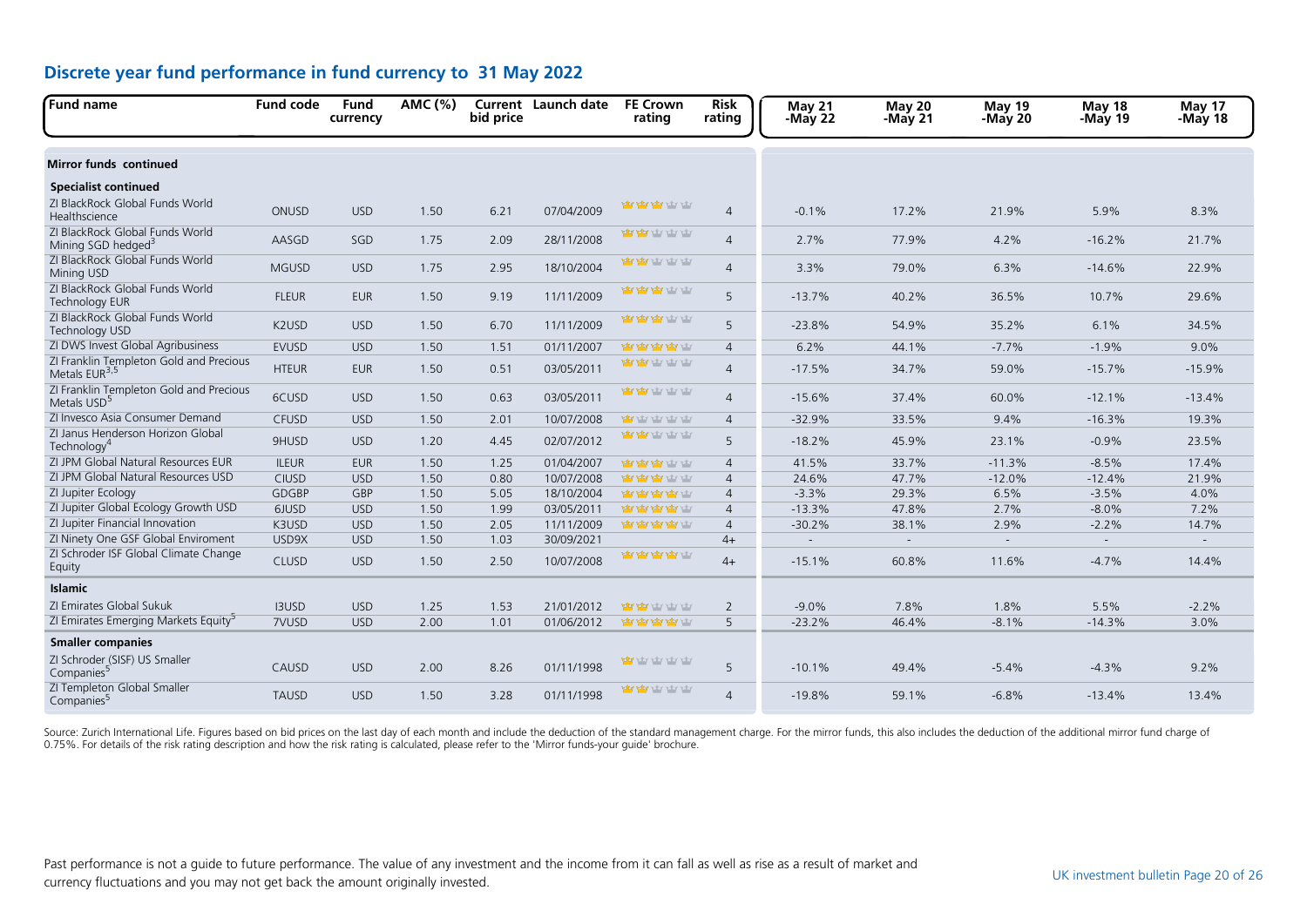| <b>Fund name</b>                                | <b>Fund code</b>               | Fund<br>currency | AMC (%) | Current<br>bid price | Launch date | <b>FE Crown</b><br>rating                        | <b>Risk</b><br>rating | May 21<br>-May $22$ | May 20<br>$-May21$ | <b>May 19</b><br>$-May20$ | May 18<br>-May 19 | May 17<br>-May 18 |
|-------------------------------------------------|--------------------------------|------------------|---------|----------------------|-------------|--------------------------------------------------|-----------------------|---------------------|--------------------|---------------------------|-------------------|-------------------|
|                                                 |                                |                  |         |                      |             |                                                  |                       |                     |                    |                           |                   |                   |
| <b>Mirror funds continued</b>                   |                                |                  |         |                      |             |                                                  |                       |                     |                    |                           |                   |                   |
| <b>Smaller companies continued</b>              |                                |                  |         |                      |             |                                                  |                       |                     |                    |                           |                   |                   |
| ZI Threadneedle UK Smaller Companies            | <b>SCGBP</b>                   | GBP              | 1.00    | 12.22                | 01/11/1998  | <b>Management</b>                                | $\overline{4}$        | $-16.6%$            | 45.0%              | $-1.1%$                   | $-6.4%$           | 7.0%              |
| <b>Alternative investments</b>                  |                                |                  |         |                      |             |                                                  |                       |                     |                    |                           |                   |                   |
| ZI BNY Mellon Multi-Asset Diversified<br>Return | <b>LNGBP</b>                   | GBP              | 1.50    | 2.66                 | 18/10/2004  | <b>Ma</b> yay yay yay                            | $\mathcal{L}$         | 1.9%                | 16.8%              | 0.9%                      | 0.2%              | $-1.0%$           |
| ZI Janus Henderson Horizon China <sup>6</sup>   | T <sub>2</sub> U <sub>SD</sub> | <b>USD</b>       | 1.20    | 1.62                 | 11/11/2009  | <b>W</b> y the string of the                     | 5                     | $-35.6%$            | 39.8%              | 5.5%                      | $-18.5%$          | 23.9%             |
| ZI Schroder ISF Asian Bond Total Return         | <b>CBUSD</b>                   | <b>USD</b>       | 1.00    | 1.65                 | 15/03/2004  | <b>ww</b> www.                                   | $\overline{2}$        | $-5.9%$             | 7.5%               | 3.1%                      | 3.4%              | 0.6%              |
| ZI Threadneedle (Lux) Enhanced<br>Commodities   | 9XUSD                          | <b>USD</b>       | 1.00    | 1.96                 | 01/08/2012  | <b>Management of the Management of the State</b> | $\overline{4}$        | 39.6%               | 46.6%              | $-20.2%$                  | $-14.1%$          | 7.7%              |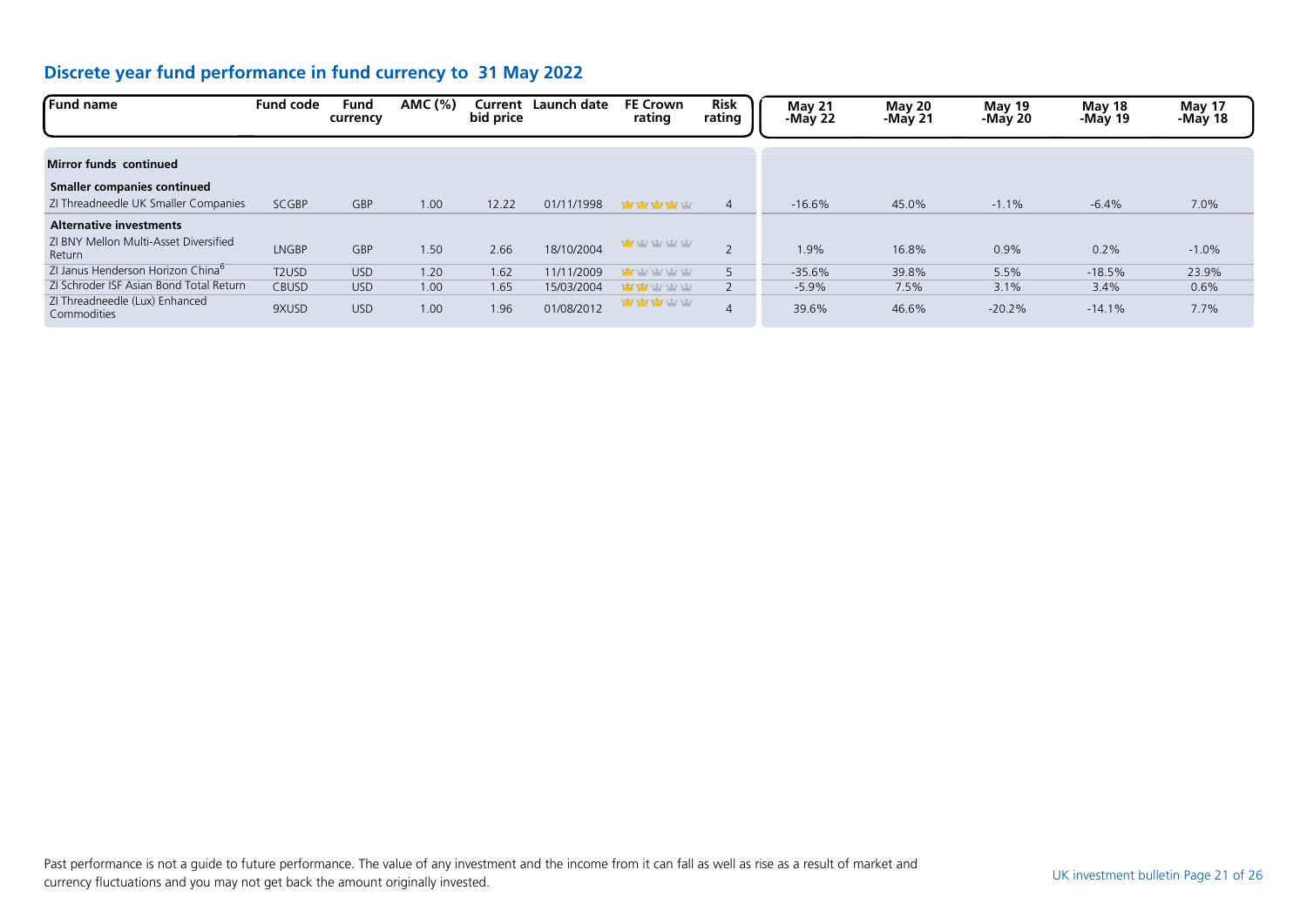Source: Zurich International Life. Figures based on bid prices on the last day of each month and include the deduction of the standard management charge. For the mirror funds, this also includes the deduction of the additi 0.75%. You should note that investing in some of these markets could result in the possibility of large and sudden falls in the price of units. The shortfalls on cancellation or loss on realisation could be considerable. D performances are available on request. Mirror fund performance may not completely reflect the underlying fund performance due to some management charges incurred. The charges expenses and taxation of the underlying fund ar performance may differ. Please refer to the Mirror funds - your guide brochure for details. Details of the risk rating and description and how the risk rating is calculated can also be found in this brochure.

#### FE Crown Fund Ratings is a quantitative based ratings system founded on historical performance, volatility and consistency. Funds are ranked against a relative benchmark chosen by FE with the lowest-rated funds **carrying a single crown, and the highest awarded five crowns. Funds without a three-year track record are not rated. However, in some cases a rating is applied to funds whose underlying fund carries a three-year track record. FE Crown Ratings are produced solely by FE and its accuracy or completeness cannot be guaranteed.**

- $1$  For the Eagle funds, the fund price and performance is shown in sterling.
- <sup>2</sup> Where less than 12 months performance is available, performance figures will not be shown due to a regulatory guideline by the United Kingdom Financial Services Authority.
- <sup>3</sup> This fund is a hedged share class which aims to provide investors with a return correlated to the base currency performance of the fund, by reducing the effect of exchange rate fluctuations between the base and hedged note that the hedge is not perfect - it aims to reduce, not eliminate, currency risk.
- <sup>4</sup> The manager of this fund may deduct a performance based fee from this fund. This charge is additional to the total yearly charge shown. For further information please refer to the fund manager's literature.
- <sup>5</sup> The annual management charge (AMC) quoted, contains an additional charge that is deducted by the Management Company to cover the fund's ongoing distributor/ servicing/ maintenance costs. These charges may be listed sep in the fund's prospectus but for the purposes of this bulletin are displayed collectively. This is not the funds total expense ratio/ongoing charge figure.
- <sup>6</sup> As the fund employs both long and short strategies, extreme market conditions could theoretically expose the fund to unlimited losses. Such extreme conditions could result in little or no growth and may result in losse Only investors seeking long-term growth over a five to ten year horizon with at least moderate volatility should consider this fund. With every investment, there is a risk to your capital and you may not get back what you
- $<sup>7</sup>$  This fund is not available in the Middle East region.</sup>
- <sup>8</sup> The ZI HSBC BRIC Equity fund was closed to new business on 26 May 2006. Existing investments in this fund are unaffected.
- <sup>9</sup> Due to the escalating conflict between Russia and the Ukraine, normal market trading conditions have been significantly impaired. As a result, all trades will be suspended until further notice. At this stage, the Fund the Fund will be suspended for, but the decision will be reviewed on an ongoing basis.
- $10$ Following the suspension of trading, the Fund Manager has decided to temporarily waiver the Management charges.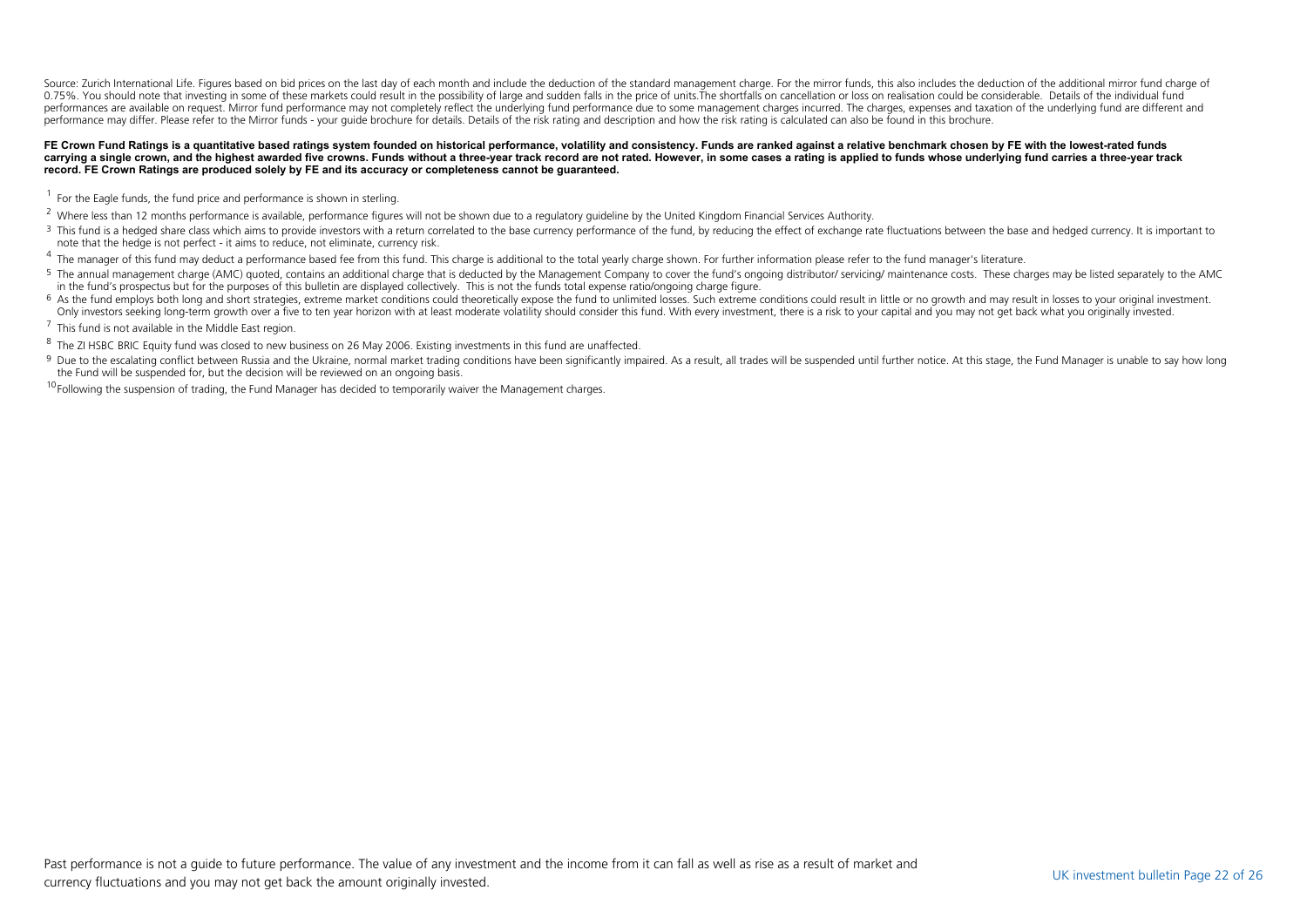|                             |                |          |         | Cumulative performance in strategy currency |         |                     |                   | Discrete performance in strategy currency |                   |                   |
|-----------------------------|----------------|----------|---------|---------------------------------------------|---------|---------------------|-------------------|-------------------------------------------|-------------------|-------------------|
|                             |                | 3 months | 1 year  | 3 years                                     | 5 years | May 21<br>-May $22$ | May 20<br>-May 21 | May 19<br>-May 20                         | May 18<br>-May 19 | May 17<br>-May 18 |
| <b>Sterling strategy</b>    |                |          |         |                                             |         |                     |                   |                                           |                   |                   |
| Portfolio                   |                | $-1.5%$  | $-4.0%$ | 12.6%                                       | 15.6%   | $-4.0%$             | 16.9%             | 0.3%                                      | $-1.3%$           | 4.0%              |
|                             | $\overline{2}$ | $-1.5%$  | $-3.9%$ | 8.2%                                        | 10.5%   | $-3.9%$             | 12.8%             | $-0.2%$                                   | $-1.0%$           | 3.1%              |
|                             | 3              | $-1.5%$  | $-3.9%$ | 3.8%                                        | 5.4%    | $-3.9%$             | 8.7%              | $-0.7%$                                   | $-0.6%$           | 2.2%              |
|                             | $\overline{4}$ | $-0.7%$  | $-2.0%$ | 1.9%                                        | 4.0%    | $-2.0%$             | 4.1%              | $-0.1%$                                   | 0.4%              | 1.7%              |
|                             | 5              | $-0.5%$  | $-1.3%$ | 0.8%                                        | 3.4%    | $-1.3%$             | 1.9%              | 0.3%                                      | 1.0%              | 1.6%              |
| <b>Dollar strategy</b>      |                |          |         |                                             |         |                     |                   |                                           |                   |                   |
| Portfolio                   |                | $-6.1%$  | $-9.9%$ | 30.2%                                       | 41.5%   | $-9.9%$             | 31.6%             | 9.8%                                      | $-1.2%$           | 10.1%             |
|                             | $\overline{2}$ | $-5.0%$  | $-7.6%$ | 25.1%                                       | 35.6%   | $-7.6%$             | 24.2%             | 9.0%                                      | $-0.1%$           | 8.6%              |
|                             | 3              | $-3.9%$  | $-5.3%$ | 19.9%                                       | 29.8%   | $-5.3%$             | 17.2%             | 8.1%                                      | 1.2%              | 7.0%              |
|                             | $\overline{4}$ | $-2.0%$  | $-2.8%$ | 10.2%                                       | 17.0%   | $-2.8%$             | 8.2%              | 4.8%                                      | 1.6%              | 4.5%              |
|                             | 5              | $-1.1%$  | $-1.6%$ | 5.7%                                        | 11.3%   | $-1.6%$             | 4.0%              | 3.2%                                      | 2.0%              | 3.2%              |
| Eagle strategy <sup>1</sup> |                |          |         |                                             |         |                     |                   |                                           |                   |                   |
| Portfolio                   |                | $-0.9%$  | 0.4%    | 30.1%                                       | 44.4%   | 0.4%                | 16.0%             | 11.7%                                     | 4.1%              | 6.6%              |
|                             | $\overline{2}$ | $-0.8%$  | 0.3%    | 23.7%                                       | 35.9%   | 0.3%                | 11.9%             | 10.2%                                     | 4.5%              | 5.2%              |
|                             | 3              | $-0.7%$  | 0.2%    | 17.2%                                       | 27.4%   | 0.2%                | 7.7%              | 8.6%                                      | 4.9%              | 3.6%              |
|                             | $\overline{4}$ | $-0.4%$  | 0.1%    | 7.4%                                        | 16.2%   | 0.1%                | 1.6%              | 5.6%                                      | 4.9%              | 3.2%              |
|                             | 5              | $-0.3%$  | $-0.1%$ | 3.6%                                        | 11.2%   | $-0.1%$             | $-0.5%$           | 4.2%                                      | 5.1%              | 2.1%              |
| <b>Euro strategy</b>        |                |          |         |                                             |         |                     |                   |                                           |                   |                   |
| Portfolio                   |                | $-2.2%$  | $-2.5%$ | 28.6%                                       | 35.8%   | $-2.5%$             | 23.6%             | 6.7%                                      | 1.6%              | 4.0%              |
|                             | $\overline{2}$ | $-1.9%$  | $-2.5%$ | 21.9%                                       | 27.4%   | $-2.5%$             | 18.7%             | 5.3%                                      | 1.4%              | 3.0%              |
|                             | 3              | $-1.5%$  | $-2.5%$ | 15.2%                                       | 18.9%   | $-2.5%$             | 13.7%             | 3.8%                                      | 1.3%              | 2.0%              |
|                             | $\overline{4}$ | $-0.8%$  | $-1.5%$ | 6.9%                                        | 8.7%    | $-1.5%$             | 6.6%              | 1.9%                                      | 0.6%              | 1.1%              |
|                             | 5              | $-0.6%$  | $-1.2%$ | 3.0%                                        | 4.3%    | $-1.2%$             | 3.2%              | 1.0%                                      | 0.5%              | 0.7%              |

#### **Retirement investment strategies performance to 31 May 2022**

1

Source: Zurich International Life. Figures based on bid prices on the last day of each month. The sterling, dollar and euro strategies were launched 01/09/1989 and the euro strategies were launched 31/12/2002.<br>The performa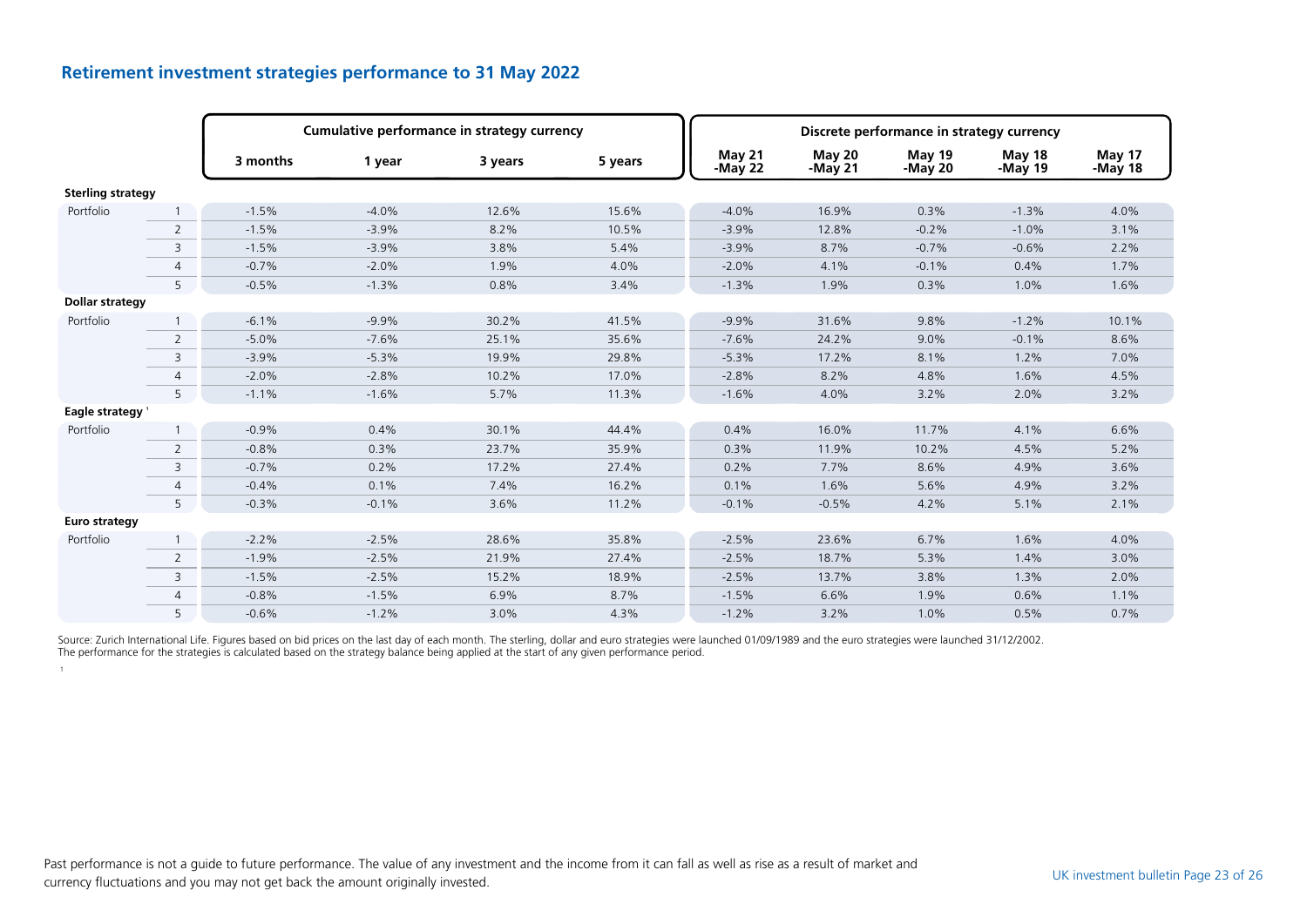|                          |                |          |          | Cumulative performance in strategy currency |         |                          |                                | Discrete performance in strategy currency |                   |                          |
|--------------------------|----------------|----------|----------|---------------------------------------------|---------|--------------------------|--------------------------------|-------------------------------------------|-------------------|--------------------------|
|                          |                | 3 months | 1 year   | 3 years                                     | 5 years | <b>May 21</b><br>-May 22 | May <sub>20</sub><br>-May $21$ | <b>May 19</b><br>-May 20                  | May 18<br>-May 19 | <b>May 17</b><br>-May 18 |
| <b>Sterling strategy</b> |                |          |          |                                             |         |                          |                                |                                           |                   |                          |
| Portfolio                |                | $-0.9%$  | $-2.3%$  | 22.0%                                       | 28.7%   | $-2.3%$                  | 20.8%                          | 3.4%                                      | $-0.4%$           | 5.8%                     |
|                          | 2              | $-1.3%$  | $-3.6%$  | 14.8%                                       | 18.6%   | $-3.6%$                  | 17.9%                          | 0.9%                                      | $-1.1%$           | 4.5%                     |
|                          | 3              | $-2.5%$  | $-5.9%$  | 4.1%                                        | 4.8%    | $-5.9\%$                 | 11.0%                          | $-0.3%$                                   | $-1.4%$           | 2.0%                     |
|                          | $\overline{4}$ | $-4.1%$  | $-8.2%$  | $-3.0%$                                     | $-2.6%$ | $-8.2%$                  | 2.0%                           | 3.5%                                      | 0.2%              | 0.3%                     |
|                          | 5              | $-2.5%$  | $-4.9%$  | $-3.6%$                                     | $-3.4%$ | $-4.9%$                  | $-1.6%$                        | 3.1%                                      | 0.7%              | $-0.5%$                  |
| <b>Dollar strategy</b>   |                |          |          |                                             |         |                          |                                |                                           |                   |                          |
| Portfolio                |                | $-6.9%$  | $-13.4%$ | 30.7%                                       | 40.2%   | $-13.4%$                 | 38.7%                          | 8.9%                                      | $-3.7%$           | 11.4%                    |
|                          | $\overline{2}$ | $-6.3%$  | $-10.7%$ | 30.6%                                       | 41.6%   | $-10.7%$                 | 33.4%                          | 9.6%                                      | $-1.8%$           | 10.4%                    |
|                          | $\overline{3}$ | $-5.5%$  | $-7.8%$  | 24.9%                                       | 35.7%   | $-7.8%$                  | 22.6%                          | 10.5%                                     | 0.8%              | 7.8%                     |
|                          | $\overline{4}$ | $-5.3%$  | $-7.7%$  | 12.7%                                       | 19.8%   | $-7.7%$                  | 10.0%                          | 11.0%                                     | 2.6%              | 3.6%                     |
|                          | 5 <sup>1</sup> | $-2.6%$  | $-4.3%$  | 2.8%                                        | 6.3%    | $-4.3%$                  | 1.4%                           | 5.9%                                      | 2.5%              | 0.9%                     |
| Euro strategy            |                |          |          |                                             |         |                          |                                |                                           |                   |                          |
| Portfolio                |                | $-2.7%$  | $-2.0%$  | 36.2%                                       | 46.5%   | $-2.0%$                  | 27.3%                          | 9.1%                                      | 1.7%              | 5.8%                     |
|                          | 2              | $-2.3%$  | $-2.3%$  | 30.6%                                       | 38.5%   | $-2.3%$                  | 24.6%                          | 7.2%                                      | 1.6%              | 4.4%                     |
|                          | 3              | $-2.6%$  | $-4.0%$  | 19.3%                                       | 23.9%   | $-4.0%$                  | 18.2%                          | 5.1%                                      | 1.6%              | 2.2%                     |
|                          | 4              | $-4.2%$  | $-7.2%$  | 7.1%                                        | 9.7%    | $-7.2%$                  | 10.0%                          | 4.8%                                      | 2.0%              | 0.5%                     |
|                          | 5              | $-2.8%$  | $-5.1%$  | $-1.5%$                                     | $-1.6%$ | $-5.1%$                  | 2.1%                           | 1.7%                                      | 0.6%              | $-0.7%$                  |

#### **Automatic investment strategies performance to 31 May 2022**

Source: Zurich International Life. Figures based on bid prices on the last day of each month. The sterling, dollar and euro strategies were launched 01/01/2005. Automatic investment strategies are available on policies iss January 2005.

The performance for the strategies is calculated based on the strategy balance being applied at the start of any given performance period.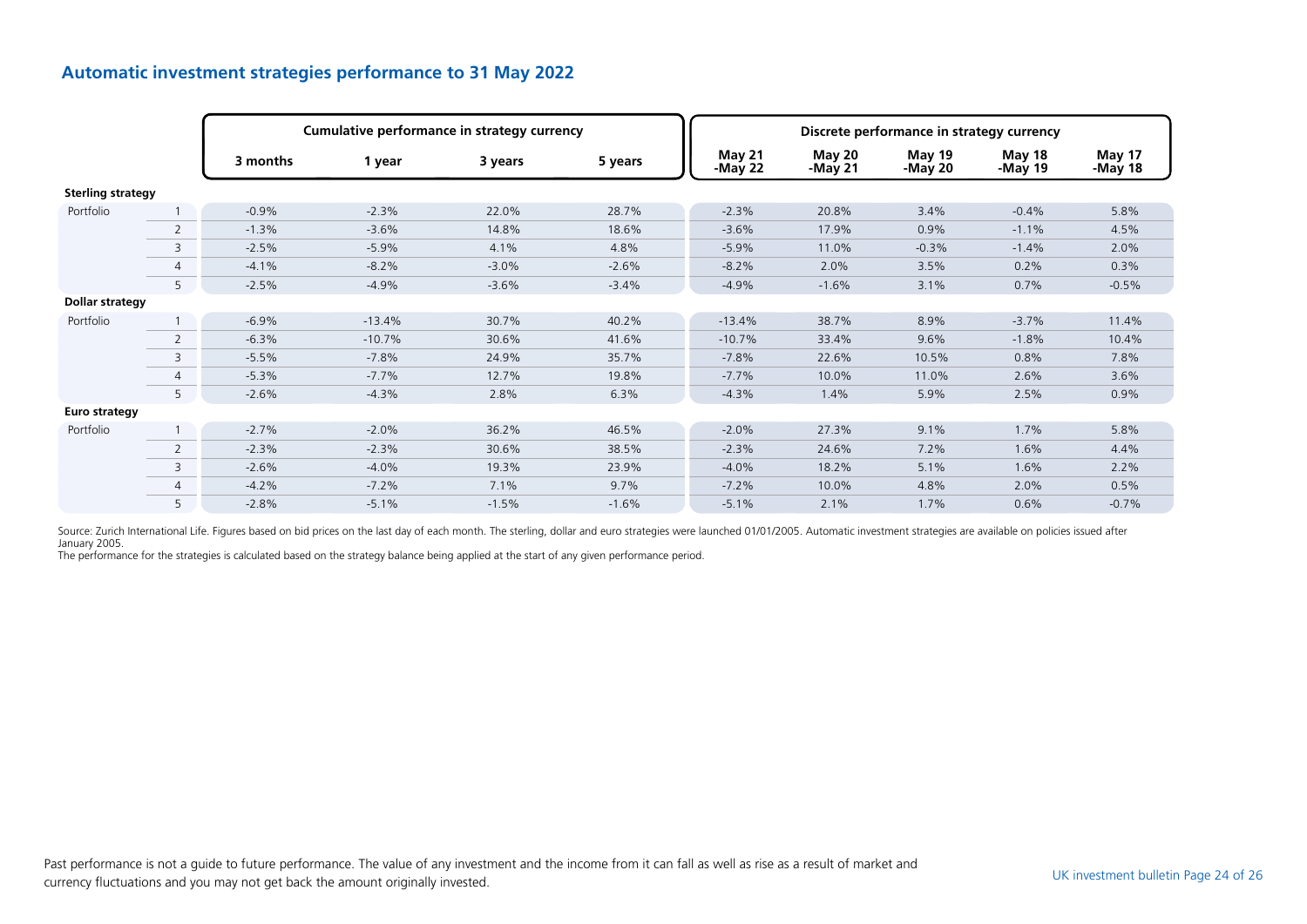### **The Eagle**

The Eagle currency is a basket of four globally recognised currencies. Whilst the Eagle is designed to spread currency risk, it cannot remove volatility and the value of the Eagle exchange rate, like any currency, can cha

The Eagle is currently worth (buying price) as at 31 May 2022

USD 9.49 GBP 7.50

**It must be remembered that the value of the Eagle can fluctuate and past performance is not a guide to future performance. The value of any investment and the income from it can fall as a result of market and currency fluctuations and you may not get back the amount originally invested.**